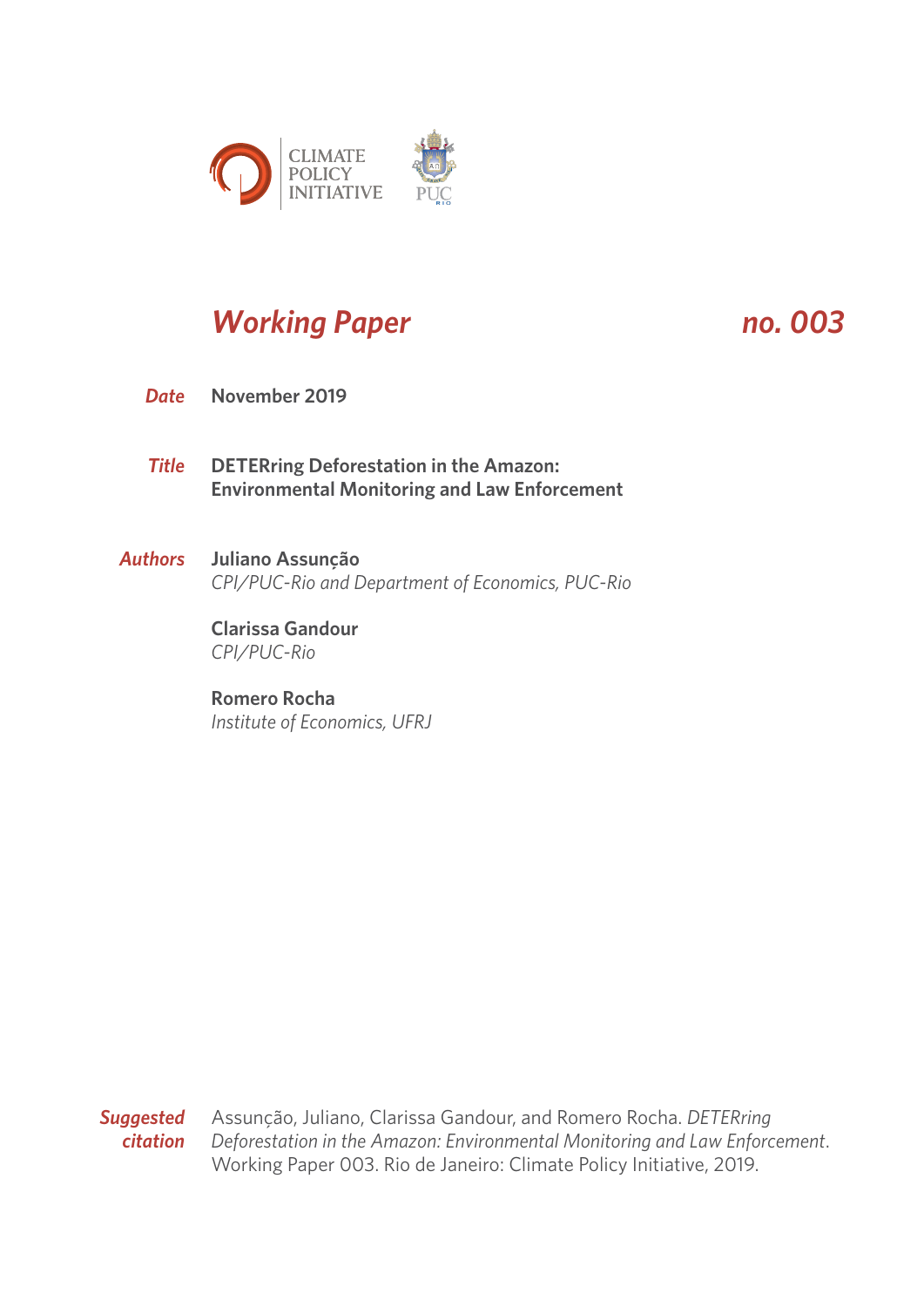# DETERring Deforestation in the Amazon: Environmental Monitoring and Law Enforcement<sup>1</sup>

Juliano Assunção<sup>a, b, c</sup>, Clarissa Gandour<sup>a, b</sup>, Romero Rocha<sup>d</sup>

 $^a$  Climate Policy Initiative (CPI)  $b$ Núcleo de Avaliação de Políticas Climáticas da PUC-Rio (NAPC/PUC-Rio) <sup>c</sup>Department of Economics, PUC-Rio d Institute of Economics, Federal University of Rio de Janeiro (UFRJ)

# Abstract

We study Brazil's recent use of satellite technology to overcome law enforcement shortcomings resulting from weak institutional environments. DETER is a system that processes satellite imagery and issues near-real-time deforestation alerts to target environmental enforcement in the Amazon. We propose a novel instrumental variable approach for estimating enforcement's impact on deforestation. Clouds limiting DETER's capacity to detect clearings serve as a source of exogenous variation for the presence of environmental authorities. Findings indicate that monitoring and enforcement effectively curbed deforestation. Results are not driven by the displacement of illegal activity into neighboring areas, and hold across several robustness checks.

Keywords: deforestation, conservation, monitoring and law enforcement, crime JEL codes: K42, Q18, Q23, Q58

This version: November, 2019

Email addresses: juliano.assuncao@cpirio.org (Juliano Assunção), clarissa.gandour@cpirio.org (Clarissa Gandour), romero.rocha80@gmail.com (Romero Rocha).

<sup>1</sup>We thank the Brazilian Ministry of the Environment, particularly Francisco Oliveira, and the Brazilian National Institute for Space Research, particularly Dalton Valeriano and Luis Maurano, for their continuous support. We are also grateful for helpful comments from Andrew Hobbs, Angela Falconer, Antônio Bento, Arthur Bragança, Benjamin Olken, Cristina Leme Lopes, David Nelson, Dimitri Szerman, Elysha Rom-Povolo, Jane Wilkinson, Joana Chiavari, Klênio Barbosa, Pedro Hemsley, and Ruben Lubowski, as well as from participants at the 2013 EEA Conference, 2013 PUC-Rio Economics Seminar, 2013 North American Summer Meeting of the Econometric Society, 2013 AERE Summer Conference, 2013 EPGE/FGV Economics Seminar, 2013 LACEA Conference, 2013 NEUDC Conference, 2013 SBE Annual Meeting, 2013 Economics of Low-Carbon Markets workshop, and 2015 World Congress of the Econometric Society. Fábio Magrani, Juliana Portella, Karla Gregório, Ana Carolina Ribeiro, Diego Menezes, and João Pedro Vieira provided excellent research assistance. All remaining errors are our own. Support for this research came, in part, from the Brazilian National Council for Scientic and Technological Development (CNPq), as well as from the Children's Investment Fund Foundation (CIFF), instituto Clima e Sociedade (iCS), and Norway's International Climate and Forest Initiative (NICFI) through grants to Climate Policy Initiative's Land Use Initiative (INPUT).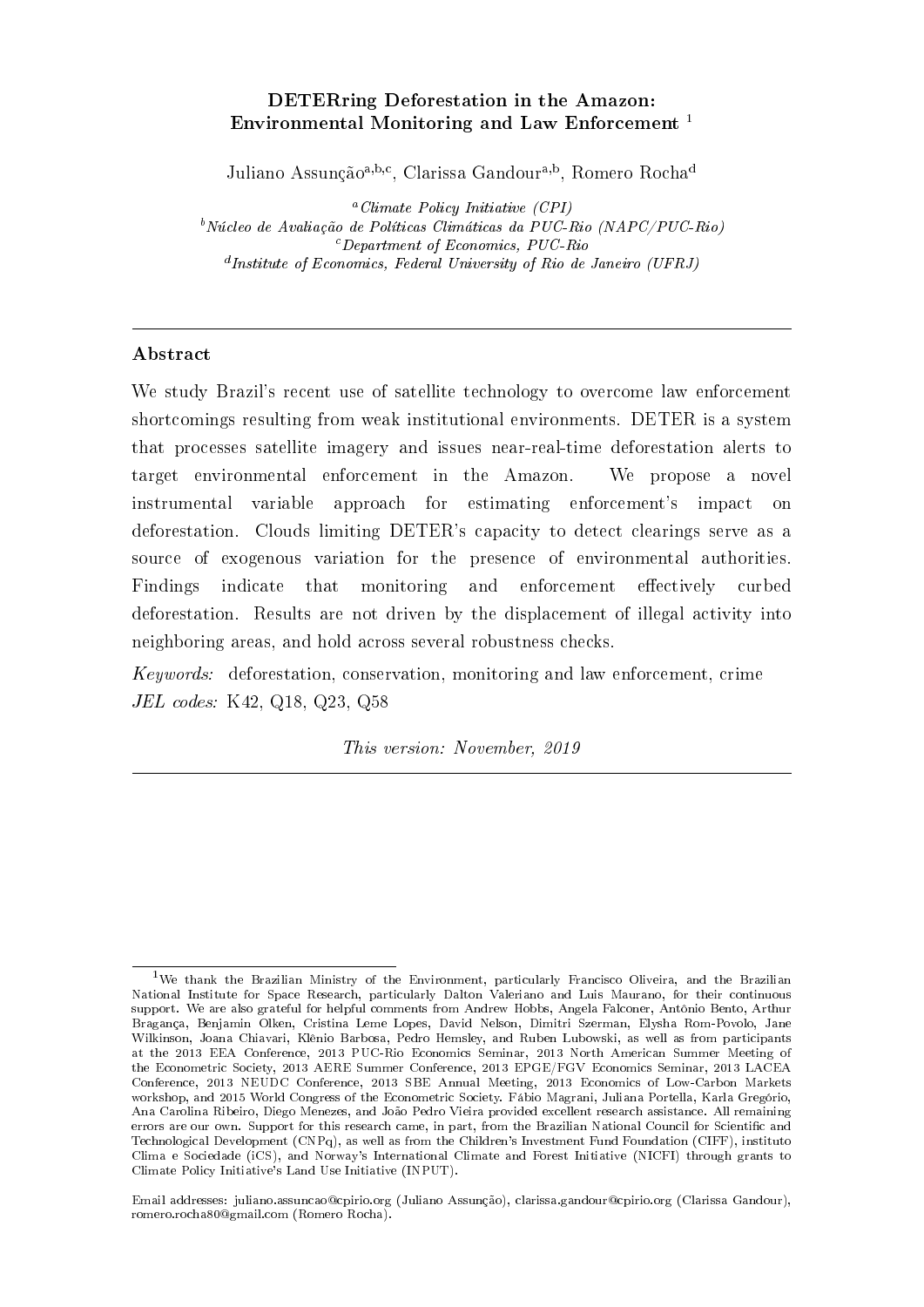# 1. Introduction

Greenhouse gas (GHG) emissions, the key driver of anthropogenic climate change, imply global externalities (Stern, 2008; Nordhaus, 2019). Although most of the growth in emissions over the coming decades is expected to originate in developing countries, its impact will be felt worldwide (Wolfram et al., 2012; Greenstone and Jack, 2015). As the threat of climate change looms nearer, the world's well-being increasingly depends on developing countries' capacity to successfully enact and enforce environmental policies to reduce emissions (Greenstone and Hanna, 2014; Greenstone and Jack, 2015). Yet, weak institutions, which have long been barriers to policy implementation in developing countries, often limit effective enforcement (Banerjee et al., 2008; Duflo et al., 2013; Ashraf et al., 2016). With the bulk of research on climate change and associated policy focused on developed economies, little is actually known about the effects and workings of environmental policy enforcement where it currently matters most (Burke et al., 2016).

This paper assesses the effectiveness of an environmental policy that was enacted in and enforced by Brazil, a developing country with great potential to contribute to GHG emissions reductions. It explores a unique setting in which the innovative use of remote sensing technology was paramount in overcoming limitations imposed by the country's weak institutional environment. Specifically, we investigate if environmental law enforcement that was targeted using a pioneering satellite-based monitoring system effectively reduced Brazilian Amazon deforestation.

Brazil plays a prominent role in the global fight against climate change. Extending over an area nearly half the size of continental Europe, the Brazilian Amazon is a vital carbon sink. In the early 2000s, at a time when almost a fifth of global GHG emissions originated from the (mostly tropical) forestry sector, Brazil stood out as the country that cleared most tropical forest area in both absolute and relative terms (IPCC, 2007; Hansen and DeFries, 2004; Hansen et al., 2008). As the protection of tropical forests rose to the top of the global environmental policy agenda (Burgess et al., 2012), Brazil responded to rising international pressures by launching a conservation action plan aimed at combating Amazon deforestation. Within less than a decade, Amazon forest clearing rates fell by nearly 85% (INPE, 2017).

Strengthening command and control was central to the action plan's strategy, not least because the vast majority of Amazon clearings are illegal. The cornerstone of this strategy was the implementation of the Real-Time System for Detection of Deforestation (DETER), a satellite-based system that provides near-constant surveillance of deforestation activity throughout the full extent of the Brazilian Amazon. Upon detecting a change in tropical forest cover, DETER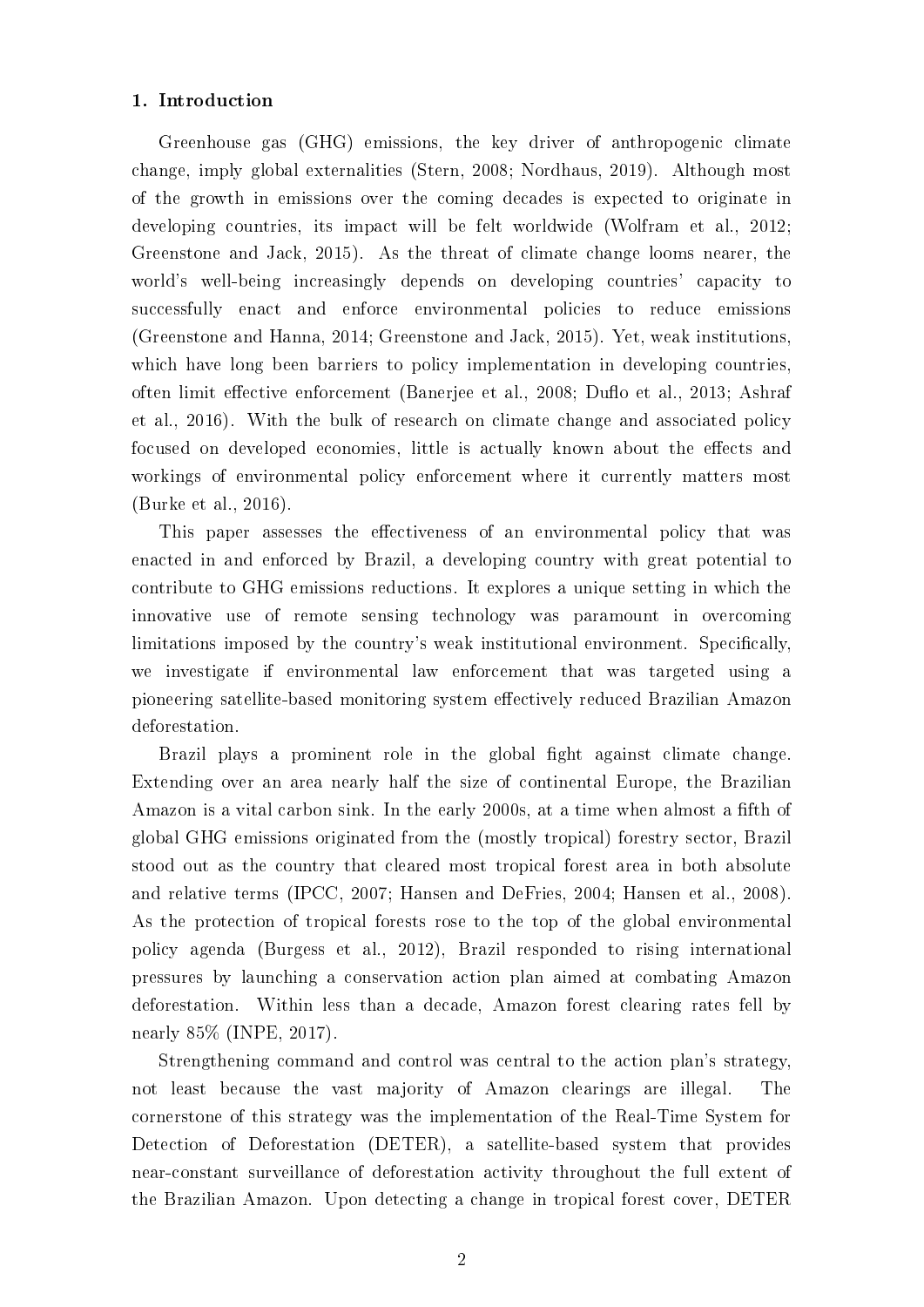issues a georeferenced deforestation alert signaling areas in need of immediate attention, which then serves to target environmental law enforcement. In Brazil, the ability to provide a timely response is a crucial part of an effective strategy to inhibit deforestation, because the country's institutional setup is such that environmental law enforcers can apply more binding penalties when catching offenders red-handed. This is particularly relevant in a context of frail property rights, widespread illegality, and acute lawlessness, all of which characterize the Brazilian Amazon (Alston et al., 2000; Schmitt, 2015; Fetzer and Marden, 2017; Mueller, 2018). In this context, DETER was a major leap forward in Amazon enforcement capacity, allowing environmental authorities to better identify, more closely monitor, and more quickly act upon areas being illegally deforested.

Brazil's experience with satellite-based monitoring to combat Amazon deforestation therefore offers a unique opportunity for empirical assessment. It not only provides evidence on the effectiveness of enforcing environmental policy of great international salience in a developing country, but also sheds light on how technology can be used to leverage state capacity and tackle challenges inherent to weak institutional environments. Developing countries, in particular, stand to benefit from the technology's potential to bring oversight across regions often deemed too large, remote, or unsafe for the ground presence of law enforcement personnel.<sup>2</sup>

The relationship between law enforcement and criminal activity is characterized by strong endogeneity, so isolating a causal effect is an empirically challenging task (Levitt, 1997; Di Tella and Schargrodsky, 2004; Draca et al., 2011; Chalfin and McCrary,  $2017$ ). In this paper, we build on an empirical setting exclusive to the Brazilian Amazon to propose a novel instrumental variable for environmental law enforcement. Our core argument is as follows. Cloud coverage blocks visibility in satellite imagery and thereby limits DETER's capacity to detect changes in land cover patterns. Because the system issues no deforestation alerts for areas covered by clouds, enforcement personnel are less likely to be allocated to these areas. We argue  $-$  and provide supporting empirical evidence that, controlling for relevant weather controls, DETER cloud coverage serves as a valid instrument for environmental law enforcement in the Brazilian Amazon.

We explore this exogenous source of variation in law enforcement using a 2006 through 2016 panel of Amazon municipalities to recover two-stage least squares (2SLS) estimates of the impact of enforcement on deforestation, conditional on a host of controls, as well as on municipality and year fixed effects. First-stage

<sup>&</sup>lt;sup>2</sup>UNOSAT, a United Nations initiative, offers a collection of examples for the use of remote sensing technology in risk zones: damage assessment in the Gaza Strip, Iraq, Nepal, Syria, and Yemen; post-disaster monitoring in Haiti and Pakistan; and tracking of refugee camps in Syria to coordinate humanitarian support (UNITAR, 2016, 2019).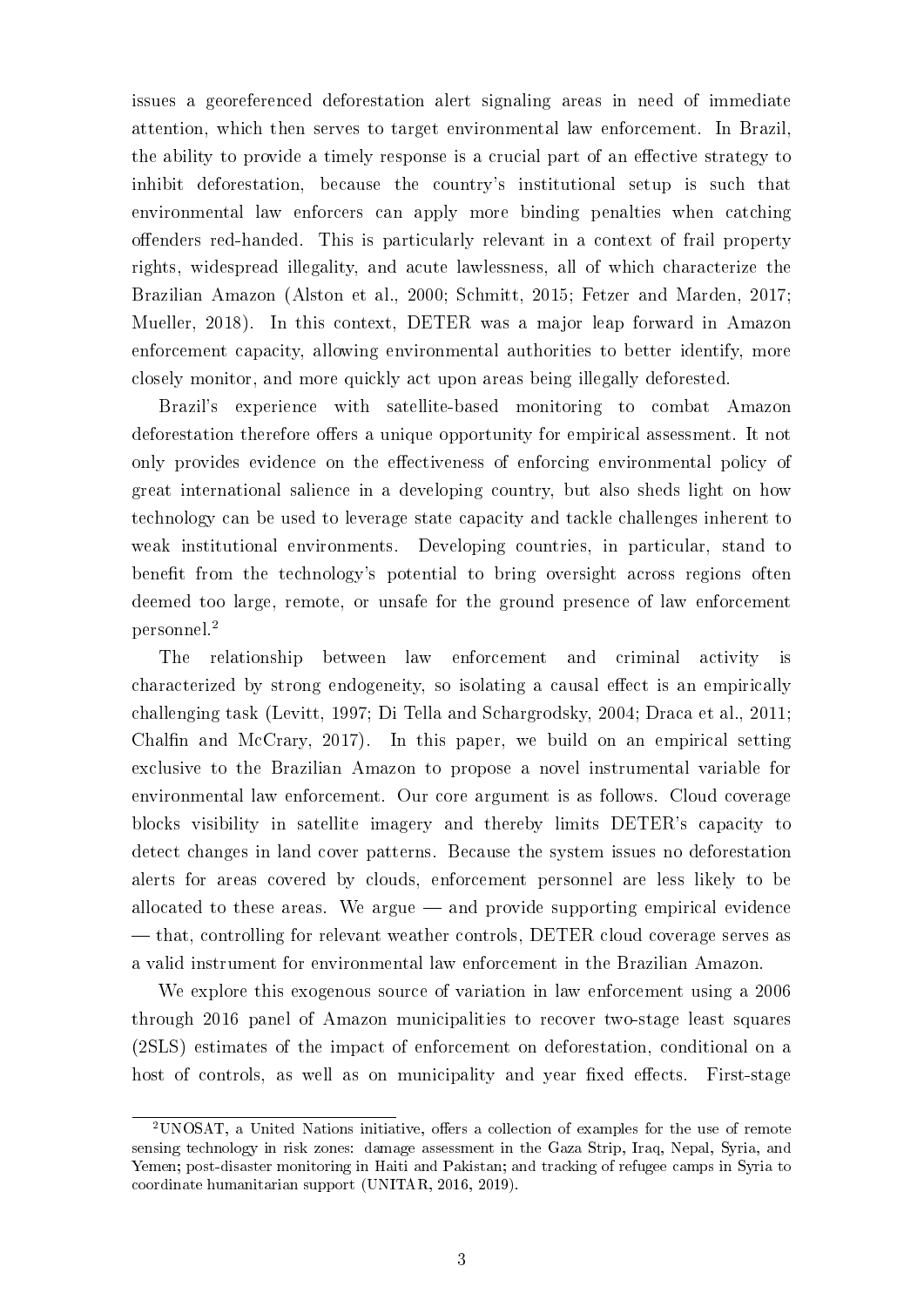results corroborate that municipalities with greater DETER cloud coverage in a given year see a signicantly reduced presence of law enforcement that year, as proxied by the total number of deforestation-related fines issued in that municipality by the environmental law enforcement authority. Fines are a good proxy for environmental law enforcement in this setting, in which most clearings are illegal, because fines are issued both as standalone penalties and alongside more severe penalties for environmental infractions. They therefore serve as a means of capturing that law enforcement was present in that specific locality. Second-stage results indicate that monitoring and law enforcement were effective in curbing Amazon deforestation. This finding holds across a series of robustness exercises accounting for potentially relevant differences at baseline, varying sample composition, and alternative controls. Results further suggest that the estimated impact was sizable: on average, reducing monitoring and law enforcement by half increases municipal deforestation by an estimated 44%. This is particularly timely considering that the 2020 budget originally presented by the Brazilian Federal Government proposes cutting back on financial support for environmental monitoring and law enforcement by up to 50%.

We discuss two possible explanations for this effect in light of the changes introduced by the new monitoring system. Improved targeting of law enforcement may have deterred deforestation by causing potential offenders to update their beliefs about their chance of getting caught and, thus, their expected costs from engaging in the illegal activity. Alternatively, enforcement action leading to the loss of capital goods used in forest clearing may have reduced potential offenders' ability to commit future offenses. The exercise does not, however, reveal the underlying mechanisms for the estimated impact.

The analysis also investigates whether the monitoring and law enforcement efforts that locally curbed deforestation had additional, albeit unintended, consequences. We find no evidence to support that local reductions in forest clearings were driven by leakage of tropical deforestation activity into neighboring areas, nor do we find evidence that local agricultural production was negatively affected by the presence of law enforcement. In fact, if anything, municipalities that saw a greater presence of environmental law enforcement in a given year exhibited improved agricultural outcomes the following year. We speculate that this might be driven by the increased presence of law enforcement contributing to an improved institutional and productive environment.

This paper speaks to different strands of the economic literature. First, it contributes to a burgeoning literature on the enforcement of environmental regulation in developing countries. Environmental regulation has long been assessed in terms of both policy effectiveness and impacts on socioeconomic outcomes, but almost exclusively within the context of developed nations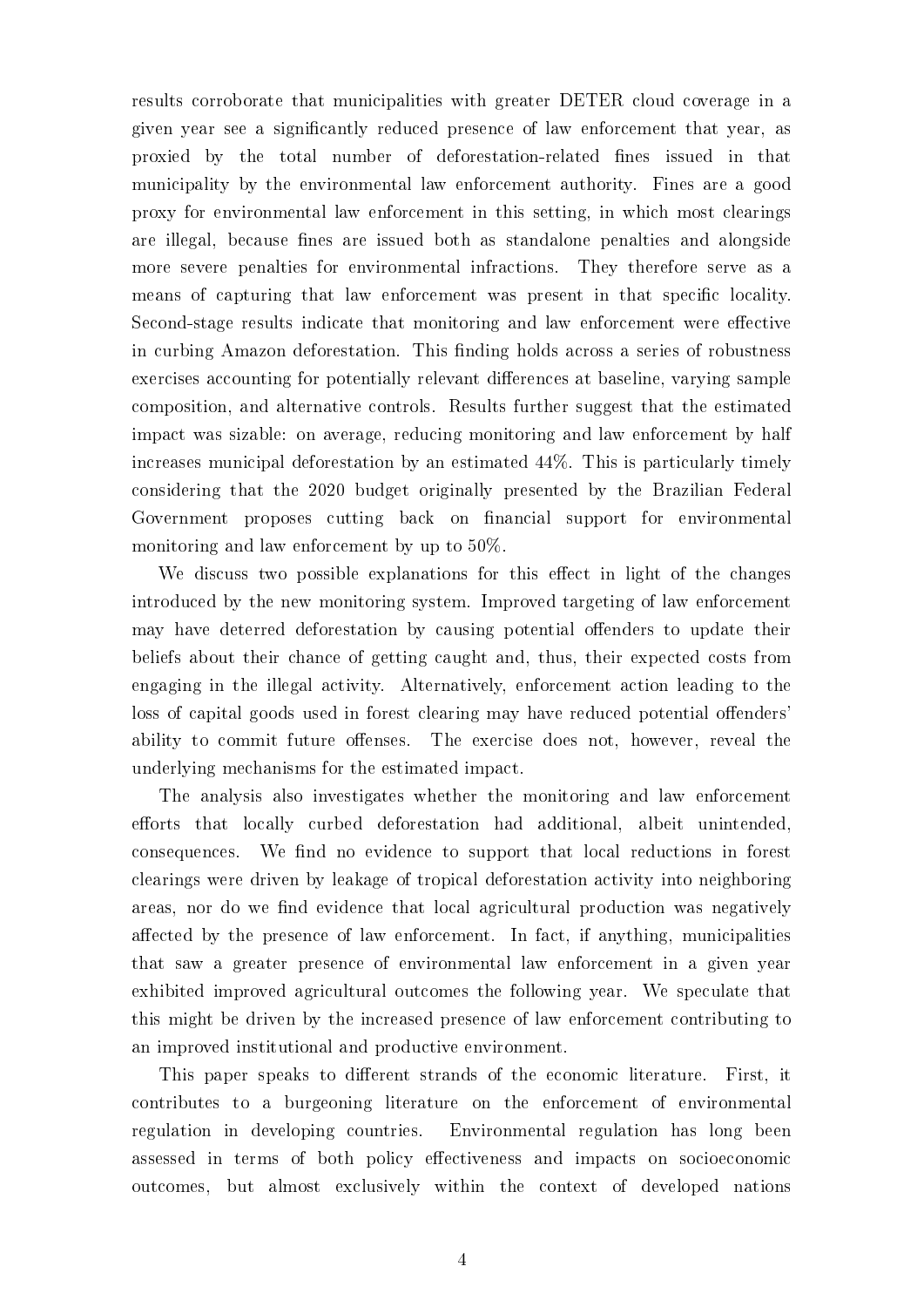(Greenstone, 2002; Chay and Greenstone, 2005; Gray and Shimshack, 2011; Keiser and Shapiro, 2019). A smaller, but recently growing, number of studies address the topic in the context of developing countries, focusing mostly on regulation aimed at reducing air and water pollution (Greenstone and Hanna, 2014; Tanaka, 2015). Greenstone and Hanna (2014) stress the need for further research on the enforcement of environmental regulation in developing countries, since empirical findings from developed nations can seldom be extended to developing ones, which typically have very different institutional environments. This is, perhaps, where our paper makes its greatest contribution, as it provides insight into how a developing nation pioneered the use of technology to leverage its capacity to enforce environmental regulation with a potential for impact that extends far beyond its national borders. After all, although fighting tropical forest clearings might not be a policy priority in all developing nations, Amazon deforestation has global climate consequences, and Brazil is currently the only country that can address it at scale.

Second, the analysis relates to a broader literature on the determinants of tropical deforestation (Pfaff, 1999; Chomitz and Thomas, 2003; Burgess et al., 2012; Souza-Rodrigues, 2019), as well as to a narrower literature dedicated to the assessment of potential policy drivers of the 2000s Brazilian Amazon deforestation slowdown (Hargrave and Kis-Katos, 2013; Assunção et al., 2015, 2019a,b; Burgess et al., 2019). Although several works in the latter literature have documented that policies signicantly contributed to reduce Amazon clearing rates, none have focused on estimating the impact of environmental monitoring and law enforcement efforts, despite their central role in the action plan.<sup>3</sup> To the best of our knowledge, this is the first empirical evaluation of environmental monitoring and law enforcement that adequately addresses known endogeneity between illegal deforestation and the presence of law enforcers in the Brazilian Amazon.

Finally, the paper also speaks to the police and crime literature, which has long sought to disentangle the causal impact of law enforcement on illegal activity (Chalfin and McCrary, 2017). Authors have explored several alternative sources of exogenous variation in police presence, ranging from electoral cycles (Levitt, 1997; McCrary, 2002; Levitt, 2002) to terrorist attacks (Di Tella and Schargrodsky, 2004; Klick and Tabarrok, 2005; Draca et al., 2011), and have, more recently, even experimented with randomized deployment of hot-spot policing (Blattman et al.,  $2019$ ). This analysis contributes to the field by assessing the impact of law enforcement on criminal activity within an empirical setting that is not context-specific, but rather encompasses the full extent of the geographical area

 $3$ Hargrave and Kis-Katos (2013) find a negative relationship between municipal fine density and deforestation in the Brazilian Amazon, but do not explicitly account for endogeneity between law enforcement and forest clearings.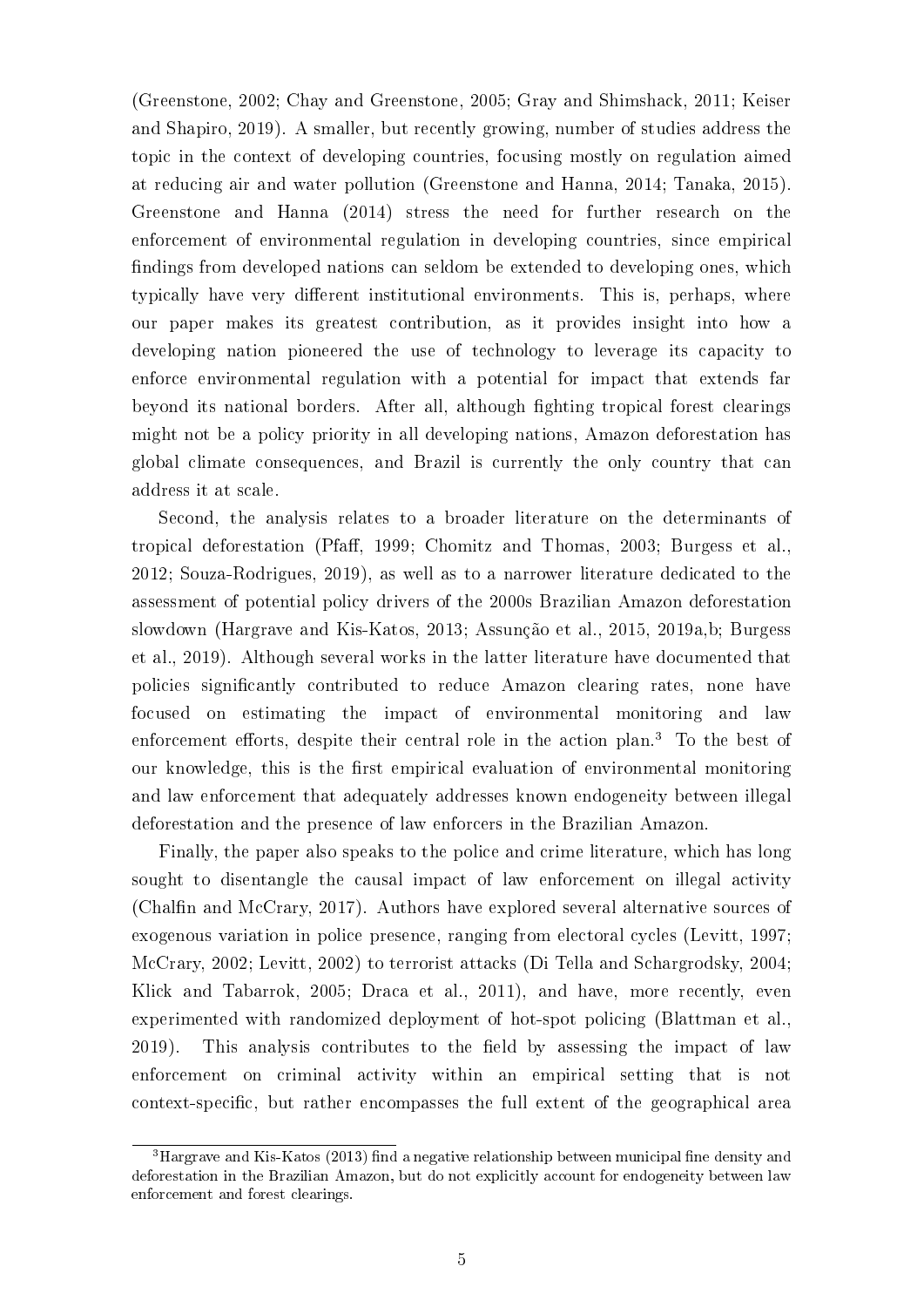subject to the illegal activity. Thus, no additional assumptions or extrapolations are needed to draw conclusions about the effectiveness of enforcement in this setting.

The rest of the paper is organized as follows. Section 2 describes the institutional context regarding Brazilian Amazon deforestation, as well as associated environmental monitoring and law enforcement. Section 3 details the empirical strategy used to estimate the effect of law enforcement on deforestation. Section 4 describes the data and provides descriptive statistics. Section 5 presents and discusses the main results, and explores potential leakage effects and policy costs. Section 6 provides a series of robustness checks. Section 7 concludes with policy implications.

# 2. Institutional Context

This section presents a contextual overview of Brazilian Amazon deforestation, focusing on the three elements that are most necessary to understand law enforcement's potential for impact in this setting. It starts with a characterization of deforestation activity since the early 2000s, which occurred primarily as a means of clearing the land for non-forest uses. Because this activity was mostly illegal, it was subject to law enforcement action. The section therefore follows with a description of how environmental law enforcement targeting deforestation evolved over recent decades, particularly after the introduction of satellite-based monitoring of Amazon forest cover. It closes with a discussion about the role the novel monitoring system played in enhancing enforcement capacity, largely because it allowed enforcement authorities to provide a more timely response to infractions. In being able to more quickly detect and thereby reach sites of recent deforestation activity, law enforcers had a greater chance of catching offenders red-handed and. thus, of applying more binding penalties.

# 2.1. Amazon Deforestation

At the beginning of the 21<sup>st</sup> century, Brazil stood out as the country that cleared most tropical forest, both in absolute area and relative to its year-2000 forest cover (Hansen et al., 2008). By 2004, deforested area totaled over 600 thousand  $km^2$ , nearly 15% of the country's original Amazon forest area (INPE, 2017). There are two aspects of Brazilian Amazon deforestation over the last two decades that are central to this paper: (i) it was largely an illegal practice; and (ii) its primary goal was to clear areas for non-forest land uses, and not to extract timber.

In Brazil, removing native vegetation is only legal if the clearing of a specific area has been duly authorized by a government environmental authority. Authorizations can only be granted for areas within designated lands, which encompass private landholdings and public lands assigned either to protection or to agrarian reform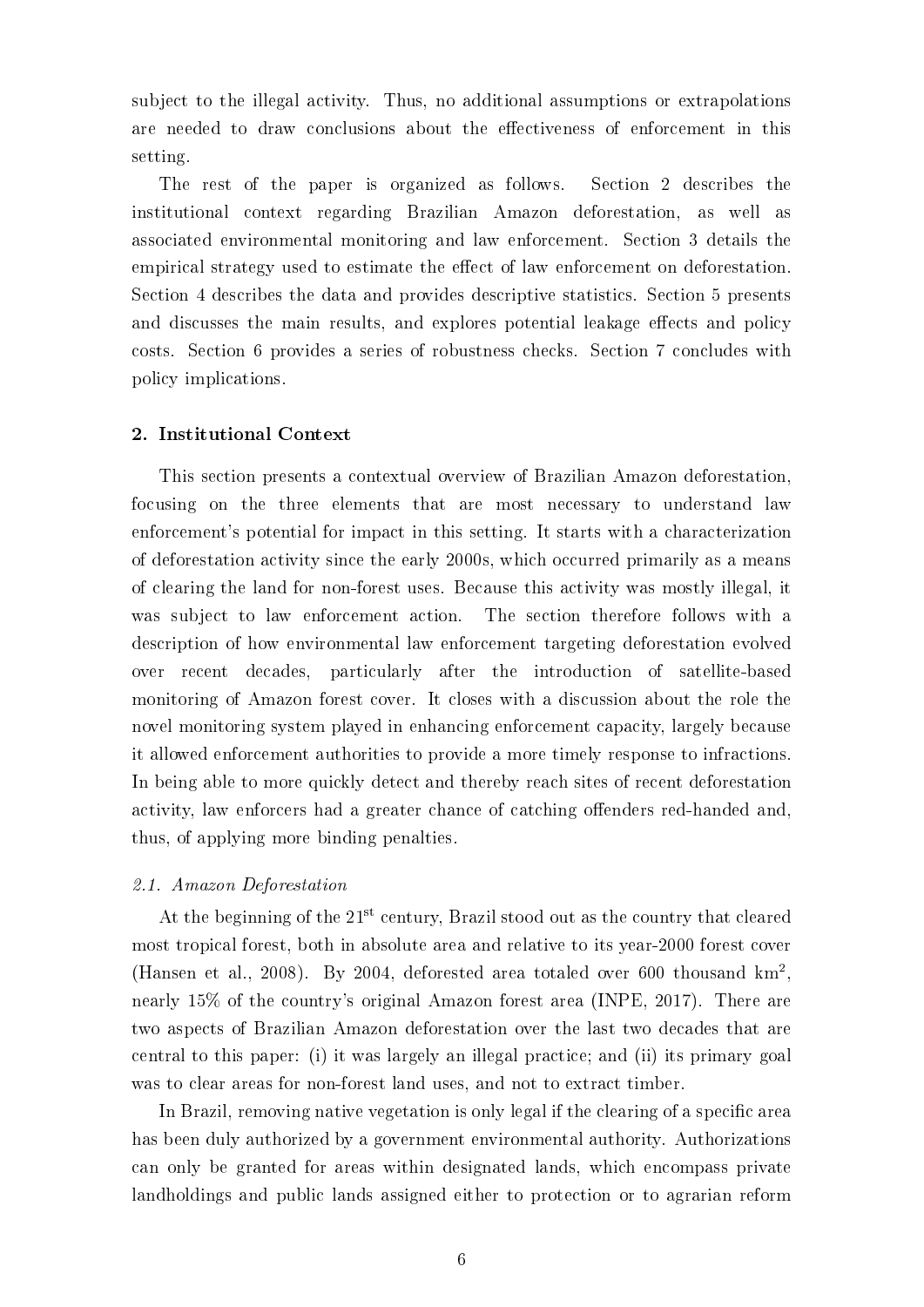settlements.<sup>4</sup> Private landholders must also comply with the Brazilian Forest Code, which sets legal guidelines for conversion and protection of native vegetation inside private properties. The Forest Code is particularly restrictive for properties in the Amazon, capping legal deforestation at no more than 20% of total property area, and further requiring landholders to preserve areas of permanent protection, such as riparian forests.<sup>5</sup> Clearing forest in undesignated lands (public areas that have not been assigned to a specific use) is always illegal. Currently available data on Amazon deforestation do not allow legal clearings to be distinguished from illegal ones. However, descriptive and anecdotal evidence, briefly summarized in what follows, corroborate the general consensus that forest clearing in the region is mostly illegal.<sup>6</sup>

The Brazilian Amazon covers an area of approximately 4.2 million  $km^2$ . Undesignated lands, where all clearings are illegal, extend over an estimated 700 thousand km<sup>2</sup> (Azevedo-Ramos and Moutinho, 2018). An additional 2.1 million  $km^2$  are under protection, as either indigenous lands or protected areas (CNUC, 2018; FUNAI, 2018). Because clearing forest within protected Amazon territory is either entirely forbidden or subject to stringent requirements, it is practically analogous to being illegal. The remaining 1.4 million km<sup>2</sup> are either private landholdings or agrarian reform settlements, both of which must comply with conservation requirements established in the Brazilian Forest Code. While clearings inside properties can be legal, property-level assessments reveal very poor compliance with environmental regulation and the Forest Code in the Amazon (Michalski et al., 2010; Godar et al., 2012; Börner et al., 2014). Forest clearings in non-compliant properties are carried out in irregular circumstances and are therefore also illegal. In light of this, although the data on Amazon deforestation used in this paper may include legal clearings, it is safe to assume that this amounts to only a small fraction of total cleared area.

In addition to having been mostly illegal, Amazon deforestation since the early 2000s occurred primarily as a means to clear land for alternative non-forest uses. The two leading drivers of clear-cut deforestation (total removal of forest biomass) in the Brazilian Amazon are agricultural conversion and illegal land grabbing. The former is reflected in the pattern of land use within the stock of deforested areas: pasture occupies 63% and cropland 6% of cleared Amazon areas (INPE & Embrapa, 2016).<sup>7</sup> The latter is a symptom of a long history of fragile property rights in the

<sup>&</sup>lt;sup>4</sup>Specific regulations determining requirements and procedures for legal deforestation vary across land tenure categories.

<sup>5</sup>See Chiavari and Lopes (2015) for an overview of the Brazilian Forest Code.

<sup>6</sup>Representatives of the Brazilian Ministry of the Environment and the federal environmental police authority have stated, in informal conversations, that over 90% of Amazon forest clearings within the past two decades were illegal.

<sup>&</sup>lt;sup>7</sup>The remaining cleared area is covered by forest regrowth (23%), or a mix of other uses (8%). including urban and mining areas.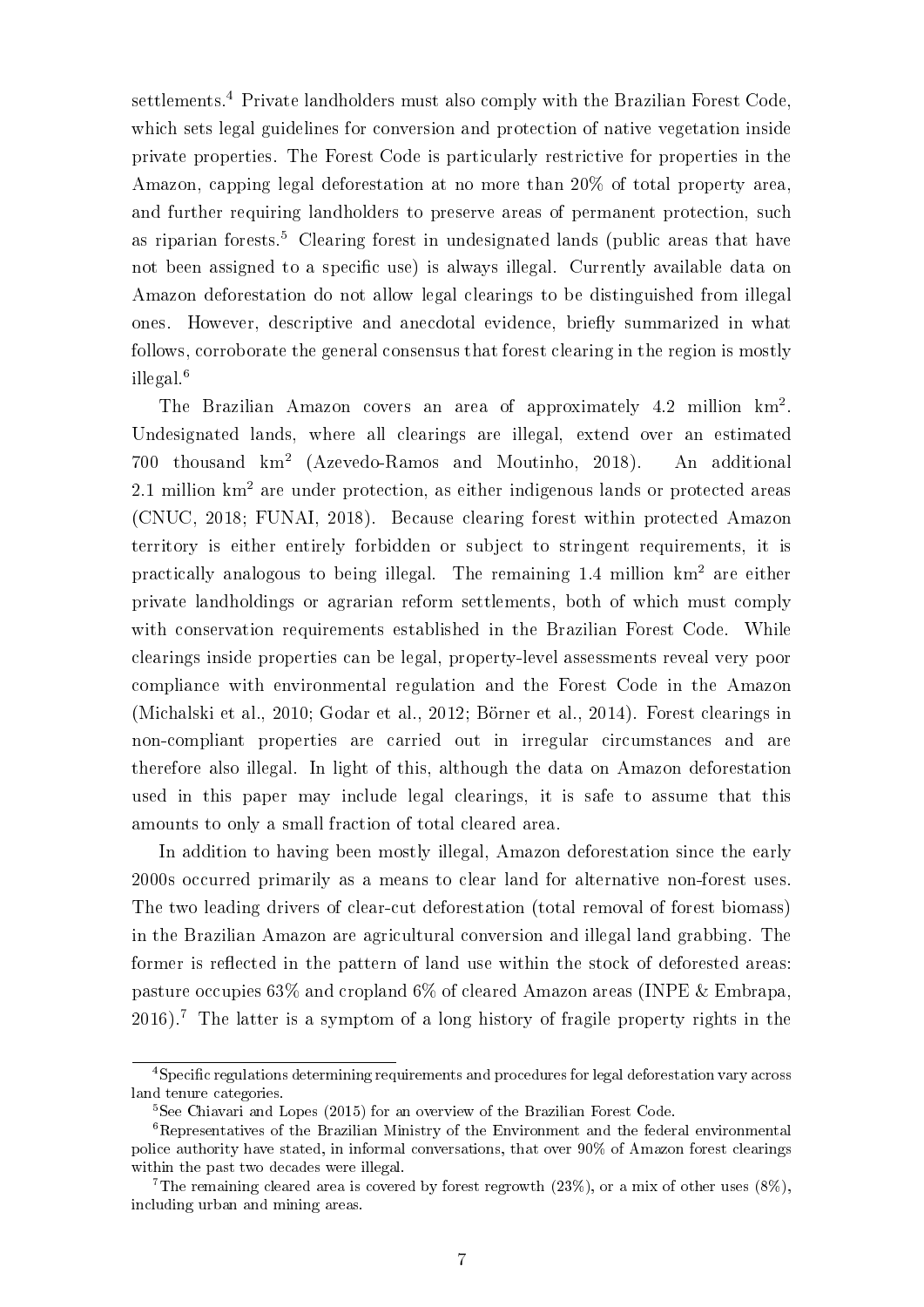region, where public forest areas are often cleared as a means of illegally claiming ownership over the land (Alston et al., 2000; Alston and Mueller, 2010; Fetzer and Marden, 2017; Mueller, 2018; Azevedo-Ramos and Moutinho, 2018). Occupied areas are typically held for speculative purposes. The key implication of a pattern of forest clearing for agricultural conversion and land grabbing is spatial permanence. As land itself is the main input in both practices, it is unlikely that recently deforested areas in the Amazon are immediately abandoned.<sup>8</sup>

Combined, these two aspects of Amazon deforestation suggest there is room for law enforcement to affect forest clearing practices. Illegal activities are, by nature, the central target of law enforcement efforts. Moreover, because deforested areas in the Amazon are not quickly abandoned, enforcement officers have a non-negligible chance of identifying the offenders who are responsible for the illegal clearing. In this sense, spatial permanence contributes to enforcement's capacity to attribute responsibility for the environmental infraction. In the remainder of this section, we discuss how, in spite of this, law enforcement was regarded as having only a very limited capacity to impact Amazon deforestation. This was largely because the severity of penalties that can be applied as punishment for deforestation in Brazil depends on the timing of the enforcement response. It was not until the adoption of a novel satellite-based monitoring system that the Brazilian environmental law enforcement authority was able to provide a timely response. This system essentially introduced what spatial permanence alone could not guarantee: the ability to catch offenders red-handed and, hence, impose binding penalties.

# 2.2. Environmental Monitoring and Law Enforcement

During the 1980s and 1990s, administrative sanctions were regarded as having little capacity to inhibit environmental offenders (Schmitt, 2015). The enactment of the 1998 Law of Environmental Crimes (Brasil, 1998) brought regulatory stability to the investigation and prosecution of environmental violations by providing clearer definitions of infractions, as well as setting legal directives for the application of administrative and penal sanctions. In the Amazon, this law was enforced by the Brazilian Institute for the Environment and Renewable Natural Resources (Ibama), an executive branch of the Brazilian Ministry of the Environment. Ibama is responsible for environmental monitoring and law enforcement at the federal level, operating as the national police authority in the investigation of environmental infractions and application of administrative sanctions.

<sup>&</sup>lt;sup>8</sup>In contrast, logging is an inherently mobile practice. Although logging has been associated with tropical forest loss, timber extraction in the Amazon is performed selectively to target high-value trees and avoid the high costs of clearing large areas covered with tropical vegetation (Angelsen and Kaimowitz, 1999; Hargrave and Kis-Katos, 2013; Chimelli and Soares, 2017). This typically results in forest degradation (partial removal of forest biomass), not clear-cut deforestation.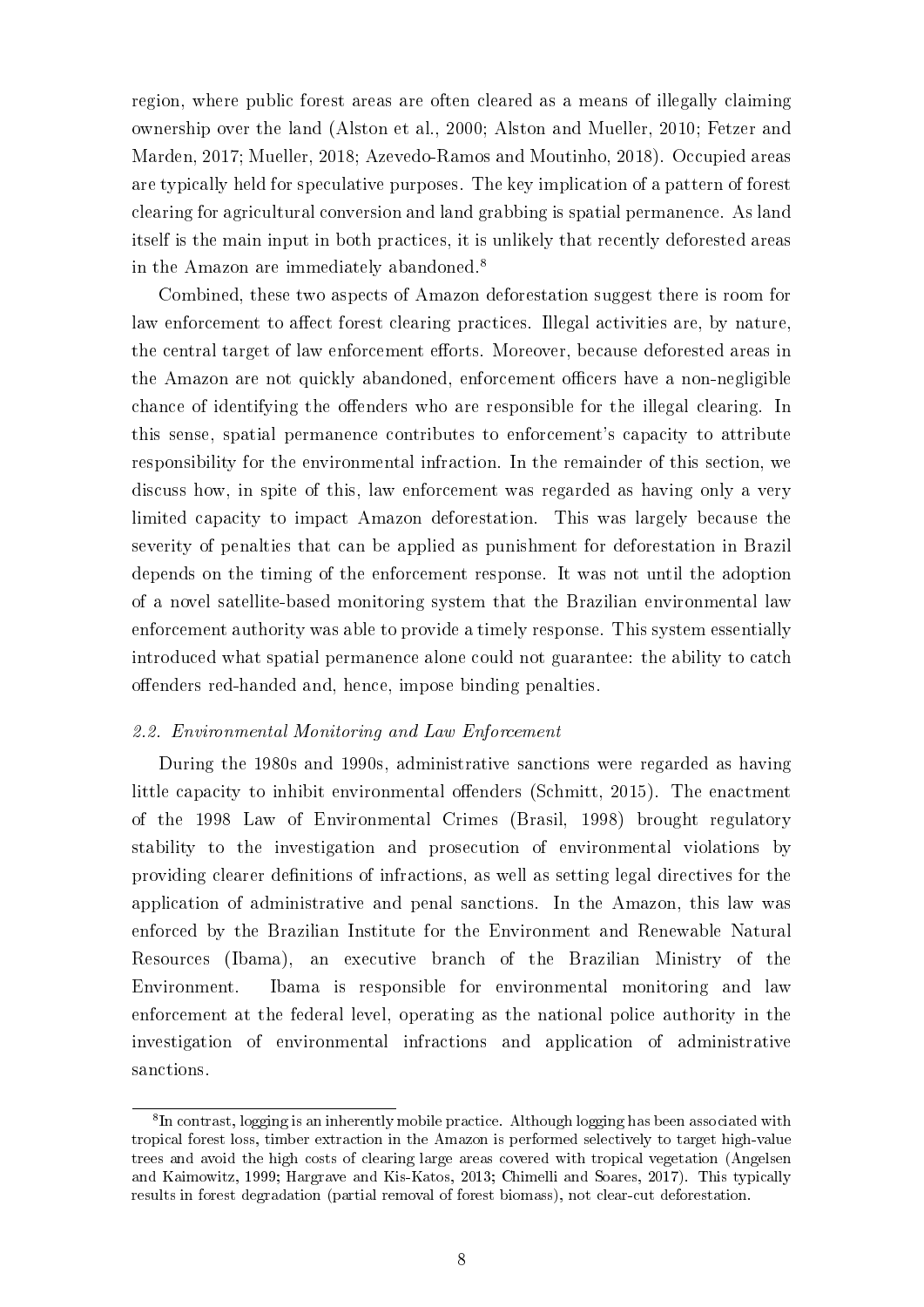Although the participation of Amazon states in environmental management has grown since the 1990s, Ibama still holds a large and central role in carrying out command and control policy in the region. In addition to its headquarters in the Brazilian capital of Brasília, the institute holds several regional offices in the Amazon to support its field operations. Yet, given the sheer magnitude of the Brazilian Amazon, Ibama's enforcement capacity largely hinges on its ability to accurately detect and target environmental infractions. Through the very early 2000s, targeting was mostly based on strategic intelligence Ibama collected, and complemented by anonymous reports of forest clearing activity received via a hot line. In this setting, enforcement capacity would clearly benefit from remote monitoring technology capable of placing large forest areas under regular surveillance. At the time, however, the available technology was limited to air vehicles, such as helicopters, which offered only a relatively short range of action, and still put Ibama officers at great personal risk.

Conditions for environmental monitoring and law enforcement in the Amazon drastically changed with the enactment of Brazil's Action Plan for the Prevention and Control of Deforestation in the Legal Amazon (PPCDAm). Launched in 2004, the action plan inaugurated a novel approach towards combating tropical deforestation in Brazil. It integrated actions across different government institutions and proposed new procedures for monitoring, environmental control, and territorial management. Because Amazon deforestation was known to be mostly illegal, strengthening command and control policy was the action plan's tactical-operational priority, and adopting high-frequency remote monitoring of forest clearing activity was its pivotal endeavor. Developed by the Brazilian Institute for Space Research (INPE), DETER was a satellite-based system that regularly collected and processed georeferenced imagery on Amazon land cover to detect forest loss. DETER used optical imagery from the MODIS sensor on the Terra satellite, which had a spatial resolution of 250m and a daily revisit rate for the full extent of the Brazilian Amazon. Figure 1 portrays how DETER captured deforestation using this imagery. The system classified land cover seen on satellite-based pictures, distinguishing between areas that were covered by vegetation and those that were not. Images from two different points in time for the same location were compared to identify recent changes in forest cover, which were regarded as potential forest clearing hot spots. Once detected, each hot spot was associated with a georeferenced deforestation alert marking the area in need of immediate attention, as shown in Figure 2.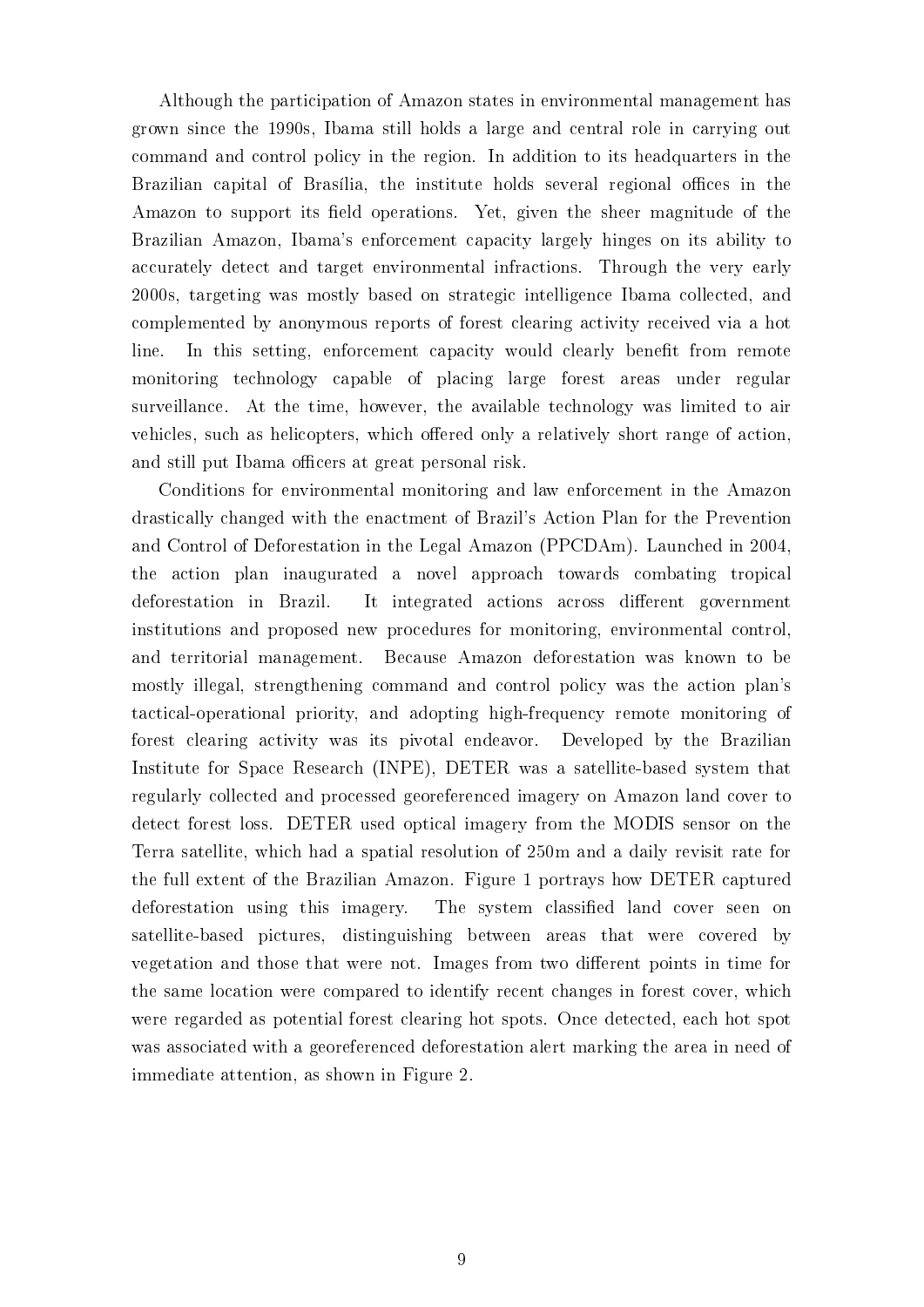DETER was created specifically to support Ibama's law enforcement efforts.<sup>9</sup> Deforestation alerts served as the basis for targeting ground operations in which law enforcement officers visited alert sites and, upon finding evidence of illegal clearing activity, applied administrative sanction. Brazilian law allowed officers to apply several different penalties as punishment for the same infraction. In light of this, fines were the most commonly used administrative sanction  $-$  law enforcement officers would typically issue a fine for every environmental infraction they detected, whether or not they also applied other sanctions for the same infraction. Fines were not, however, the most severe form of punishment environmental offenders potentially faced. Some of the stricter penalties for illegal Amazon deforestation included the setting of economic embargoes (which obstruct access to rural credit) and the seizure/destruction of products and equipment associated with forest clearing. Combined, administrative sanctions imposed a high financial burden on offenders both directly (via fine payment, loss of product/equipment) and indirectly (via restricted access to credit, foregone production, legal fees). Offenders could also face civil and criminal charges, in addition to administrative ones. In this setting, although fines were not the most severe sanction available, they were the most common one, being applied both as standalone penalties and alongside other forms of punishment. This supports the use of fines as proxies for the presence of environmental law enforcement.

The remote monitoring system represented a major leap forward in Amazon monitoring capacity, but suffered from an important technical limitation: it could not detect land cover patterns beneath clouds. This is a common limitation of systems that use optical imagery  $\frac{1}{2}$  in the presence of clouds, images show the clouds themselves, not the land beneath them. This pattern is apparent in Figure 2, which illustrates how deforestation alerts were typically located in uncovered areas. The inability to detect clearings beneath clouds, which significantly limited monitoring capacity, serves as the basis for this paper's identication strategy (see Section 3).

# 2.3. The Importance of a Timely Response

From an environmental law enforcement perspective, DETER was groundbreaking. It not only allowed the enforcement authority to spot illegal activity throughout the entire Amazon, but it did so with unprecedented speed. This timing element was critical in boosting law enforcement's potential for impact. Prior to the activation of DETER, it was extremely difficult for law enforcement officers to locate and access new deforestation hot spots in a timely manner, since the identification of new clearings essentially relied on either

<sup>9</sup>Although the satellite used in DETER provided daily observations for every region of the Brazilian Amazon, the system aggregated data into biweekly alert maps through the early 2010s. In 2011, INPE started processing imagery on a daily basis, providing Ibama with near-real-time information on deforestation activity every weekday.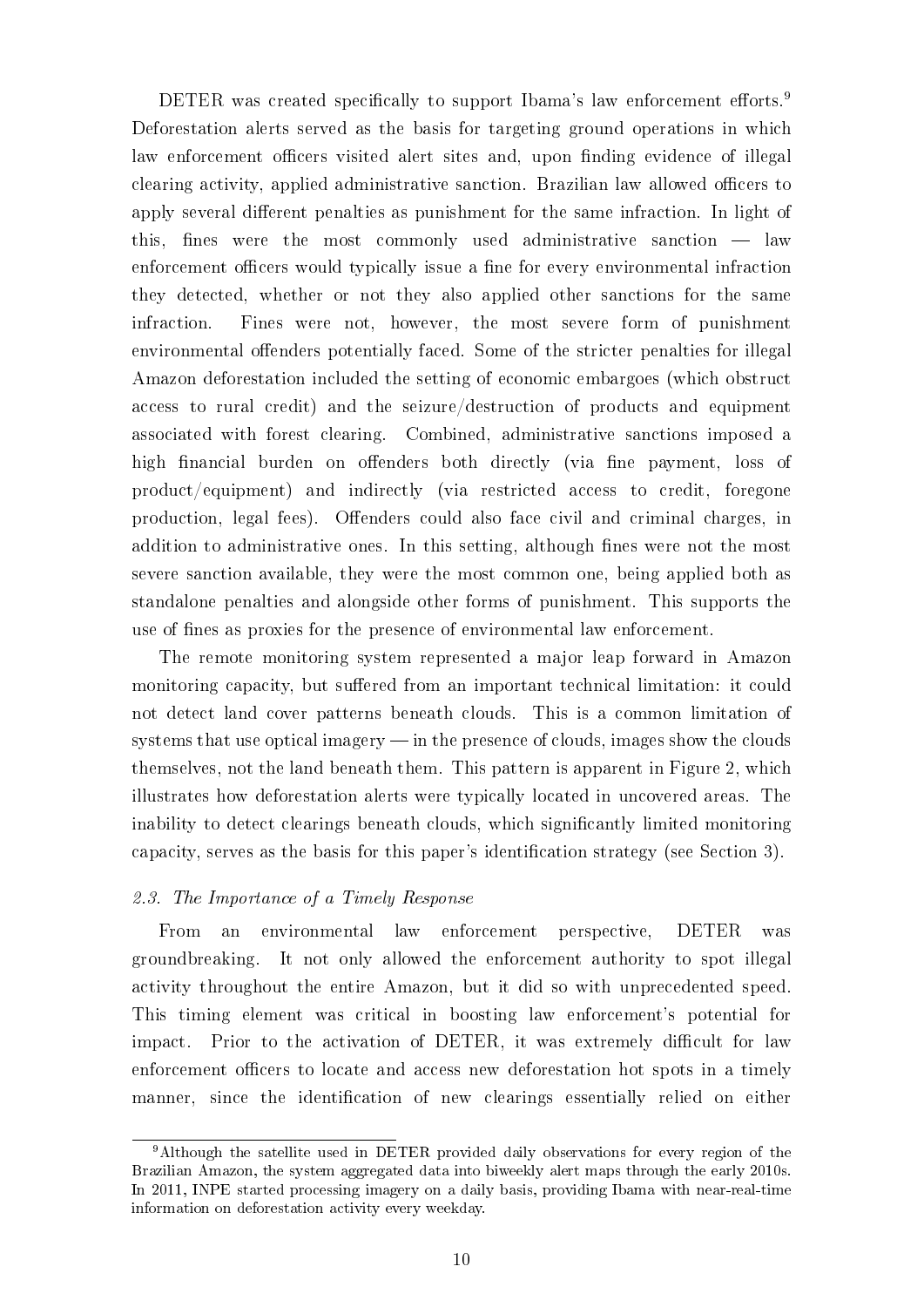Ibama's capacity to accurately anticipate spatial deforestation patterns, or reports received via its hot line. By the time officers reached deforested areas, it was often too late to apply the more severe  $-$  and, thus, more binding  $-$  sanctions. Even if officers were able to correctly identify and locate the responsible parties, which is not a trivial task in a setting rife with insecure property rights (Alston et al., 2000; Schmitt, 2015; Mueller, 2018), their capacity to impose the most costly penalties ultimately depended on their capacity to catch offenders red-handed. Consider, as an example, the seizure and destruction of equipment used for clearing. If law enforcement officers find heavy machinery, like tractors, on-site in a deforestation hot spot, they can inflict an immediate and severe financial loss on the offender by seizing and destroying it. Expensive capital goods were not usually left unused in deforested areas once clearing was completed, so seizure/destruction could only be resorted to when officers interrupted offenders mid-clearing. DETER essentially increased the probability of such caught-in-the-act operations.

In light of this, the adoption of near-real-time satellite-based monitoring of forest loss was particularly salient. Since its implementation in 2004, DETER has served as the main targeting tool for Amazon law enforcement. By allowing Ibama to quickly locate and act upon areas afflicted by recent deforestation, it increased law enforcement's capacity to catch offenders red-handed, and thereby enhanced the potential for the application of binding sanctions.

### 3. Empirical Strategy

This paper's central empirical challenge is to adequately address the endogeneity that exists in the relationship between environmental law enforcement and illegal deforestation. In the context of the Brazilian Amazon, this endogeneity can be briefly stated as follows. On the one hand, the presence of law enforcement is intuitively expected to negatively impact illegal forest clearings by either inhibiting potential offenders or reducing their capacity to commit future offenses; on the other hand, law enforcers are knowingly allocated, at least in part, based on the actual occurrence of clearings. As we only observe an equilibrium situation, an estimator that does not adequately account for reverse causality will be biased. To address the possible upward bias in ordinary least squares (OLS) estimators, our estimation must tackle simultaneity in addition to the usual concerns regarding omitted variables. This section proposes an instrumental variable strategy to estimate the causal effect of law enforcement on Amazon deforestation.

Recall from Section 2 that, because DETER is unable to detect land cover patterns beneath clouds, it does not issue alerts for any given area when cloud coverage is limiting visibility in that area. Alerts serve as the basis for targeting Amazon law enforcement, so law enforcers are less likely to be allocated to areas that are blocked from view by clouds in the monitoring system, even if forest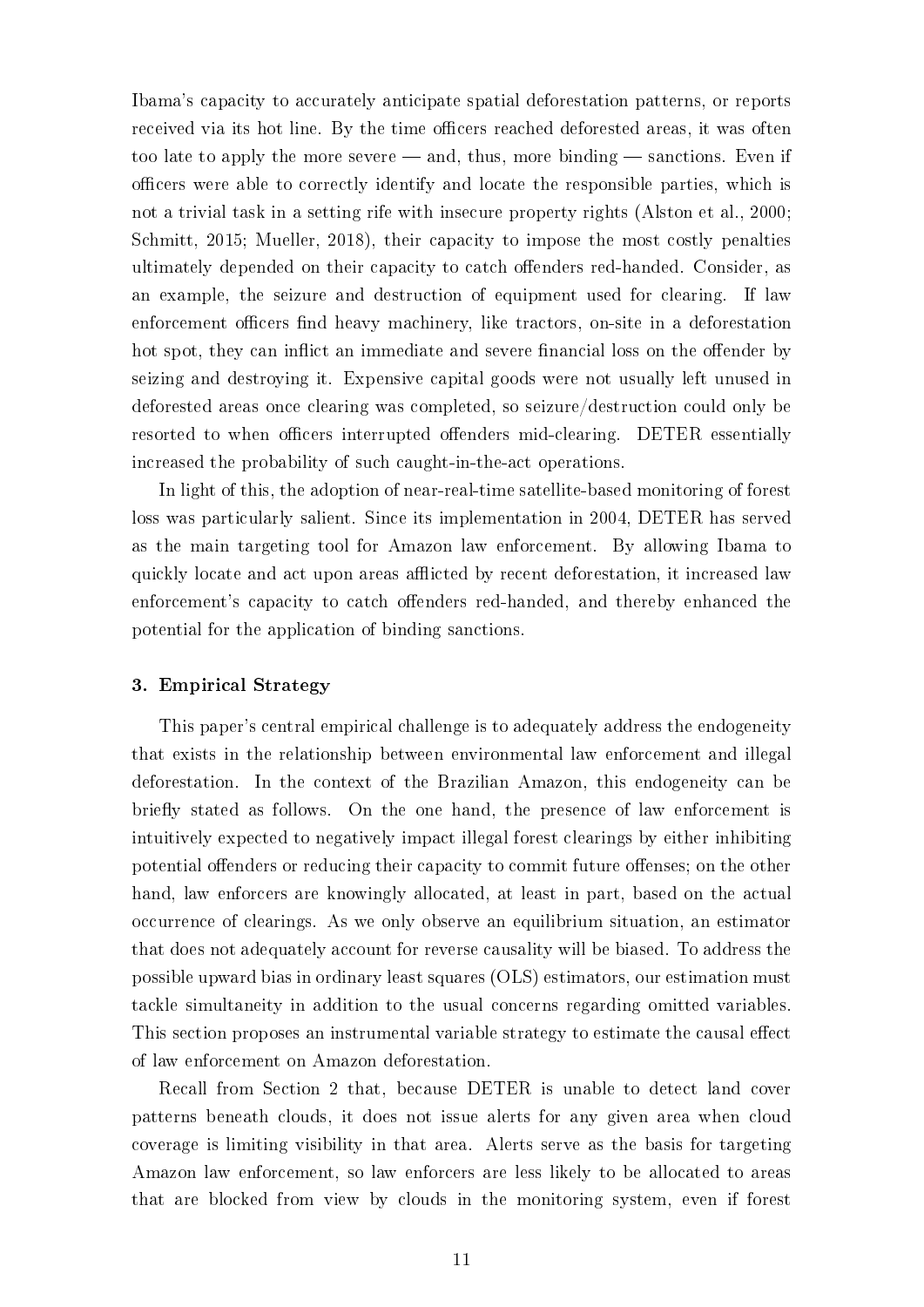clearing is occurring in these areas. This suggests that, after the adoption of the satellite-based monitoring system, the presence of environmental law enforcement in the Brazilian Amazon should be at least partially determined by DETER cloud coverage. If this is, in fact, the case  $\equiv$  and we will provide empirical evidence that supports this claim at the municipal level (see Section  $5.1$ )  $-$  average annual DETER cloud coverage is arguably a source of exogenous variation in the presence of environmental law enforcement at the municipal level. Hence, we propose using DETER cloud coverage as an instrument for environmental law enforcement in the Brazilian Amazon.

The instrument's validity hinges on it being uncorrelated with the error term in the equation that regresses deforestation on law enforcement, conditional on observable variables. There are two scenarios in which this condition could be violated in our empirical setup: (i) if DETER cloud coverage correlates with other geographical characteristics that, in turn, correlate with forest clearings; and (ii) if DETER cloud coverage correlates with the outcome of interest, namely deforestation. The availability of relevant observable variables helps make the case for the instrument's validity.

We address the potential correlation between geographical characteristics and forest clearings using a combination of available data and fixed effects. Rainfall and temperature are an obvious source of concern here, as both are expected to correlate with clouds via weather phenomena. They may also correlate with deforestation, either as determinants of forest clearing decisions, or as ecological consequences of forest loss (Nobre et al., 1991; Negri et al., 2004; Aragão et al., 2008; Chomitz and Thomas, 2003; Bagley et al., 2014). Although delving into the specifics of this relationship is out of the scope of this paper, the empirical strategy accounts for it by using precipitation and temperature data to control for municipal weather. Another source of concern in validating the instrument's exclusion restriction is the potential correlation between average cloud coverage and soil type. Biophysical conditions that determine soil type could be correlated with local weather conditions, and soil quality, which affects agricultural outcomes, could influence forest clearing decisions in the Brazilian Amazon. The inclusion of location fixed effects helps mitigate this concern. All specifications therefore include municipal precipitation and temperature controls, as well as municipality fixed effects.

Data availability also serves to address the potential correlation between DETER cloud coverage and the outcome of interest. Deforestation data come from INPE's Project for Monitoring Deforestation in the Legal Amazon (PRODES), which uses satellite-based optical imagery to annually map deforested areas (see Section 4.1 for a detailed description). Although both PRODES and DETER use satellite imagery to detect changes in Amazon land cover, PRODES' goal is to measure deforestation more accurately only once per year, not monitor it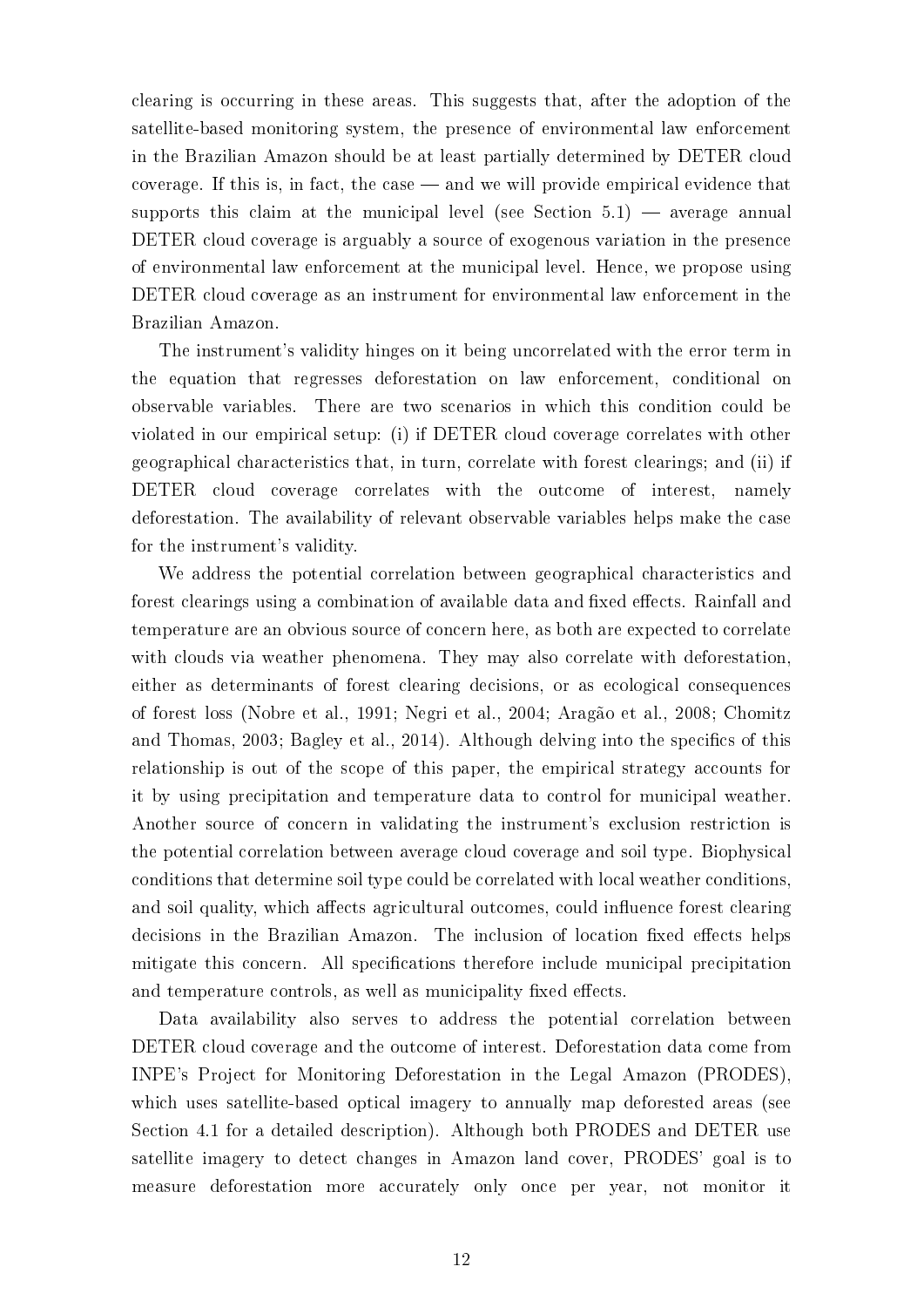frequently. PRODES data are constructed using information collected from a different satellite that provides images at higher resolutions. While DETER uses daily imagery all year round, PRODES selects only the best images from the Amazon dry season to minimize cloud coverage and maximize visibility of land surfaces. PRODES is thus less likely to suffer from limited visibility, but if present in selected imagery, clouds will still block land cover from view. In light of this, a sound empirical strategy must ensure that the potential correlation between the proposed instrument, DETER cloud coverage, and the key dependent variable, PRODES deforestation, is adequately accounted for. Fortunately, PRODES data are released containing information on areas that were blocked from view, so all specifications include controls for these areas. Coefficients are therefore estimated considering only DETER cloud coverage that is orthogonal to PRODES non-observable areas.

Having controlled for municipal precipitation, temperature, and PRODES satellite visibility, as well as for municipality fixed effects, we argue that the only remaining channel through which DETER cloud coverage could be correlated with deforestation in the Brazilian Amazon is that of environmental law enforcement allocation. The empirical analysis starts by testing the relationship between law enforcement and DETER cloud coverage. The OLS estimation equation is given by:

$$
LawEnforcement_{i,t} = \beta DETER clouds_{i,t} + \sum_{k} \gamma_k \vec{X}_{i,t} + \alpha_i + \phi_t + \epsilon_{i,t} \tag{1}
$$

where  $LawEnforcement_{i,t}$  is proxied by the total number of deforestation-related fines issued in municipality i and year t;  $DETERclouds_{i,t}$  is average DETER cloud coverage in municipality  $i$  and year  $t;$   $\vec{X}_{i,t}$  is a vector of  $k$  municipality-level controls that includes precipitation, temperature, and PRODES satellite visibility;  $\alpha_i$  is the municipality fixed effect;  $\phi_t$  is the year fixed effect; and  $\epsilon_{i,t}$  is the idiosyncratic error. We stress that total fine count is used only as a proxy for law enforcement, not as a penalty of interest in and of itself. Because environmental fines can be issued both as standalone penalties and alongside other sanctions, if law enforcers find evidence of illegal deforestation, they will almost certainly issue a fine (see Section 2.2). Moreover, considering that the vast majority of forest clearings happening during the sample period were illegal (see Section 2.1), and that the adoption of DETER enabled a more timely law enforcement response (see Section 2.3), law enforcement's presence in deforestation hot spots were very likely accompanied by the issuing of fines. As fines may be issued for environmental infractions other than forest clearing, we restrict fine count to those that specifically refer to deforestation. For simplicity, we refer to deforestation-related fines simply as fines throughout the paper.

If the inclusion restriction represented in Equation (1) and the aforementioned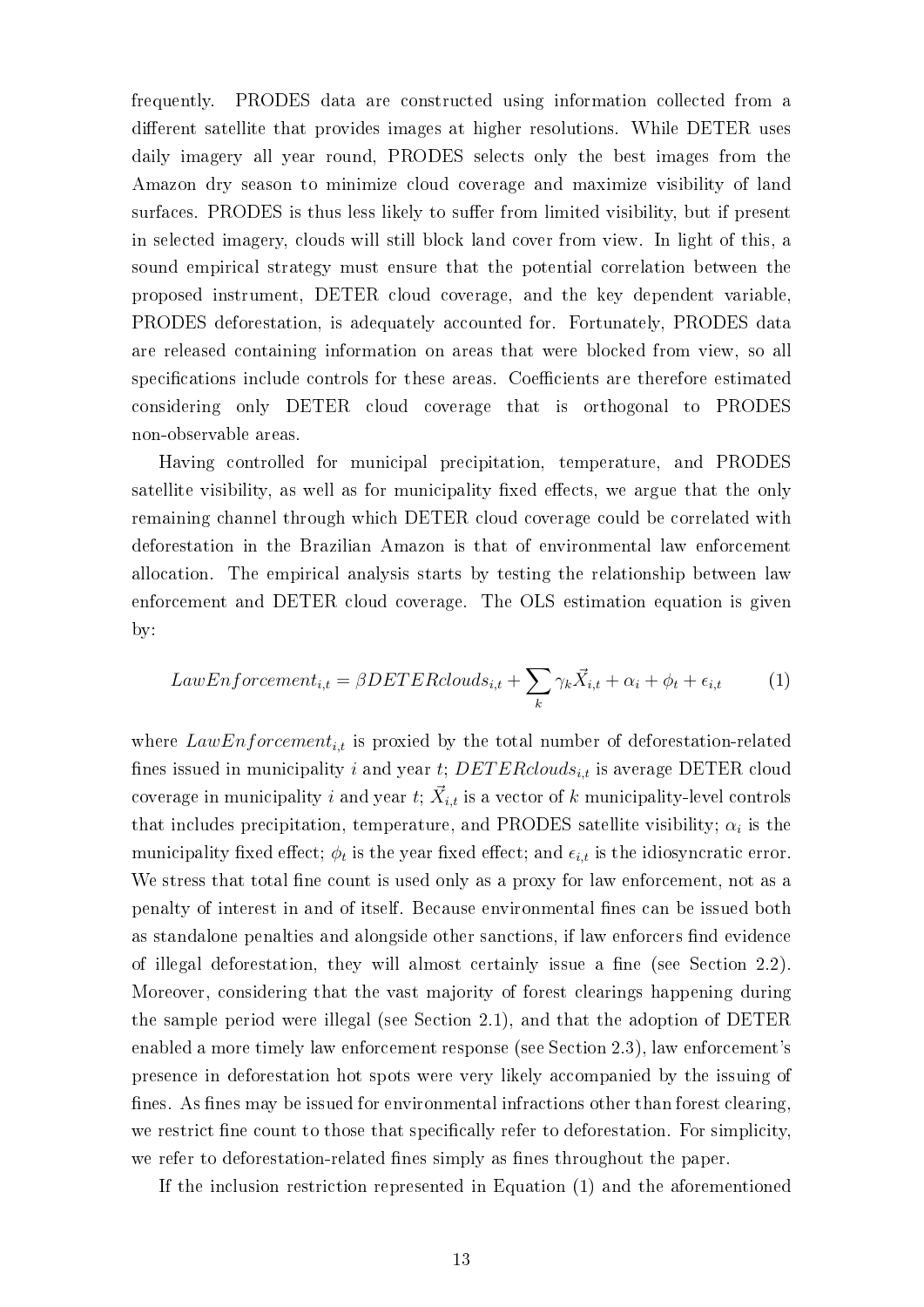exclusion restrictions hold, an instrumental variable setup can be used to capture the impact of law enforcement (instrumented by DETER cloud coverage) on Amazon deforestation. The 2SLS second-stage estimation equation is given by:

$$
Deforestation_{i,t} = \delta LawEnforcement_{i,t-1} + \sum_{k} \theta_k \vec{X}_{i,t} + \psi_i + \lambda_t + \xi_{i,t}
$$
 (2)

where  $Deforestation_{i,t}$  is a normalized measure of total deforested area in municipality i and year t;  $LawEnforcement_{i,t-1}$  is the total number of deforestation-related fines issued in municipality i and year  $t - 1$ , and is  ${\rm instrumented} \;\;{\rm by}\;\; DETER clouds_{i,t-1};\;\; \vec{X}_{i,t} \;\; {\rm is \;\; the \;\; vector \;\; of \;\; k \;\; municipality-level}$ controls;  $\psi_i$  is the municipality fixed effect;  $\lambda_t$  is the year fixed effect; and  $\xi_{i,t}$  is the idiosyncratic error. Estimates are robust to heteroskedasticity, and standard errors are clustered at the municipality level in all specifications, making them robust to serial correlation (Bertrand et al., 2004).

The use of a one-year lag for the enforcement variable is based on the literature that documents a lagged response of illegal activity to enhanced enforcement (Levitt, 1997; Shimshack and Ward, 2005; Chalfin and McCrary, 2017). A one-year lag seems plausible in a setting with DETER-based monitoring and annual deforestation data. For a given area, increased forest clearing in year t likely triggers the concurrent issuing of DETER alerts associated with that area, thereby increasing the presence of law enforcement via targeted allocation that same year  $t$ . If potential offenders perceive the increased presence of law enforcement in year t as a higher probability of getting caught and sanctioned in year  $t + 1$ , they may choose to not engage in the illegal activity the following year, consequently contributing to reduce deforestation in year  $t + 1$ . We therefore test whether lagged environmental law enforcement affected current deforestation. To capture DETER cloud coverage that is correlated with the allocation of law enforcement, but uncorrelated with deforestation through all other channels, we include one-year lags for precipitation and temperature controls, but current measures for all other controls.

In all specifications, municipality fixed effects control for potentially relevant municipality-specific characteristics affecting both deforestation activity and law enforcement efforts, and year fixed effects account for aggregate shocks. In addition to the variables added to support the validity of the exclusion restriction (precipitation, temperature, and PRODES satellite visibility),  $X_{i,t}$  in Equation (2) also includes agricultural commodity price controls, which have been shown to be relevant drivers of tropical deforestation (Angelsen and Kaimowitz, 1999; Hargrave and Kis-Katos, 2013; Assunção et al., 2015). Conservation policy efforts implemented alongside improvements in monitoring and law enforcement may have also affected deforestation outcomes during the sample period. We discuss these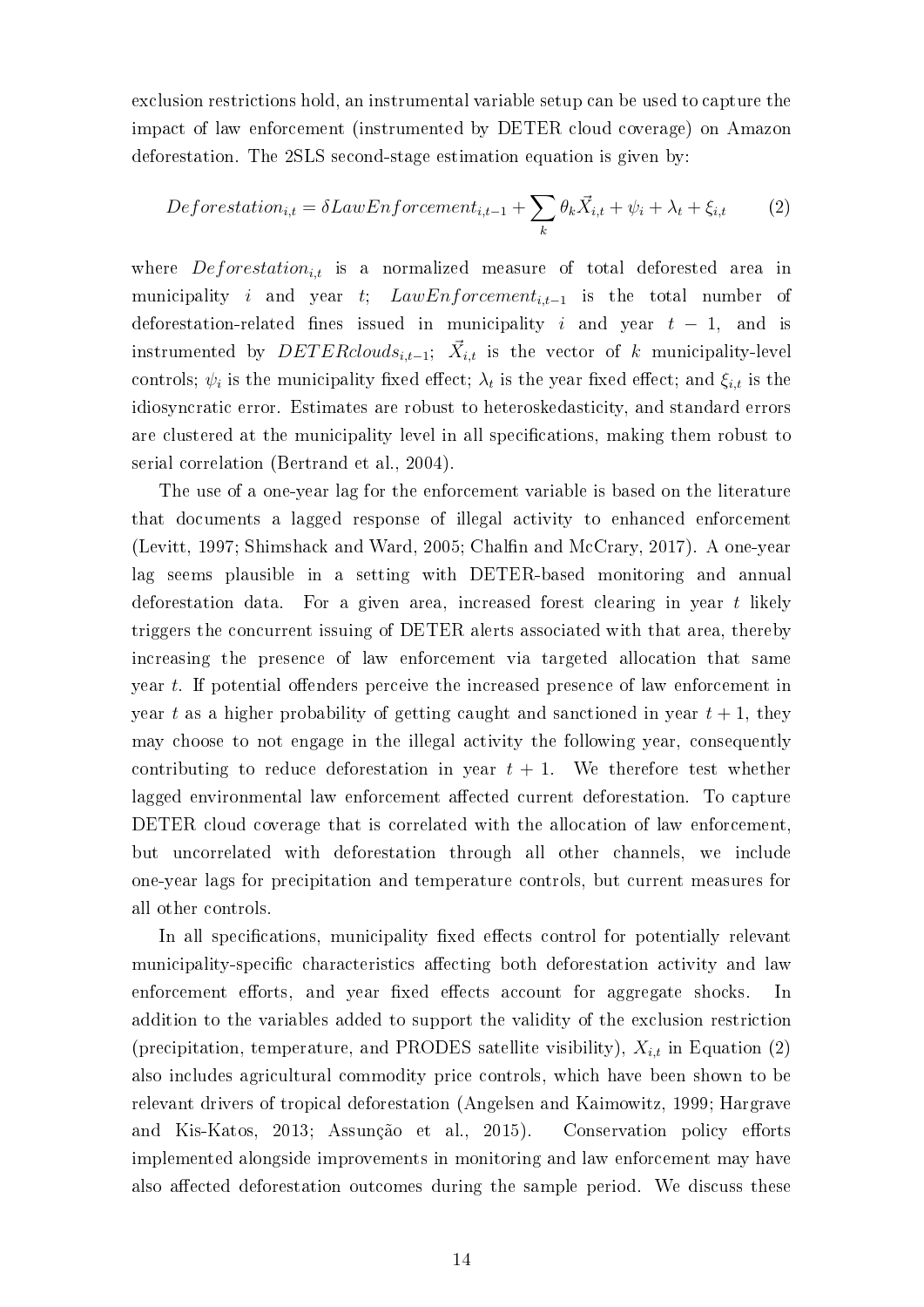policies in more detail and include available policy controls in robustness exercises (see Section  $6.3$ ), but refrain from adding them to benchmark specifications due to endogeneity concerns.

# 4. Data

This paper's empirical analysis uses a 2006 through 2016 municipality-by-year panel dataset built entirely from publicly available data. The sample includes all municipalities that are either partially or entirely located in the Amazon biome, that exhibited variation in forest cover during this period, and for which deforestation data were available.<sup>10</sup> The variation in forest cover criteria enables the use of municipality fixed effects. This eliminates 25 municipalities that did not contain a significant amount of forest cover at baseline, as evidenced by a  $2\%$ average ratio of forest to municipal area (INPE, 2017). The non-missing data for deforestation criteria eliminates seven municipalities that lie only marginally within the far northeast region of the Legal Amazon, such that there is no relevant coverage of their respective territories in Amazon satellite systems. The final sample comprises 521 municipalities.<sup>11</sup>

# 4.1. Deforestation

Since 1988, INPE annually tracks the loss of tropical vegetation in the Brazilian Amazon via PRODES. The system uses optical images from Landsat class satellites, with a spatial resolution of 20 to 30 meters, to detect changes in tropical forest cover throughout the full extent of the Brazilian Amazon. PRODES only accounts for clear-cut deforestation, which it defines as the near-complete or complete loss of tropical vegetation. Deforested areas in PRODES therefore do not include the loss of degraded forests, or non-tropical vegetation. The system provides annual data, but because PRODES typically uses imagery from the Amazon dry season to minimize cloud coverage in imagery, these data do not refer to a calendar (January through December) year. Rather, they refer to what we call the "PRODES year": for a given year t, PRODES measures deforestation that happened from August of year  $t-1$ through July of year t. Unless otherwise stated, years referenced throughout the analysis refer to PRODES years, not calendar ones.

PRODES was created to map and measure tropical deforestation increments,

 $10$ The Legal Amazon refers to a geopolitical territorial division, whereas the Amazon biome refers to an ecological one. Figure 2 maps the two regions. Although DETER monitoring covers the full extent of the Legal Amazon, 97% of the area deforested in the Amazon since the adoption of the remote monitoring system occurred within the Amazon biome (INPE, 2017). This is consistent with the fact that, at the time DETER was launched, tropical forest covered less than 5% of non-biome Legal Amazon territory (INPE, 2017).

<sup>11</sup>Municipal boundaries in the analysis refer to the 2007 administrative division from the Brazilian Institute for Geography and Statistics (IBGE).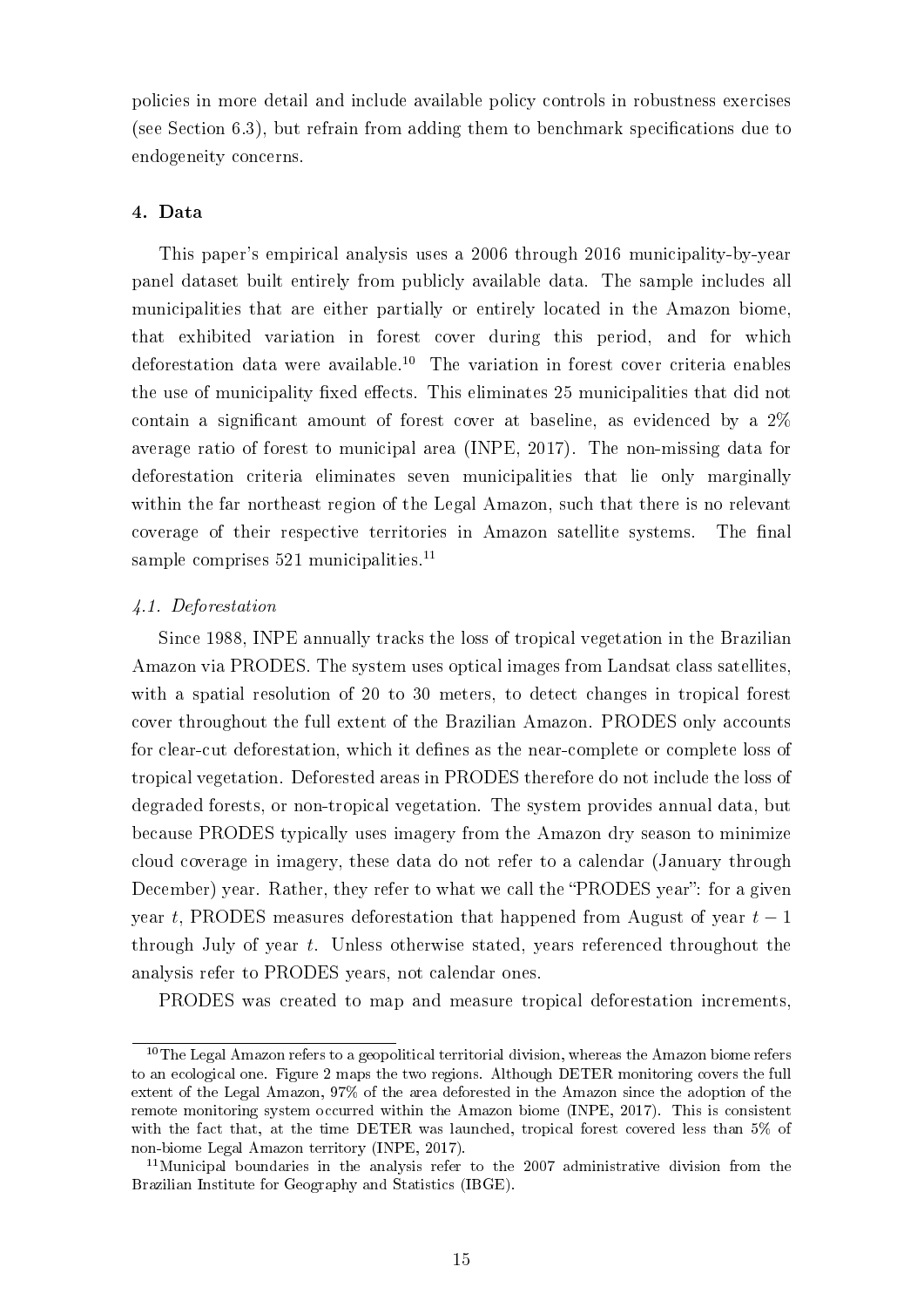which are used to calculate an Amazon-wide annual deforestation rate.<sup>12</sup> When an area is identified as deforested in PRODES imagery, it is classified as part of that year's deforestation increment; as of the following year, it is classied as accumulated deforestation and is incorporated into what is known as the PRODES deforestation mask". Once part of this mask, an area is never reclassified. Thus, by construction, PRODES can neither detect deforestation of areas covered by tropical regeneration, nor include this type of forest clearing in its calculation of the annual deforestation rate. The PRODES deforestation increment is publicly released at an annual basis both as an Amazon-wide georeferenced dataset and as panel containing municipal aggregates.

Municipality-level deforestation increments from PRODES serve as the basis for the construction of our main outcome of interest. These increments are normalized to account for the large variation in municipality size  $-$  the sample standard deviation is 16 thousand  $km^2$ . . The two benchmark normalization procedures use the natural log and the inverse hyperbolic sine transformations.<sup>13</sup> Some exercises explore alternative normalization procedures, based on municipality size and across-time average deforestation (see Section 5.3).

### 4.2. Law Enforcement

Ideally, we would like to use deployment data to capture the presence of environmental law enforcement in the Brazilian Amazon. However, to the best of our knowledge, there is neither an existing dataset that contains this information, nor a means of accurately compiling the data from scratch. We therefore use the total number of deforestation-related fines issued by Ibama in each municipality and year as proxy for the presence of law enforcement at the municipal level. Our interest lies in the proxy for law enforcement, not in fines as penalties in and of themselves. They are a good proxy for the presence of law enforcement in the Brazilian Amazon, because they are issued both as standalone penalties and alongside more severe punishments (see Section 2.2). In a context in which the vast majority of forest clearings are illegal (see Section 2.1), fines serve as an indication that law enforcement was both present at the site of an environmental infraction and able to hold someone accountable for it.<sup>14</sup>

 $12$ Deforestation increments encompass all visible deforested areas; the deforestation rate is closely related to the increment, but it further accounts for cleared forest areas that were partially or entirely blocked from view during remote sensing. INPE (2013) provides a detailed account of PRODES methodology and rate estimation details.

<sup>&</sup>lt;sup>13</sup>The log normalization is implemented as  $ln(deforest_{i,t} + 0.01)$ , where  $deforest_{i,t}$  is the deforestation increment in  $km^2$  for municipality i and year t, to allow for the occurrence of observations with null deforestation in the analysis. Note that non-null deforestation is greater than 0.01 km<sup>2</sup> for all observations in the raw data.

<sup>&</sup>lt;sup>14</sup>The knowingly low collection rates for environmental fines in the Brazilian Amazon (Schmitt, 2015) do not invalidate their use as proxies for the presence of law enforcement in the Brazilian Amazon, which essentially depends on the issuing  $-$  not the payment  $-$  of fines.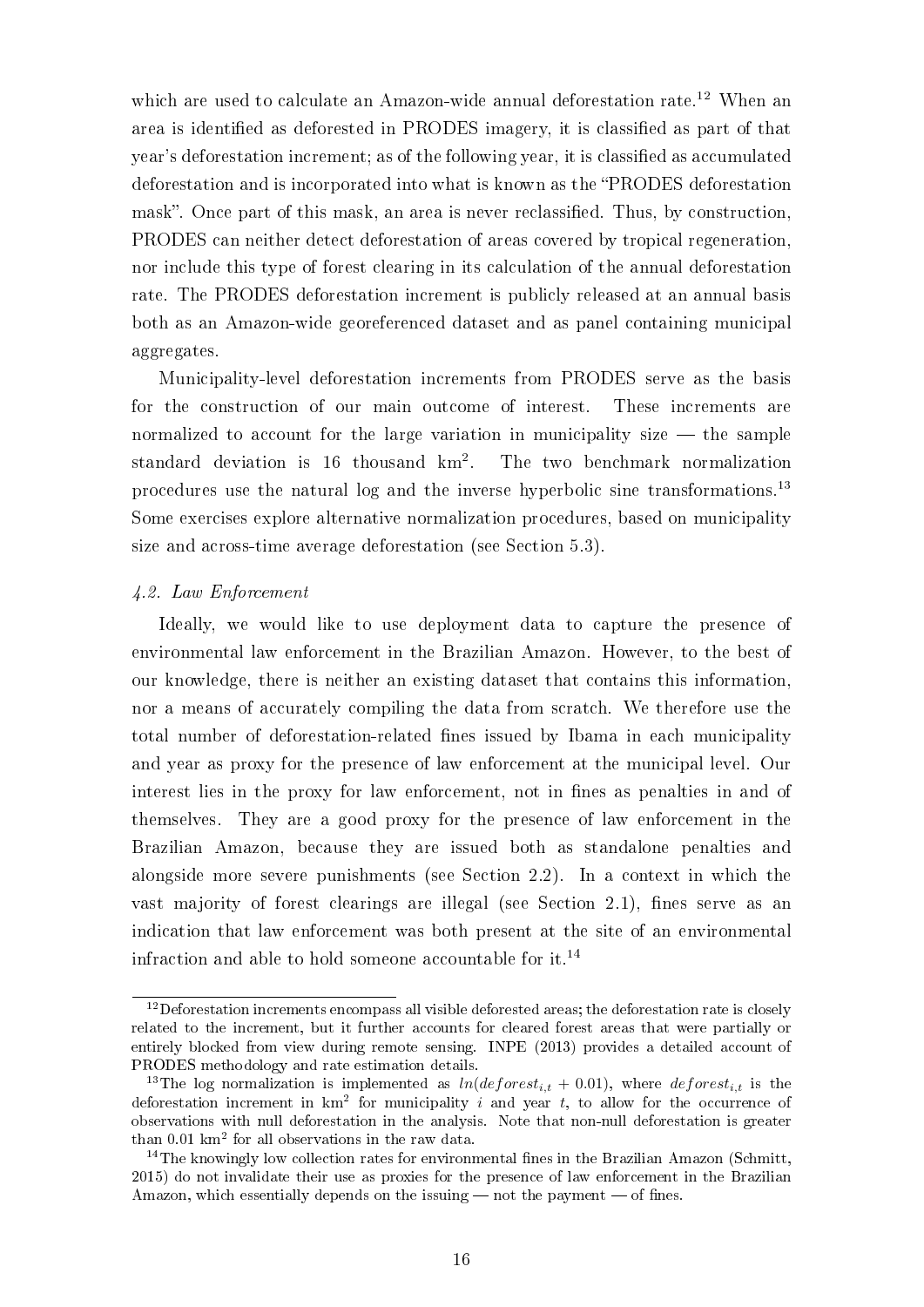Ibama holds a public electronic record of all environmental fines issued in the country, with ne-level information on the type of infraction (enabling the distinction between different types of environmental occurrences), as well as its issue date (day, month, and year) and location (municipality), among other administrative details. Using this record, we build a panel containing the total count of deforestation-related fines issued in each municipality and each year.

# 4.3. DETER Cloud Coverage

Although DETER provides law enforcement with high-frequency information on deforestation hot spots, the system's cloud coverage data are aggregated into monthly georeferenced datasets for public release. In these datasets, areas that are covered by clouds were blocked from view throughout the entire month (see Figure 2).<sup>15</sup> When visibility is at least partial, the monthly data show exactly which areas were covered by clouds. When visibility is too precarious throughout the entire month to derive any information about land cover, however, no data is produced for that month — we follow INPE's recommendation and assume DETER cloud coverage to be complete in this case. We use these spatial data to calculate the monthly ratio of cloud coverage to municipal area, and average these municipalitylevel ratios across each year to derive our instrument.

Although the earliest monthly DETER data are from the 2004 calendar year, the DETER system remained in experimental phase halfway through the 2005 calendar year. The benchmark sample therefore starts in 2006 (using data from August 2005 through July 2006) and follows through 2016, the latest year for which data were available at the time the dataset was built. We use DETER cloud coverage data from the early experimental phase in robustness exercises (see Section 6.2).

# 4.4. Controls

The benchmark set of controls contains variables that account for local weather, PRODES satellite visibility, and agricultural commodity prices. First, weather controls include measures of precipitation and temperature to address the potential correlation between deforestation and regional microclimate (see Section 3). This set of controls is critical to the validity of DETER cloud coverage as an instrument for law enforcement, as it mitigates concerns regarding the potential correlation between cloud coverage, local geographic characteristics, and deforestation. We build our control variables from monthly gridded data on total precipitation (Matsuura and Willmott, 2017b) and average air temperature (Matsuura and Willmott, 2017a) interpolated to a 0.5◦ by 0.5◦ grid resolution.

<sup>&</sup>lt;sup>15</sup>There are a few months for which the raw data contains biweekly, as opposed to monthly, information on DETER cloud coverage. In these cases, we follow INPE's recommendation and intersect the biweekly spatial data to identify areas that were blocked from view throughout the entire month.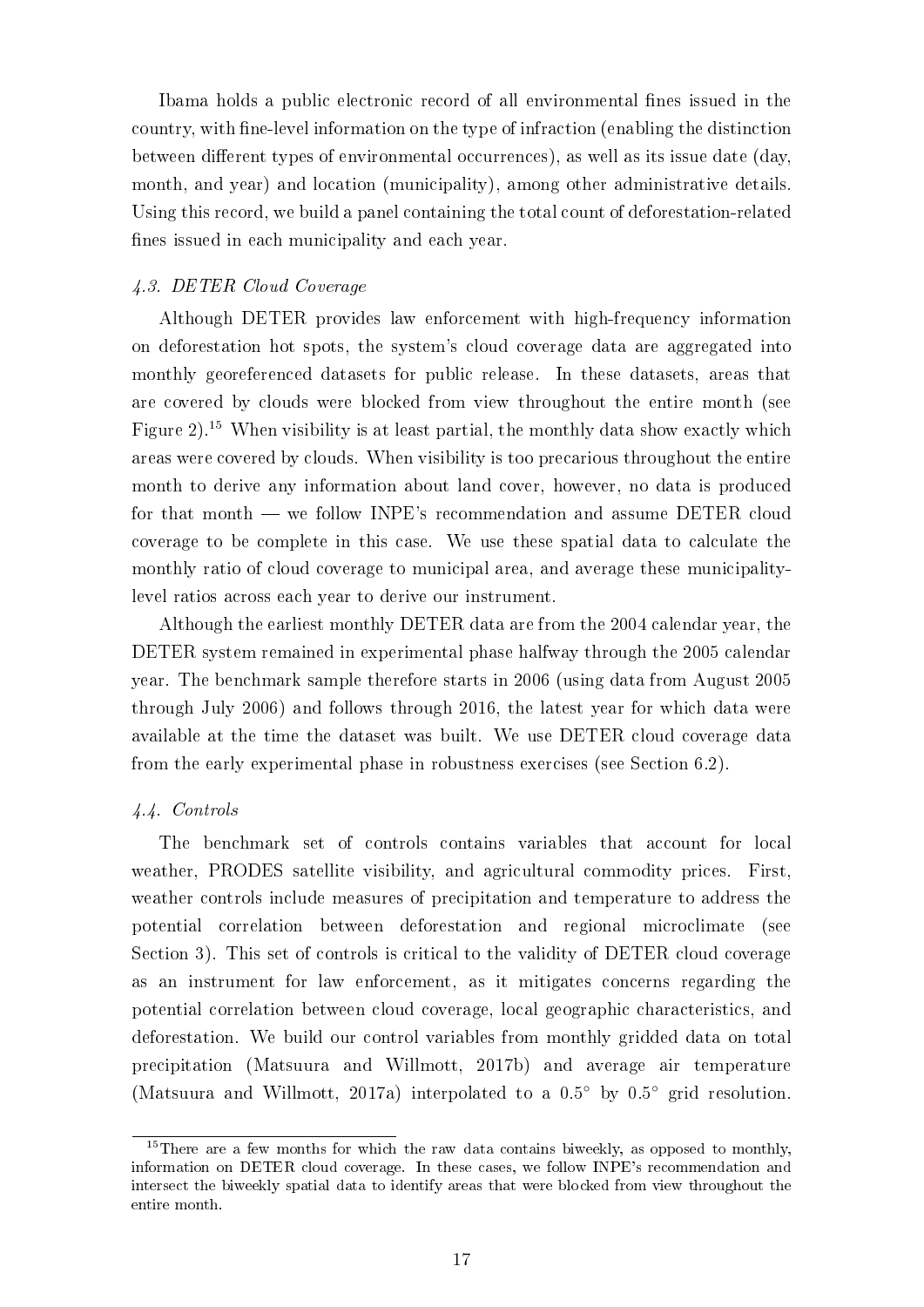Using this grid, we construct monthly measures for precipitation and temperature in each municipality as follows: (i) for a municipality that intersects with at least one grid node, we calculate total precipitation and average temperature across nodes; (ii) for a municipality that does not intersect with any grid nodes, we identify nodes that intersect with its 30km buffer and calculate average precipitation and average temperature across nodes; and (iii) for a municipality that neither intersects nor has its 30km buffer intersect with any grid nodes, we identify nodes that intersect with its 60km buffer and calculate average precipitation and average temperature across nodes.<sup>16</sup> Monthly values are then added (precipitation) or averaged (temperature) to construct municipality-level annual measures.

Second, satellite visibility controls account for areas that are blocked from view in satellite imagery. Clouds, shadows cast by clouds, and smoke from forest fires can all affect PRODES visibility. INPE publicly discloses annual municipality-level information on these obstructions, classifying them as "cloud coverage" or "non-observable areas" (the latter includes both shadows cast by clouds and smoke from forest fires).<sup>17</sup> We include the two ratios of PRODES obstructed to municipal area in all regressions to control for measurement error, as well as to address potential correlation between PRODES deforestation and the DETER cloud coverage instrument.

Finally, the last set of controls account for agricultural commodity prices. As these prices are endogenous to local agricultural production and thereby also to local deforestation activity, we follow Assunção et al. (2015) to construct output price series that capture exogenous variations in the demand for agricultural commodities produced locally. The authors show that commodity prices recorded by the Agriculture and Supply Secretariat of the State of Paraná (SEAB-PR) closely correlates with average local agricultural prices for Amazon municipalities.<sup>18</sup> Select commodity prices cover beef cattle, as well as soybean, cassava, rice, corn, and sugarcane to capture incentives for both cattle ranching and crop farming activities.<sup>19</sup> For each of the six commodities, we build an index of real prices for the first and second semester of each calendar year.<sup>20</sup> We start by deflating monthly nominal prices to year 2000 Brazilian currency, and averaging

 $16$ Buffer distance is based on the grid size, with 30km being approximately equivalent to half the distance between grid nodes.

 $17$ In DETER raw data, all visual obstructions are recorded as cloud coverage.

<sup>18</sup>Paraná is a non-Amazon state located in the far south of Brazil.

<sup>19</sup>Soybean, cassava, rice, and corn systematically account for more than 84% of the planted area in sample municipalities during the sample period. Although not present in the Amazon, sugarcane is also included to address concerns regarding the expansion of sugarcane-based ethanol biofuel production in Brazil over the past decades.

<sup>&</sup>lt;sup>20</sup>We use January through July of year t as the first semester of year t to more closely match the breaks in PRODES years, which end in July. August through December of year  $t$  make up the second semester of year t.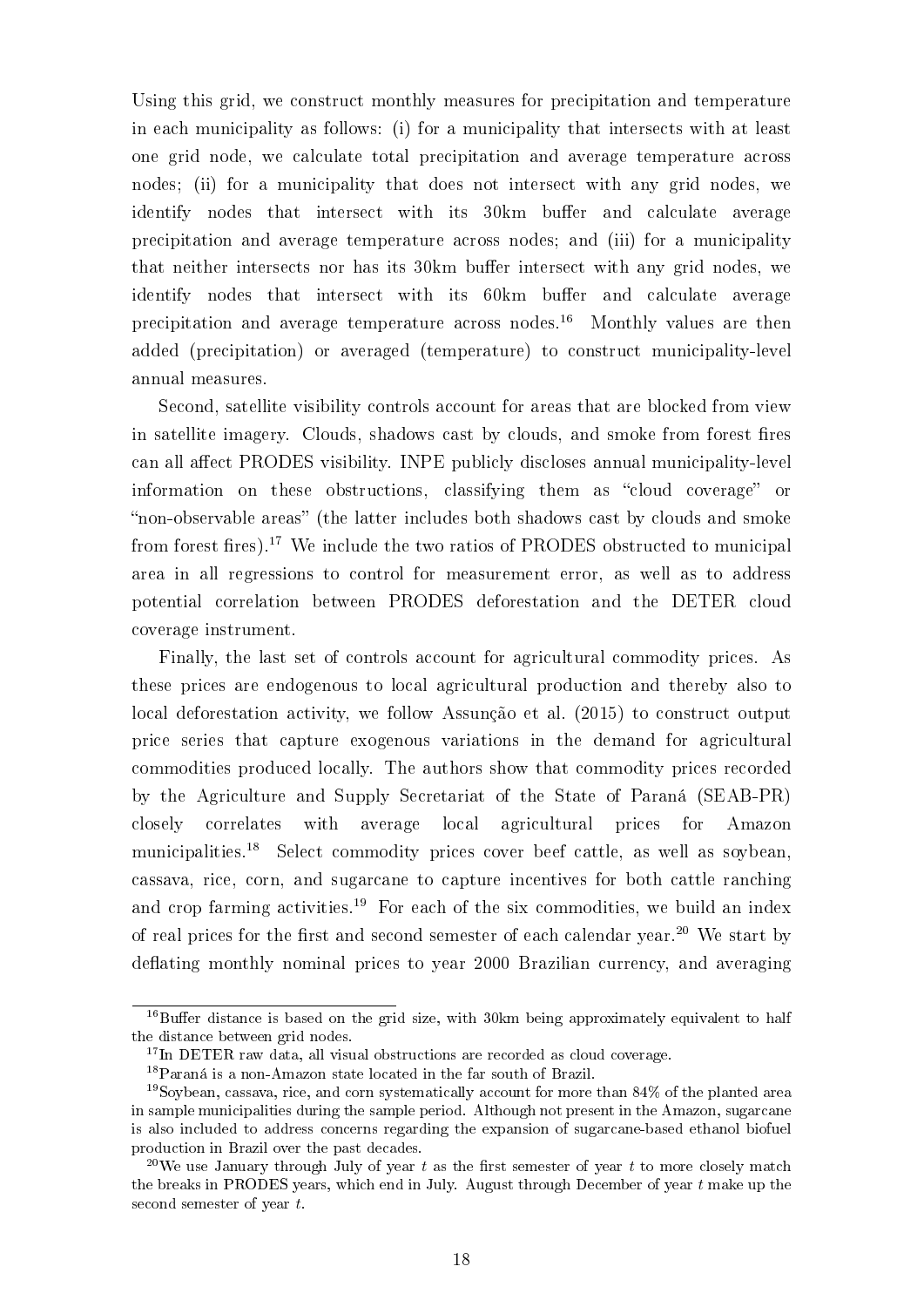the deflated monthly prices across semesters. To introduce cross-sectional variation in the commodity price series, we weight the prices using a measure of that commodity's relevance in each municipality in years immediately preceding the sample period. The weighted real price for each commodity is therefore given by:

$$
PW_{c,i,st} = P_{c,st} * W_{i,c} \tag{3}
$$

where  $PW_{c,i,st}$  is the weighted real price of commodity c in municipality i and semester/year st;  $PP_{c,st}$  is the real price of commodity c in semester/year t; and  $W_{i,c}$  is the municipality/commodity-specific weight. For crops, the weight is given by the 2004 through 2005 average ratio of farmland to municipal area for crop c in municipality i, using annual data from Brazil's Municipal Crop Production Survey (PAM/IBGE). For beef cattle, the weight is given by the 2004 through 2005 average ratio of heads of cattle to municipal area in municipality  $i$ , using data from Brazil's Municipal Livestock Survey (PPM/IBGE). The set of agricultural commodity price controls for year  $t$  includes prices for the first and second semesters of calendar year  $t - 1$ , as well as prices for the first semester of calendar year t.

# 4.5. Descriptive Statistics

Table 1 provides descriptive statistics for the analysis' main variables. It shows that deforestation, law enforcement, and DETER cloud coverage exhibit substantial variation both across and within sample years. The downward trend in mean deforestation over time is consistent with a context in which forest clearing was slowing down in the Brazilian Amazon as a whole. Figure 3 portrays the deforestation slowdown alongside the trajectory for total annual fine count. offering some insight into the endogeneity that exists among the two. While the sharp increase in the number of fines issued through 2008 could be expected to have contributed to the observed reduction in deforestation, lower forest clearing rates imply a lower incidence of illegal clearings and, thus, lower fine counts over time. The proposed IV strategy aims at disentangling these effects to isolate the impact of law enforcement on Amazon deforestation.

### 5. Results

This section presents the analysis' main results. It starts by providing empirical evidence that DETER cloud coverage significantly influenced environmental law enforcement in the Brazilian Amazon. Drawing on this evidence as support for using cloud coverage as an instrument for enforcement in this specific setting, it then follows with the benchmark results, which indicate that environmental law enforcement effectively curbed tropical deforestation. The section also explores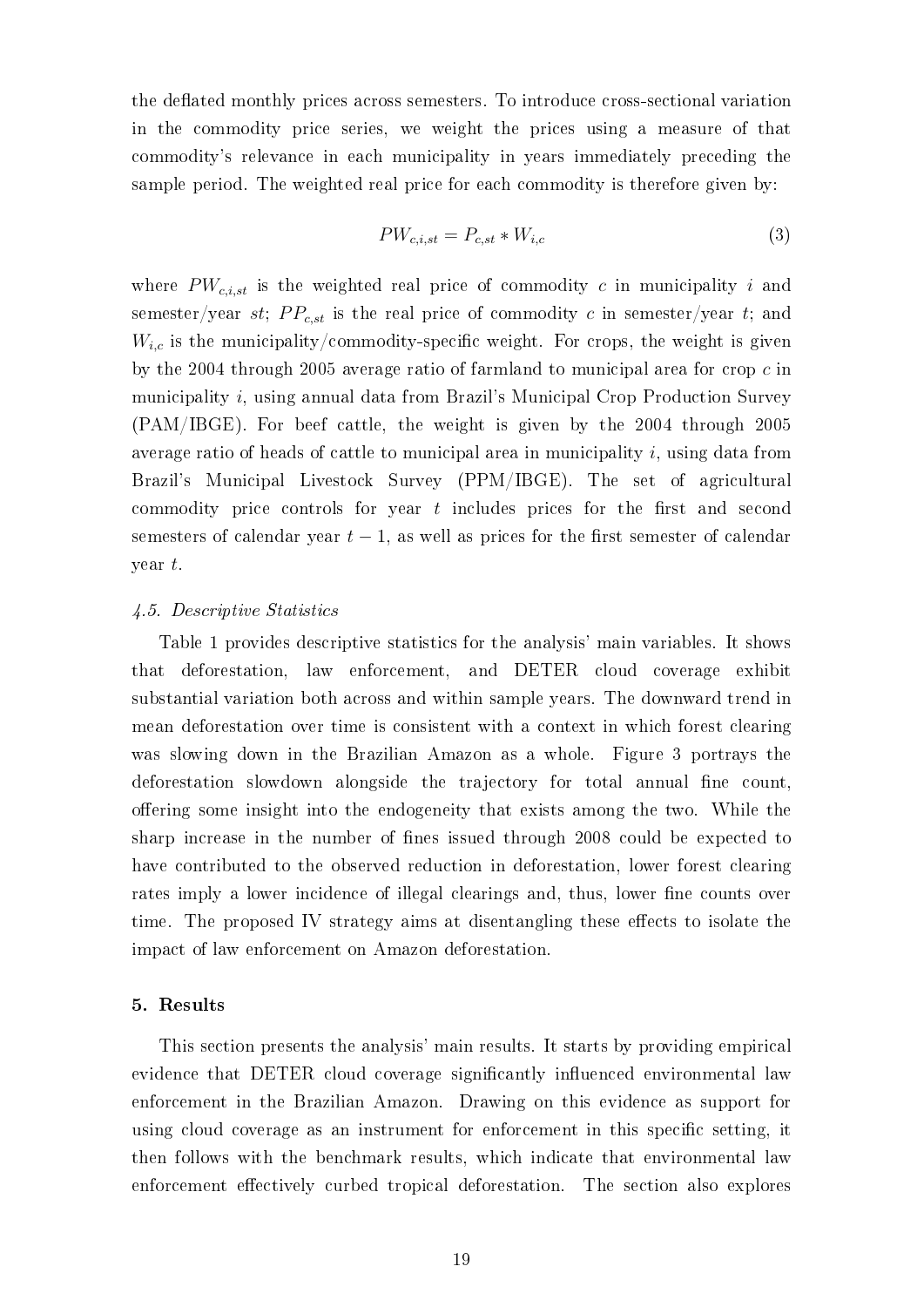regional impacts of local enforcement, and looks into potential costs of enforcing environmental law in the Amazon.

# 5.1. Law Enforcement and Deforestation

To be a valid instrument for environmental law enforcement in the Brazilian Amazon, DETER cloud coverage must systematically affect enforcement outcomes. We test whether this condition holds using the specification from Equation (1), in which the total number of fines issued in each municipality and year serves as a proxy for law enforcement. This exercise mirrors the first-stage regression of the proposed instrumental variable (IV) strategy, but allows for the gradual inclusion of relevant controls. Table 2 presents estimated OLS coecients. Column 1 starts with the univariate regression; column 2 adds weather controls (precipitation and temperature); column 3 adds satellite visibility controls (PRODES cloud coverage and other non-observable areas); and column 4 adds municipality and year fixed effects, as well as the set of agricultural commodity prices. The coefficient of  $i$  interest  $-$  the effect of DETER cloud coverage on law enforcement  $-$  remains negative and statistically significant across specifications. Thus, for any given Amazon municipality, years with greater DETER cloud coverage also saw laxer environmental law enforcement, as proxied by a smaller number of fines. These results support the validity of the inclusion restriction imposed by the proposed IV strategy.

Having provided empirical evidence that DETER cloud coverage systematically affects environmental law enforcement targeting deforestation in the Brazilian Amazon, we now explore this relationship in the IV specification from Equation (2). Table 3 presents estimated coefficients using both OLS and 2SLS estimators, as well as two alternative normalizations for the dependent variable (two additional normalizations are discussed in Section  $5.3$ ). All specifications use the full set of fixed effects (municipality, year) and controls (weather, satellite visibility, agricultural commodity prices). Our main interest lies in the 2SLS coefficients (Panel A, even columns), which isolate the effect of law enforcement on deforestation. OLS coefficients (Panel A, odd columns) are reported for comparative purposes only. They are all statistically insignificant and point-estimates are virtually zero, suggesting that law enforcement does not significantly affect deforestation. This conclusion, however, does not hold, since OLS yields biased estimators in the presence of reverse causality. In this setting, because the OLS estimator is expected to be upward biased, the null coefficients reported in Table 3 suggest that estimation strategies that adequately tackle endogeneity should yield smaller (negative) point estimates.

The proposed IV strategy was designed to address reverse causality between law enforcement and deforestation. Second-stage 2SLS coefficients (Table 3, Panel A) are all negative and statistically significant, indicating that the presence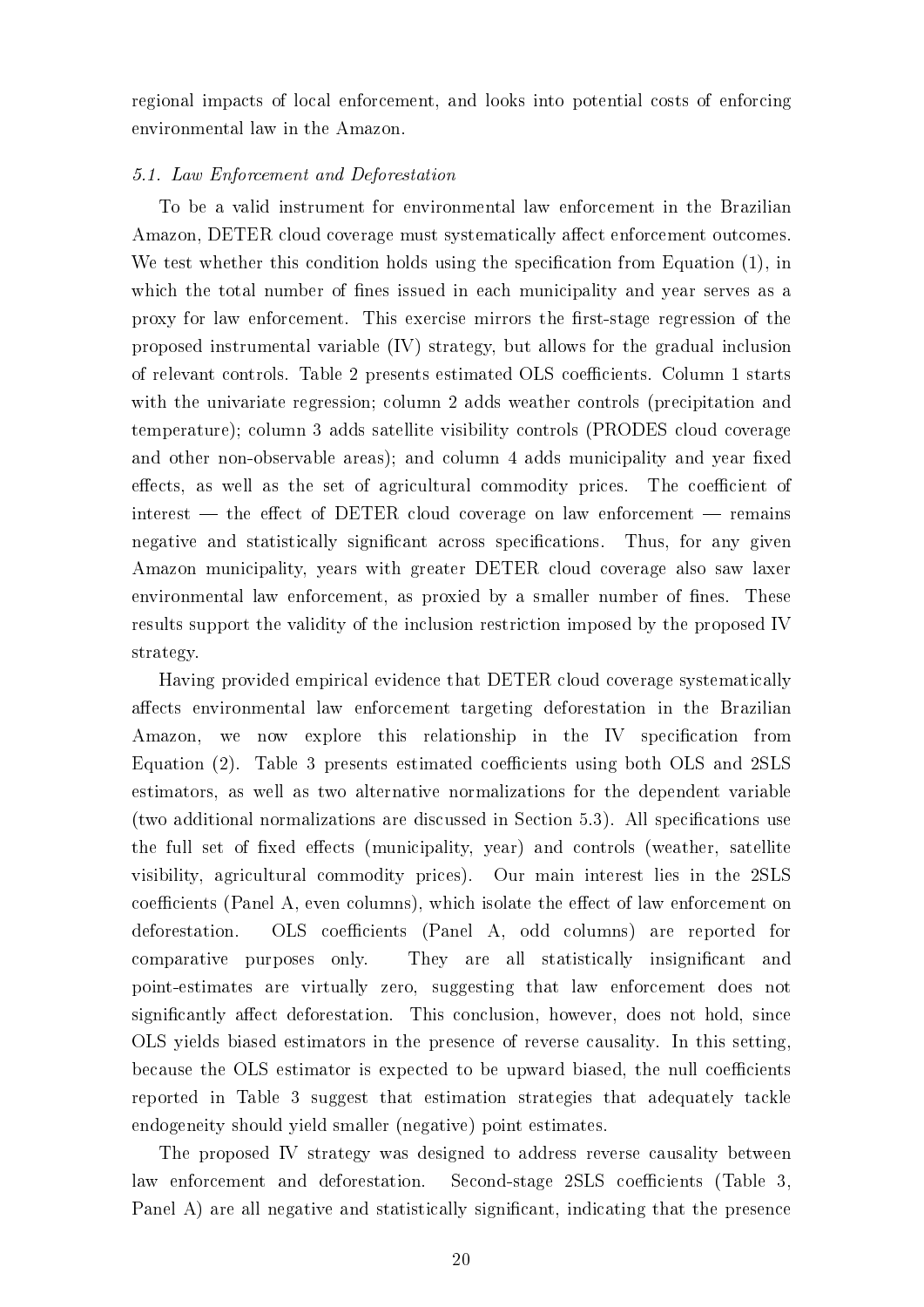of law enforcement in any given Amazon municipality and year led to a reduction in total forest area cleared in that municipality the following year. This pattern holds across normalizations for the dependent variable, so findings do not appear to be driven by the choice of normalization procedure. We report second-stage results for the remaining exercises using both log and inverse hyperbolic sine transformations, and refer back to columns 2 and 4 as their respective benchmark specifications. The log-level specification provides a sense of the magnitude of the effect. On average, reducing monitoring and law enforcement by half increases municipal deforestation by an estimated  $44\%$  (=  $1 - e^{(9.87/2) \times 0.0743}$ ). First-stage 2SLS results (Table 3, Panel B) support the use of DETER cloud coverage as an instrument for law enforcement. In years with greater cloud coverage, municipalities systematically saw a significantly smaller number of fines. Estimated coefficients show that, on average, an increase of one sample standard deviation in DETER cloud coverage reduced the presence of law enforcement at the municipal level by nearly  $25\%$  of the sample mean. These findings validate the inclusion restriction. Finally, with a first-stage  $F$ -statistic greater than 10 instrument strength is not a source of concern (Stock et al., 2002).

Results from Table 3 capture the paper's main finding: IV estimation provides empirical evidence that environmental law enforcement effectively curbed tropical deforestation in the Brazilian Amazon from 2006 through 2016. The adoption of the near-real-time monitoring system allowed law enforcement to more quickly detect and react to illegal forest clearings, notably increasing enforcers' capacity to catch offenders red-handed (see Sections 2.2 and 2.3). As enforcement became more salient to offenders, who then faced a higher chance of getting caught and punished, they updated their beliefs about the expected costs of engaging in the illegal activity. The change in the perceived cost/benefit of deforestation is the driving force behind a deterrence mechanism  $\frac{1}{\sqrt{2}}$  in light of higher expected costs, potential offenders rationally choose to refrain from engaging in the illegal activity. Additionally, in being able to more quickly locate recent clearings, law enforcement officers could also reach the clearing sites faster. This increased the chance that equipment used for deforestation were still on-site and could be apprehended. The loss of such capital goods, which were typically expensive and hard to replace, limited of fenders capacity to deforest in the near future. Our empirical strategy does not reveal which of these underlying mechanisms drove the estimated impact of law enforcement of deforestation, but DETER enhanced the potential for both. Hence, although we are not able to disentangle the two channels in the analysis, both operate in the same direction and likely contribute to our empirical results.

### 5.2. Spillovers

Thus far, the finding that monitoring and law enforcement were effective at curbing Amazon forest clearing refers solely to the direct policy impact, estimated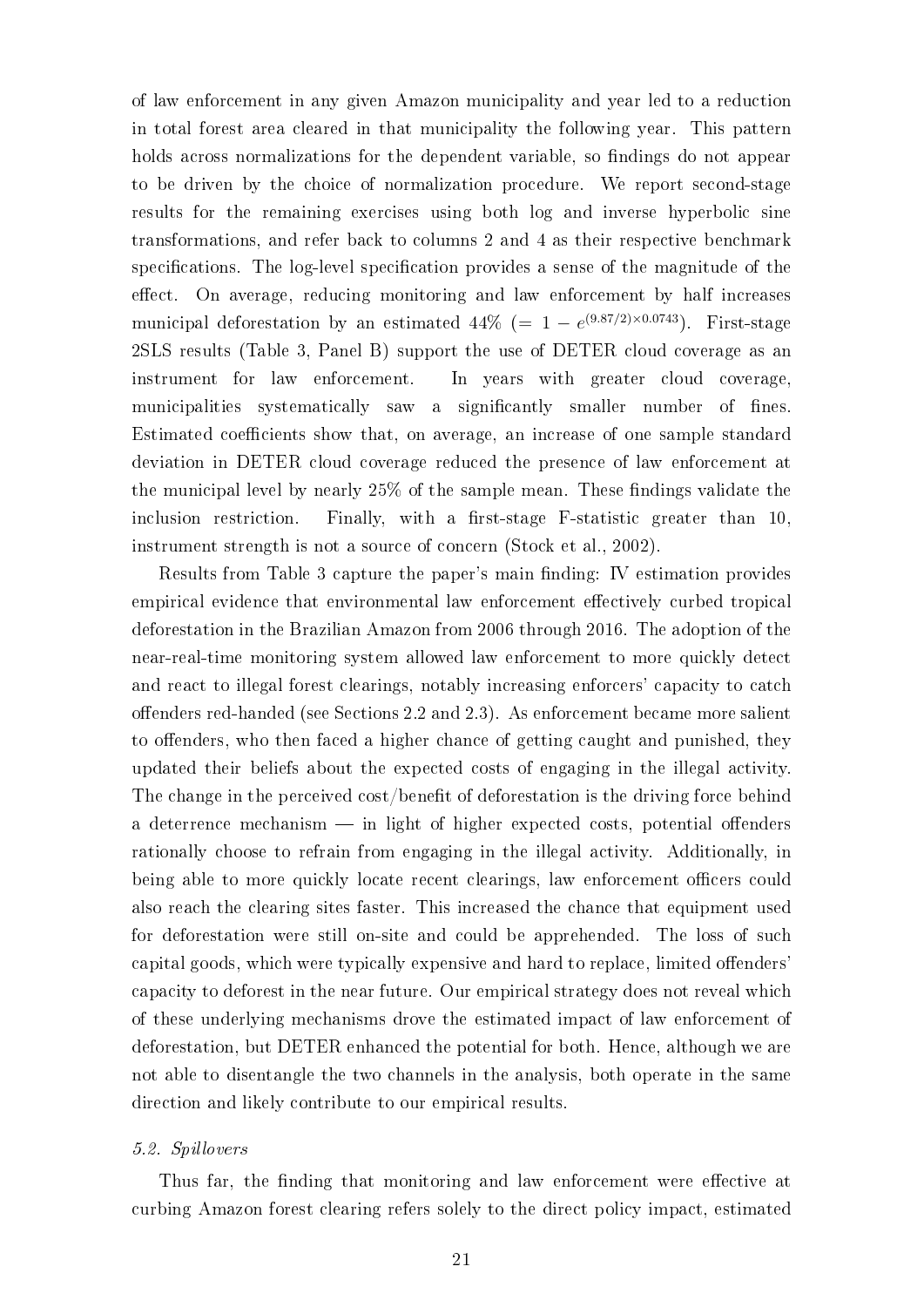based on the effect of local (municipal) enforcement on local deforestation. Yet, local interventions may also have had regional impacts. On the one hand, if law enforcement officers were more present in a given municipality, clearings might have fallen locally due to a redistribution of deforestation activity towards municipalities where enforcement was not as salient. In this scenario, enforcement would displace illegal clearings, but not actually contain them at the aggregate level. On the other hand, the presence of enforcement officers in a given municipality might have led potential offenders in the whole region to update their beliefs about the probability of being caught. In this case, local enforcement's impact on deforestation might not have been restricted to the local level, having had a more widespread regional effect.

To investigate whether leakage or contagion occurred, we assess the effect of municipal law enforcement on deforestation outcomes within the broader region of a municipality's neighborhood. The 2SLS second-stage estimation equation builds on Equation (2), but is now given by:

$$
Deforestation_{\partial i,t} = \delta LawEnforcement_{i,t-1} + \sum_{m} v_m \vec{X}_{i,t} + \sum_{n} \mu_n \vec{W}_{\partial i,t} + \psi_i + \lambda_t + \xi_{i,t}
$$
\n
$$
(4)
$$

where  $\partial i$  denotes a variable defined at the neighborhood level, such that Deforestation $\partial_{i,t}$  is a normalized measure of total deforested area in municipality  $i$ 's neighborhood and year  $t;$   $\vec{X}_{i,t}$  is a vector of  $m$  municipality-level controls covering precipitation and temperature; and  $\vec{W}_{\partial i,t}$ is a vector of  $n$ neighborhood-level controls covering average precipitation, average temperature, total PRODES clouds and other non-observable areas, average agricultural commodity prices, and average DETER cloud coverage. $21$  All other terms are defined as in Equation  $(2)$ . Deforestation outcomes for the central municipality are not included in this specification's outcome of interest.

Table 4 presents estimated coefficients using the following three alternative definitions for a municipality's neighborhood: (i) all municipalities that share a border (are contiguous) with the central municipality (columns 1 and 4); (ii) the three municipalities that are nearest to the central municipality, where proximity is based on the linear distance between municipalities' centroids (columns 2 and 5); and (iii) all municipalities whose centroid lies within a 100km buffer from the central municipality (columns 3 and 6).<sup>22</sup> Although the benchmark sample was

<sup>21</sup>Average neighborhood DETER cloud coverage is included to account for potential correlation between cloud coverage in the central municipality and cloud coverage in its neighborhood, which could affect enforcement outcomes in both the central municipality and its neighborhood.

<sup>&</sup>lt;sup>22</sup>To account for spatial decay across larger distances, the construction of deforestation outcomes for the buffer-based definition weighs deforested area in each neighboring municipality by a factor of  $e^{distance \times (\frac{-ln2}{50})}$ , such that deforestation in a neighbor that is 50km away receives a weight of 0.5.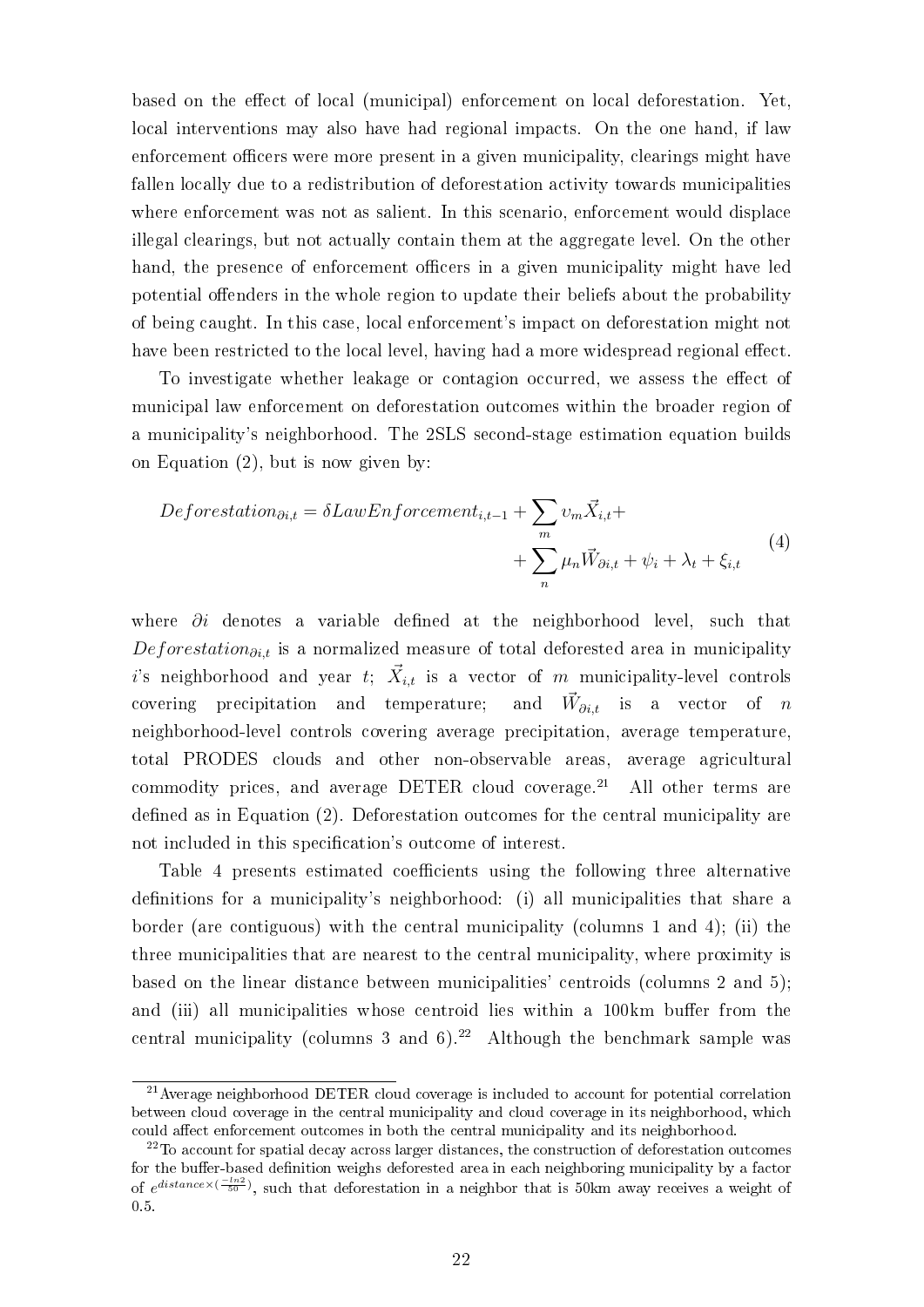preserved to ensure comparability across neighborhood and benchmark results, some observations were lost due to limitations in data availability. $2<sup>3</sup>$ 

The evidence appears to support that contagion, not leakage, occurred. Estimated coefficients are systematically negative and statistically significant, suggesting that the presence of law enforcers in a given municipality helped contain forest clearings not only locally (within that municipality), but also regionally (within its neighborhood). These results further indicate that the benchmark estimated local impact of law enforcement on deforestation was not driven by leakage of forest clearing activity into surrounding areas. Amazon monitoring and law enforcement may therefore have had positive regional spillovers, but further investigation is needed to attest to its magnitude and spatial characteristics.

Finding that leakage did not occur at a regional level is consistent with the institutional context of Amazon monitoring and law enforcement (see Section 2). Indeed, the very nature of the DETER system inhibits displacement of deforestation activity. Continuous universal surveillance means that no area is subject to less monitoring at any given time. As such, potential offenders cannot reasonably attribute a smaller chance of getting caught to any one area. Still, because DETER's inability to detect land cover patterns beneath clouds is public information, one might posit that offenders could concentrate clearing activity in areas more prone to cloud coverage. We argue this is an unlikely story. Amazon cloud coverage is an inherently variable phenomenon, as evidenced by the descriptive statistics in Table 1 and illustrated in Figure 2. High within-year variation in cloud coverage means that clearings in most of the Amazon region are not systematically hidden from view in the high-frequency monitoring system. If an offender were to base his clearing decision on clouds, once they clear and deforestation is detected by DETER, his activity could be targeted by law enforcement. This is particularly relevant in a setting in which most deforestation occurs to clear land for non-forest uses. Moreover, considering that clearing tropical forest is both time-consuming and expensive, offenders do not typically leave recently cleared areas in the very short term  $-$  they need time to use the land to collect the benefits from deforestation.

That being said, although short-term variation in cloud coverage would not suffice to evade monitoring, it significantly affected the presence of law enforcement. To reconcile these apparently contradictory notions, it is important to recall two key points from the institutional context for Amazon monitoring and law enforcement (see Section 2). First, the new monitoring system shed light on

<sup>&</sup>lt;sup>23</sup>For the shared borders and proximity-based neighborhoods, one municipality is dropped from the sample because deforestation data are missing for all of its neighbors. For the buffer-based neighborhood, forty-six municipalities are dropped from the sample because their 100km buffers do not intersect with any municipality centroids.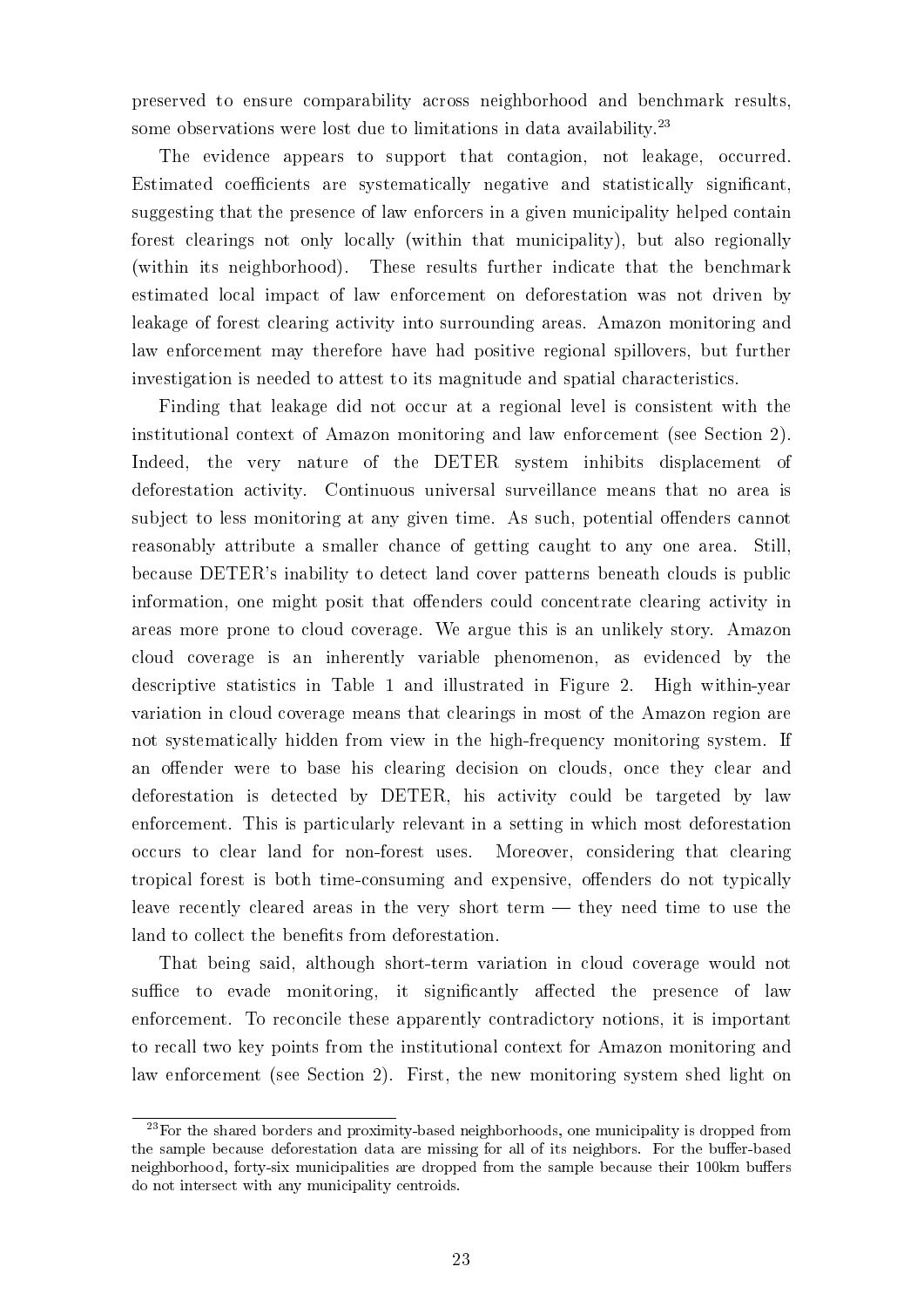forest clearing activity that had remained hitherto unknown to law enforcement authorities. As such, it had the capacity to reveal several new deforestation hot spots and, over time, allow targeting of these areas. Second, cloud coverage played a key role in determining how quickly law enforcement could reach new clearing sites. This influenced enforcers' capacity to apply more or less binding punishments, which, in turn, fed into offenders' updated beliefs about the costs of engaging in illegal clearings. Combined, these arguments point towards DETER cloud coverage being sufficiently variable to be a poor long-term cover for illegal forest clearings, but also sufficiently salient to significantly impact the on-the-ground presence of law enforcement.

# 5.3. Policy Costs

Monitoring and law enforcement appear to have been effective at curbing deforestation in the Brazilian Amazon  $-$  but at what price? We explore two potential dimensions: a direct cost, and an opportunity cost.

We start with an investigation of whether monitoring and law enforcement efforts were a cost-effective way of protecting the Amazon. We perform a back-of-the-envelope cost-benefit calculation to arrive at a simplified answer. Annual budgets for Ibama (USD 560 million) and INPE (USD 125 million) provide an estimate for the total cost of both running the monitoring system and implementing law enforcement.<sup>24</sup> This is certainly an overestimate of the actual cost of Amazon monitoring and law enforcement efforts, because Ibama and INPE were not exclusively dedicated to this endeavor.

To quantify the benefits of preserving the forest, we revisit our benchmark specification using a linear transformation to normalize deforestation.<sup>25</sup> Table 5 presents estimated 2SLS coefficients for two alternative linear normalizations: the annual municipal deforestation increment as a share of municipal area (column 1); and the annual municipal deforestation increment as a share of the 2002 through 2016 mean municipal deforestation increment (column 2). Coefficients are consistent with those from Table 3, reinforcing that our benchmark results are not being driven by the choice of normalization procedure. These coefficients provide a measure of the average effect on deforestation of increasing the presence of law enforcement in any given municipality. We use these estimates to simulate what would have happened in two hypothetical scenarios: (i) one in which Amazon monitoring and law enforcement have been entirely shut down, and (ii) another one in which the novel satellite-based monitoring system was never adopted. We build these scenarios empirically by setting the total number of fines in each

<sup>&</sup>lt;sup>24</sup>Information on annual budgets is not available for every sample year, so we resort to the actual budgets in 2011 for both institutes as an approximation.

<sup>25</sup>Linearity is needed to enable the derivation of the expected value for deforestation in the proposed simulation (see Appendix A).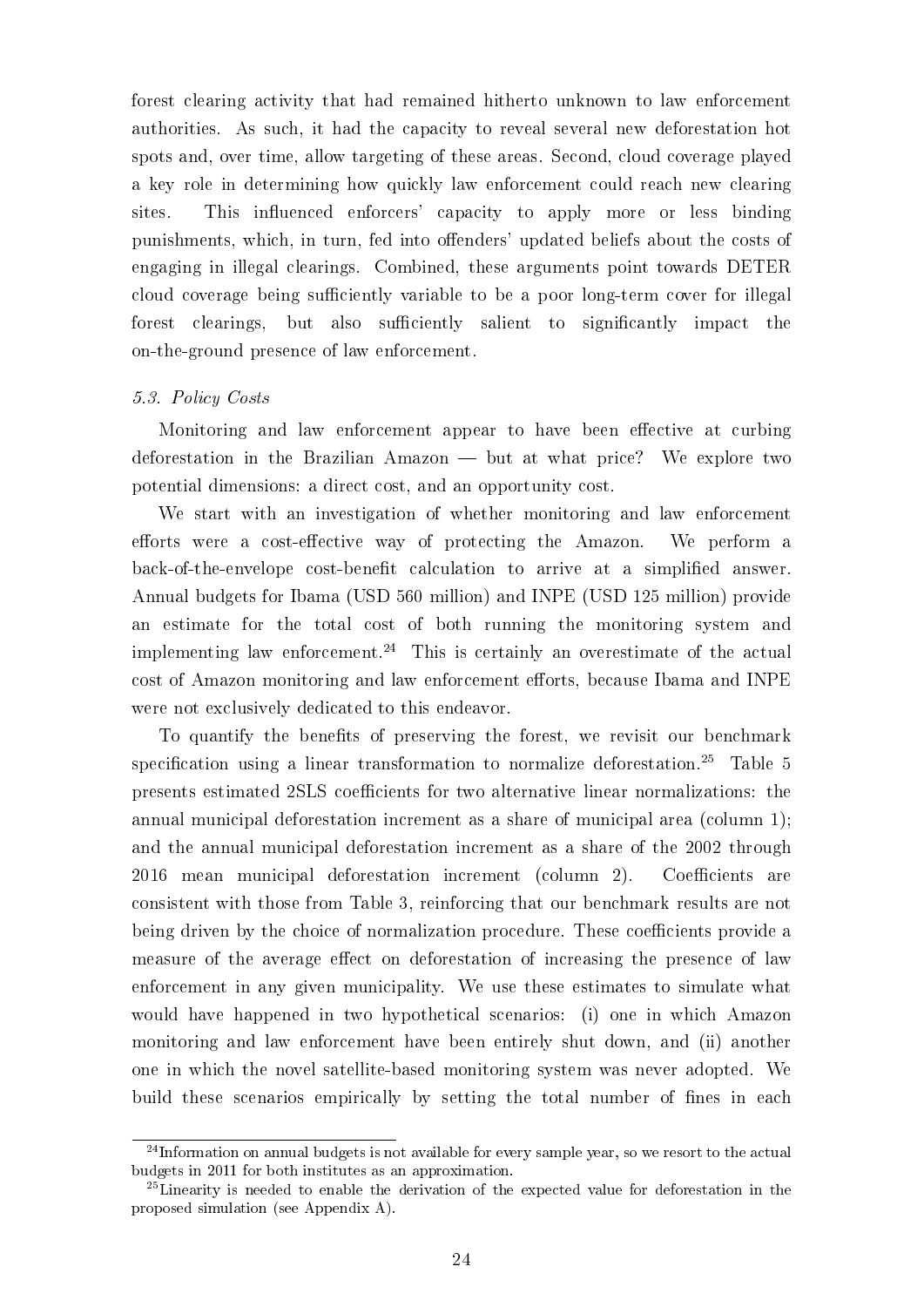municipality to zero or pre-DETER  $(2002 \text{ through } 2004 \text{ average fine count})$  levels, respectively, and simulating municipal deforestation outcomes under these conditions. Figure 4 depicts total sample observed and simulated deforested areas, showing that both scenarios yield systematically larger deforestation.<sup>26</sup> From the first scenario, if monitoring and law enforcement had been entirely shut down, the Amazon would have seen 338 thousand  $km^2$  of cleared areas  $-$  almost five times what was actually observed during the sample period. The second hypothetical scenario sheds light on the relative contribution of DETER. If the new satellite-based monitoring system had never been developed and law enforcement had sustained its pre-DETER pattern, total sample deforestation would have amounted to 279 thousand km<sup>2</sup>. Combined, these exercises point towards the importance of correctly allocating  $-$  and not just intensifying  $-$  enforcement efforts. Accurate targeting of illegal activity was a crucial part of effective law enforcement in the Brazilian Amazon.

Based on results from the first hypothetical scenario, monitoring and law enforcement efforts avoided the clearing of an average of 27 thousand  $km^2$  of tropical forest per year. This is equivalent to avoiding the emission of nearly 1 billion  $tCO_2$  per year.<sup>27</sup> Again, this is certainly an underestimate of the true value of protecting the forest, as it focuses strictly on avoided emissions, and doesn't account for several other environmental services the forest provides, such as protection of biodiversity and hydrological resources (Stern, 2008; Watson et al., 2018). Comparing the estimated annual costs (USD 685 million) and benets (1 billion  $tCO<sub>2</sub>$ ), we arrive at a break-even price of USD 0.69/ $tCO<sub>2</sub>$ . Carbon prices are currently rising, with about half of emissions now covered by carbon pricing initiatives priced at over USD  $10/tCO<sub>2</sub>e$  (World Bank et al., 2017) — well above the break-even price calculated in our setting. Hence, the benets of protecting the forest more than compensate the costs of implementing Amazon monitoring and law enforcement efforts. This is particularly striking considering that our estimates only capture a lower bound for this potential gain, as costs are overestimated and benefits are underestimated. Overall, this exercise suggests that monitoring and law enforcement were a cost-effective way of curbing Amazon deforestation.

Despite being financially viable, the Amazon monitoring and law enforcement strategy might still have had relevant opportunity costs. There is an ongoing debate among academics and policymakers regarding potential tensions between economic growth and the conservation of natural resources. These concepts, however, need not be mutually exclusive. Indeed, there is both anecdotal and causal evidence of cases

 $26$ Reported simulation outcomes are based on the municipal area normalization, but results are analogous for the mean-based normalization and are available from the authors upon request.

<sup>&</sup>lt;sup>27</sup>Conversion based on a factor of 10,000 tC/km<sup>2</sup> (36,700 tCO<sub>2</sub>/km<sup>2</sup>), as determined by the Brazilian Ministry of the Environment (MMA, 2011).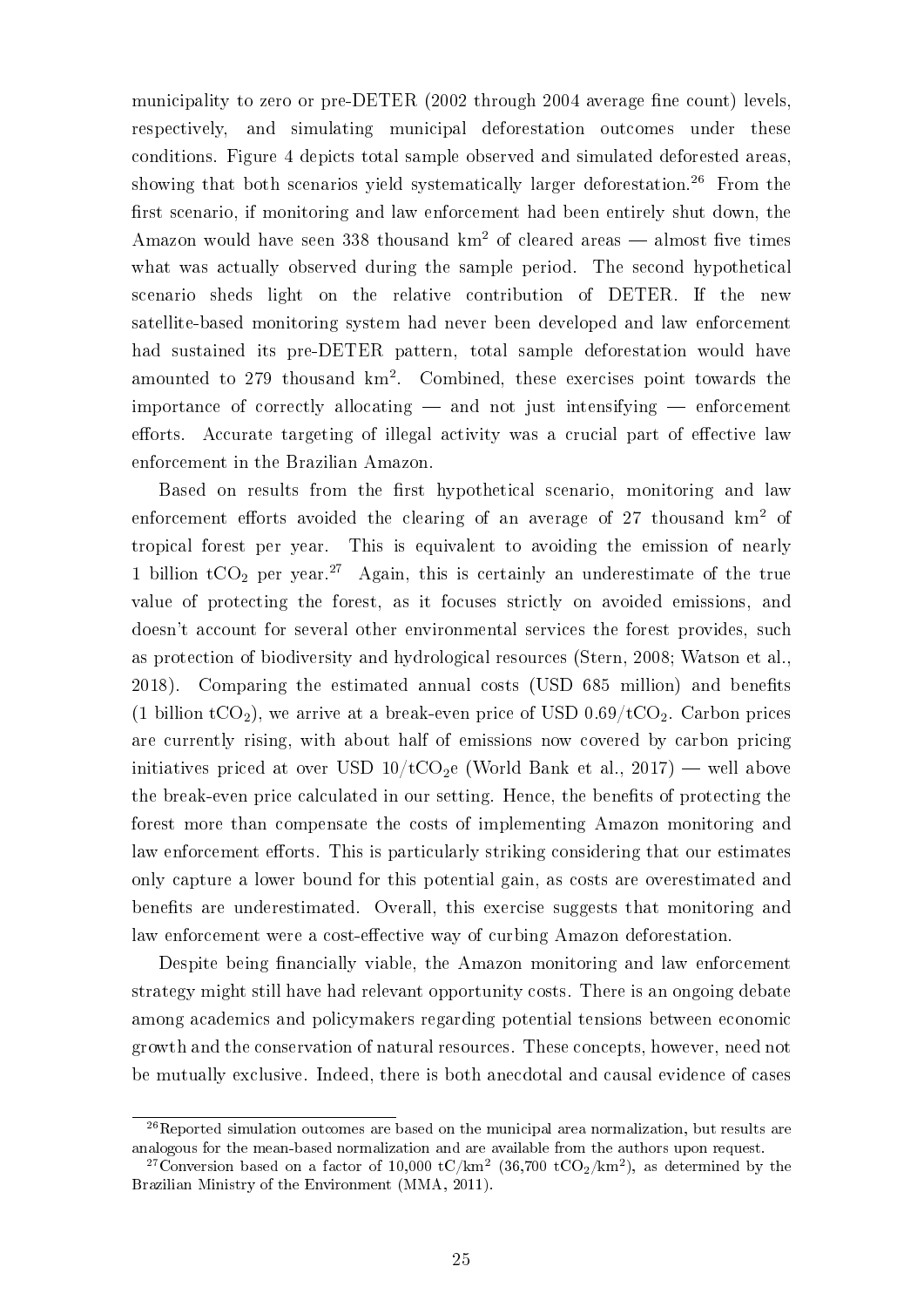in which environmental quality improved in tandem with economic development (Arrow et al., 1995; Stern, 2004; Foster and Rosenzweig, 2003). Still, considering that agricultural land covers a large share of deforested areas in the Amazon (see Section 2.1), interventions that affect forest clearing practices might also influence agricultural production.

In light of this, we explore the proposed IV strategy to investigate whether law enforcement affected local agricultural production. Table 6 reports estimated coefficients for two different measures of production: (i) municipal gross domestic product (GDP) for the agricultural sector (Panel A, columns 1 and 2), which includes both livestock- and crop-based activities; and (ii) municipal value of crop production (Panel A, columns 3 and 4).<sup>28</sup> Due to missing raw data on municipal value of crop production for select municipalities and years, specifications that use crop value as the dependent variable (columns 3 and 4) are estimated using an unbalanced panel. Specifications that do not include agricultural price controls capture the impact of law enforcement on value outcomes (columns 1 and 3), whereas those that do include agricultural price controls capture the impact on quantum outcomes (columns 2 and 4).

Results indicate that monitoring and law enforcement did not harm agricultural production. If anything, they had a signicant positive impact on production, with both value and quantum outcomes systematically improving in municipalities with greater presence of law enforcement. Combined with our benchmark results, this finding indicates that monitoring and law enforcement effectively contained Amazon deforestation without jeopardizing local agricultural production. Looking at a broader historical and economic context for the Brazilian Amazon can be insightful when interpreting these results. The region's long history of insecure property rights has been associated with severe land tenure uncertainty, particularly regarding the illegal squatting of both public and private lands, and violent rural conflict (Alston et al., 2000; Araujo et al., 2009; Chiavari et al., 2016; Fetzer and Marden, 2017; Mueller, 2018). This contributes to widespread informality in production. We speculate that, in this setting, the increased presence of law enforcement may have helped boost production by improving the local institutional environment. Alternatively, stricter monitoring and law enforcement may have created an incentive for producers to increase productivity, as opposed to expanding production along extensive margins.

Although this exercise sheds light on a currently salient debate about conservation policy and economic development, an important caveat is in place. By construction, the analysis' dependent variables only measure formal

<sup>&</sup>lt;sup>28</sup>The municipal GDP series is available from IBGE; the municipal value of crop production series is available in PAM/IBGE. Although IBGE also conducts an annual survey on livestock, it provides no information on value of production for beef cattle.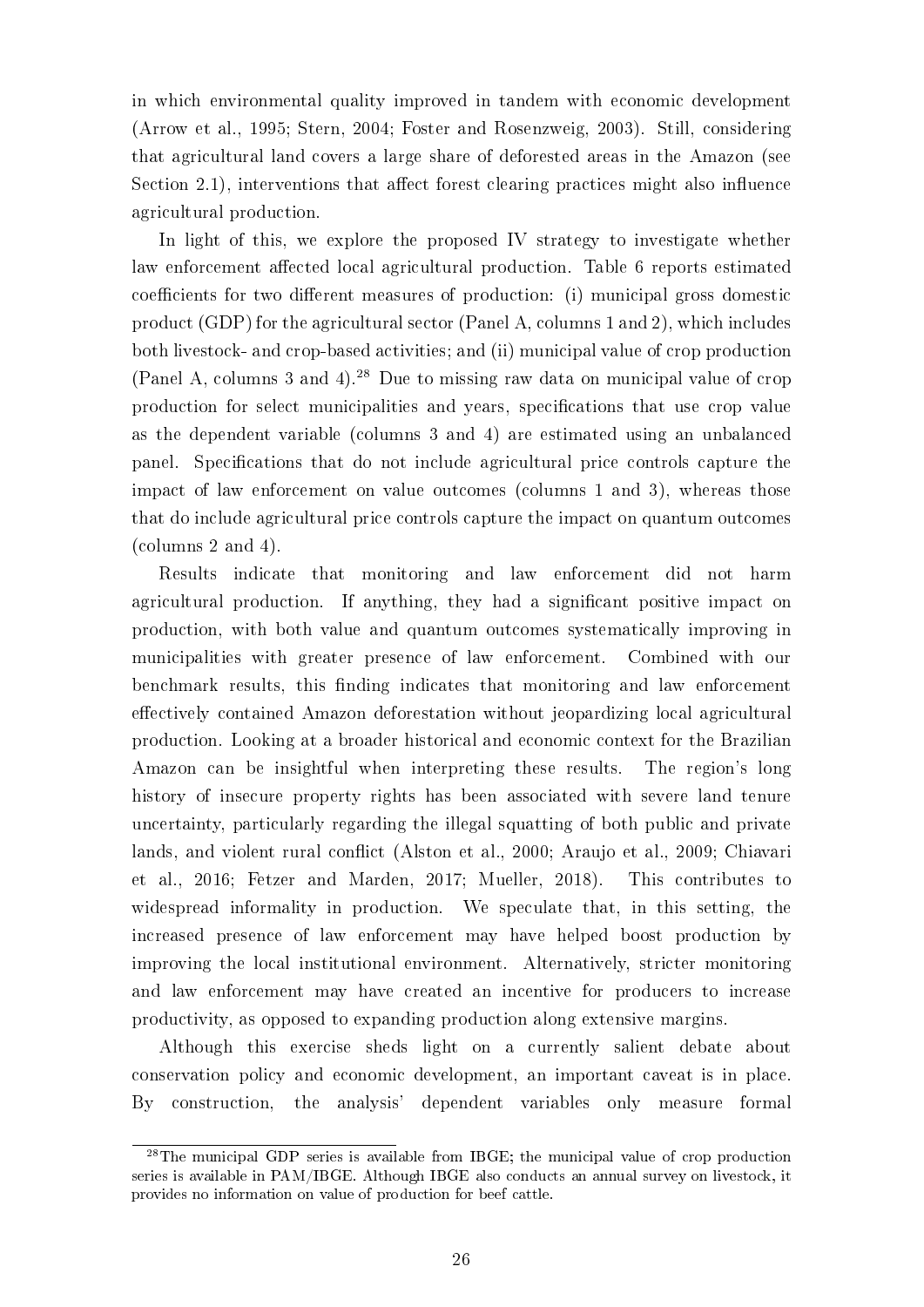agricultural production, so results fail to capture potential impacts on informal production. On the one hand, informal producers may have responded to law enforcement by shifting from a low-productivity setup to a more productive one, essentially compensating production that was lost at the extensive margin for that gained at the intensive margin. On the other hand, they may have ceased to produce entirely, with relevant consequences for individual or regional well-being. An analysis capable of assessing these impacts  $\sim$  on the informal sector, subsistence agriculture, and individual-level production  $-$  might yield different conclusions to those drawn from Table 6. To the best of our knowledge, no data is currently available for conducting such analysis at scale.

# 6. Robustness Checks

The set of results presented in Section 5 indicate that the monitoring and law enforcement strategy for combating Amazon deforestation effectively curbed tropical clearings. In addition to its effectiveness, the policy does not appear to have had negative collateral effects, neither displacing clearings to neighboring regions within the Amazon, nor imposing unfavorable policy costs. We now subject this main finding to a series of robustness checks

# 6.1. Baseline Differences

The paper's identification strategy partly depends on valid comparability across municipalities after controlling for relevant observable characteristics and municipality and year fixed effects. This comparability might not hold if included controls and fixed effects do not adequately account for baseline differences that set municipalities on different deforestation paths. We consider three scenarios where this might be a source of concern, and test whether results are robust to the inclusion of scenario-specific linear time trends.

First, when the new monitoring system was implemented, remaining forest cover varied significantly across Amazon municipalities. Such variation could affect deforestation trends, since the forest area available for clearing within a municipality mechanically decreases with decreasing forest cover.<sup>29</sup> To control for a trend determined by baseline accumulated deforestation, the saturated robustness specification builds on the benchmark specification from Equation  $(2)$ , but also includes an interaction between a linear year trend and accumulated deforested area in 2003 (pre-DETER) as a share of municipal area. Second, deforestation levels at baseline could be associated with forest clearing patterns during the

 $29$ In addition to being correlated with future deforestation increments, accumulated deforested area might also correlate with local micro-climate (see Section 3). Thus, the robustness specification that controls for baseline accumulated deforested area also addresses concerns about the validity of the exclusion restriction.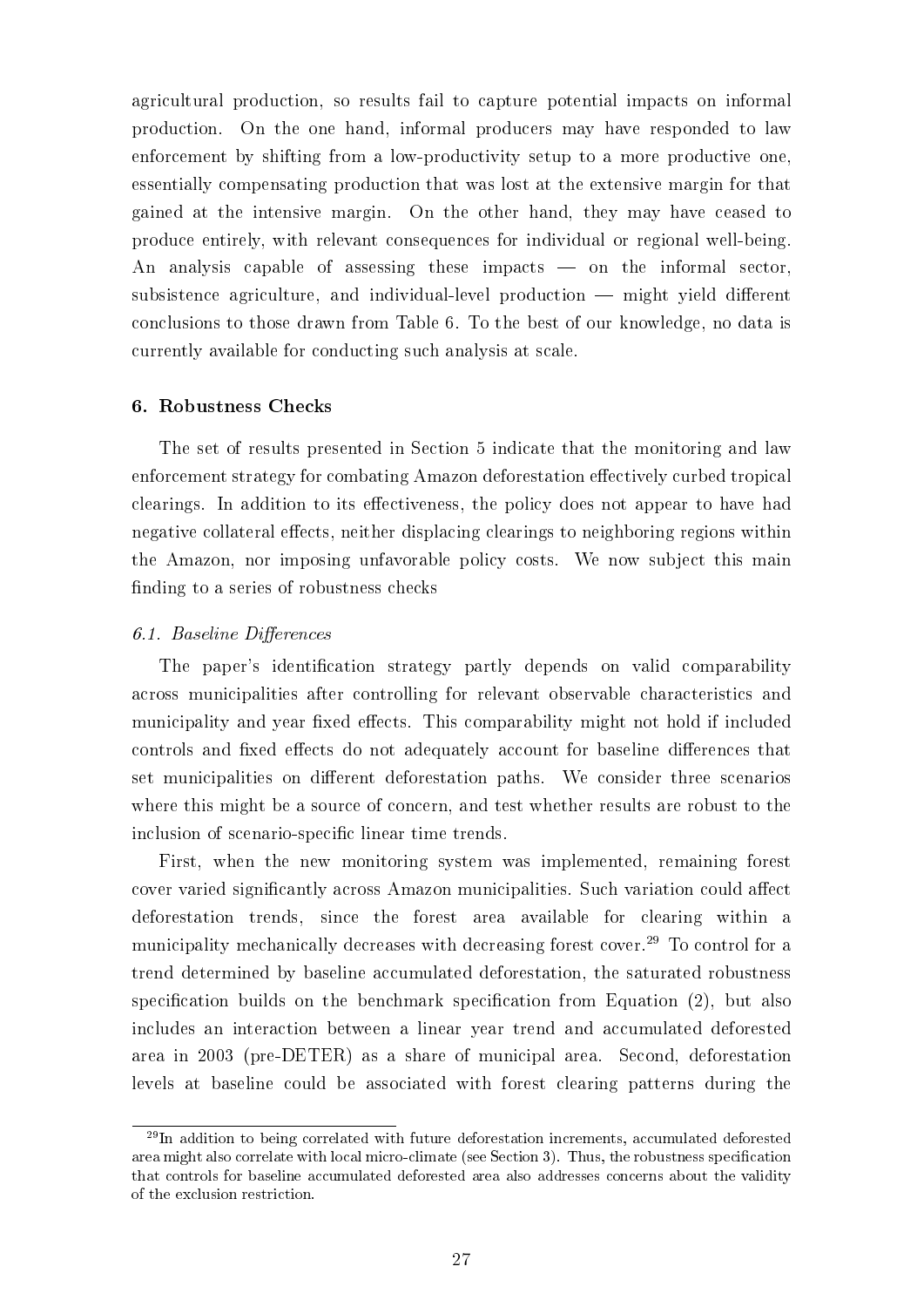sample period. If more dynamic municipalities in the Amazon have more intense clearing activity and are thereby subject to greater deforestation pressures, differences in current deforestation could determine different clearing trends over time. Whereas the first scenario looks at the stock of deforested areas, this second scenario considers the flow of deforestation at baseline. Its robustness specification is analogous to that of the first scenario, but includes an interaction between a linear year trend and the 2003 (pre-DETER) deforestation increment.<sup>30</sup> Third, the baseline distribution of law enforcement could impact local deforestation trends, particularly in a setting in which enforcement has been shown to effectively contain forest clearings. The last robustness specification in this exercise is, again, analogous to the two previous ones, but includes an interaction between a linear year trend and the 2002 through 2004 average municipal fine count.

Table 7 presents estimated 2SLS coefficients for the three specifications, and also replicates benchmark results for comparison. If the paper's main findings had been driven by the convergence in deforestation activity between municipalities with either varying stocks of deforested areas, different economic dynamics and deforestation pressures, or shifts in the distribution of law enforcement, adding the linear time trends to the benchmark specification should have returned insignificant estimated coefficients for law enforcement. Instead, second-stage coefficients remain negative and statistically significant across specifications, and first-stage results hold in terms of coefficient sign and significance, as well as of instrument strength. Table 7 therefore attests to the robustness of monitoring and law enforcement's capacity to have effectively curbed Amazon deforestation.

# 6.2. Sample Composition

Spatially, construction of the benchmark sample entails virtually no selection other than deforestation data availability and time-series variation (see Section 4). Moreover, it includes all Amazon biome municipalities meeting this selection criteria, so it has universal coverage of the relevant geographical region. The benchmark sample contains a high degree of variability in municipal forest cover, including municipalities with a relatively small share of forest at baseline. Deforestation dynamics specific to regions with little remaining forest cover could be driving the paper's main findings, and thereby contributing to a misinterpretation of results. More intense clearing activity in any place and time mechanically implies that less forest is available for clearing in that same place in the future. Thus, if increased clearing is also associated with greater presence of law enforcement in a given municipality, the estimated impact of lagged enforcement on current deforestation could have been driven, at least in part, by

 $30$ The test for the second scenario also captures potential effects from baseline differences in infrastructure across municipalities, such as road networks, that might determine future local forest clearing dynamics.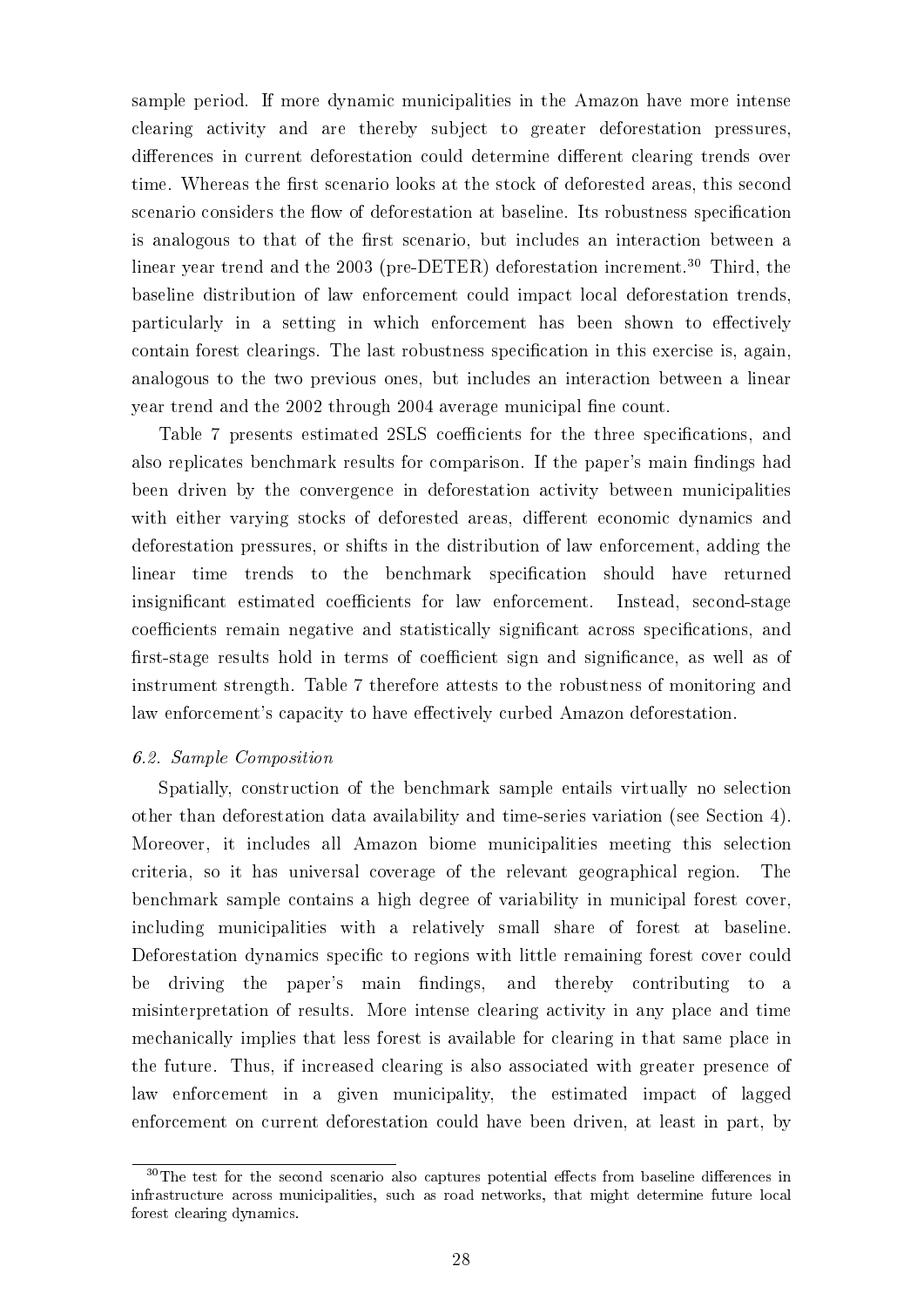this mechanical reduction in the availability of forest areas. To mitigate concerns about mechanical reductions in cleared areas, this exercise assesses the impact of law enforcement on deforestation strictly in municipalities that contained a relatively large amount of forest cover at baseline. Table 8 presents estimated 2SLS coefficients for the benchmark specification using a restricted sample of municipalities containing an above-median ratio of forest to municipal area at baseline. Results are robust to the sample restriction, with estimated coefficients remaining negative and statistically significant across specifications.

Temporally, construction of the benchmark sample also entails little selection. Although the earliest DETER data refer to 2005, the DETER system remained in testing phase until 2006, when it became fully operational (see Section 4.3). The benchmark sample therefore starts in 2006 and follows through 2016, the latest year for which data were available at the time of dataset construction. As a second test of robustness to sample composition, Table 8 presents estimated 2SLS coefficients for the benchmark specification using an extended sample that covers the 2005 through 2016 period. Despite noisier DETER data for 2005, results indicate that the impact of law enforcement on deforestation remains robust to the inclusion of information from DETER's test phase.

# 6.3. Control Variables

The last set of robustness checks tests whether the paper's main results are sensitive to changes in the benchmark control variables. First, we consider the inclusion of additional controls for Amazon conservation policies that were implemented alongside monitoring and law enforcement. Two such policies stand out due to their close relationship with observed levels of deforestation: the expansion and targeted allocation of protected areas, and the listing of priority municipalities. As part of the novel action plan to tackle Amazon deforestation, Brazil introduced a new siting strategy for protected territory. In addition to maintaining ecological and biological criteria, siting was henceforth also determined based on regional deforestation pressures. New protected areas were meant to serve as shields to advancing deforestation, so protection tended to increase in regions where forest clearing was particularly intense (Gandour, 2018).<sup>31</sup> Furthermore, as of 2008, Brazil annually published a list of Amazon municipalities with a recent history of intense forest clearing activity. Listed municipalities were classified as in need of priority action to combat illegal deforestation, and could only be unlisted upon demonstrating significant reductions in forest clearing. Priority municipalities could be subjected to

 $31$ Protection has been shown to be an effective way of locally holding back deforestation in the Amazon, but there is still an ongoing debate about the magnitude of this effect at more aggregate levels, particularly considering the scope for spatial leakage (Nolte et al., 2013; Pfaff et al., 2014; Gandour, 2018; Herrera et al., 2019; Amin et al., 2019).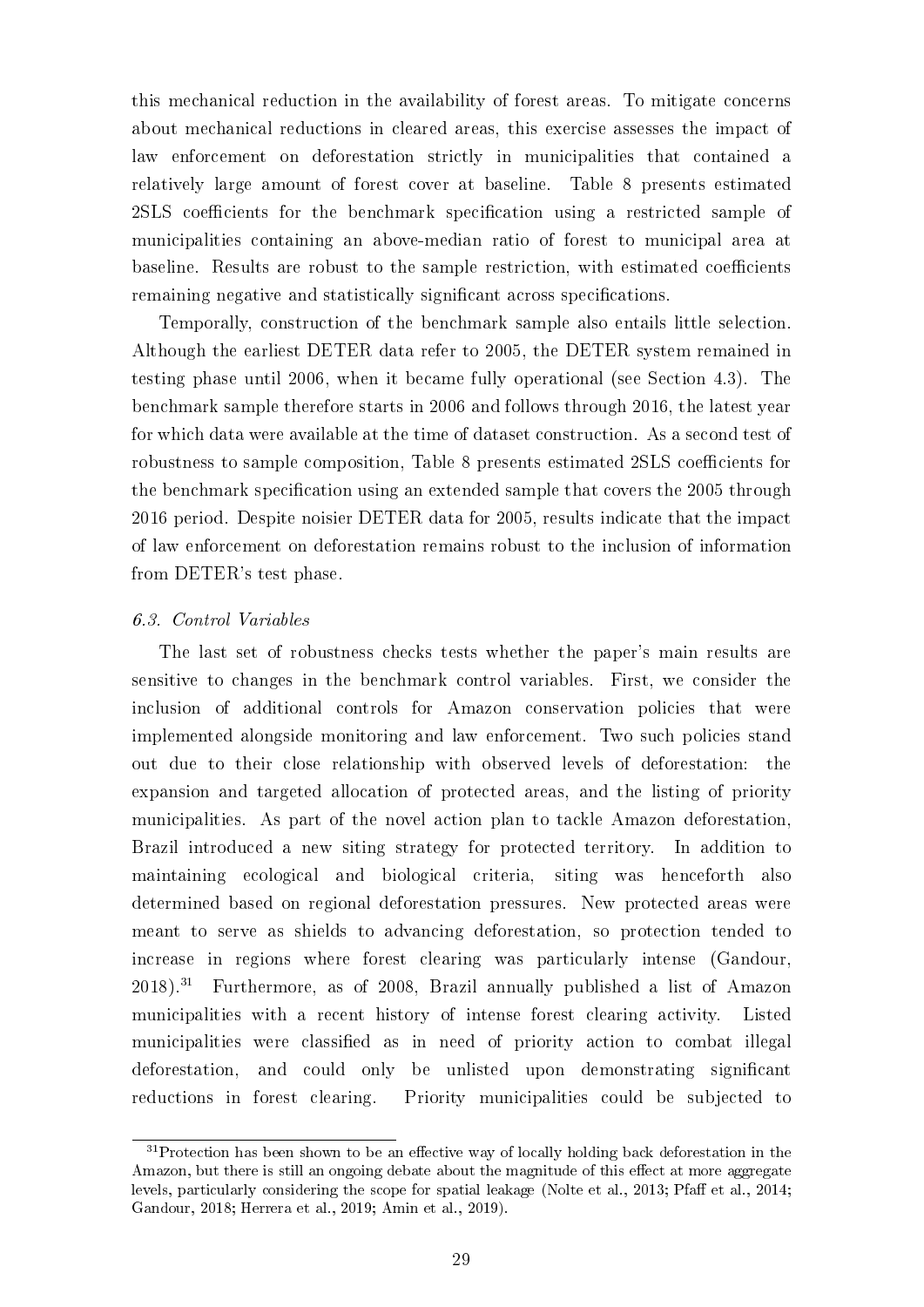differentiated monitoring and law enforcement strategies, as well as to stricter administrative measures like harsher licensing requirements for private landholdings and economic sanctions from players in commodity supply-chains.<sup>32</sup> Both protected territory and priority municipalities policies might have affected deforestation outcomes in sample municipalities.

Protected territory controls are built from georeferenced data on protected areas provided by the Brazilian National Registry for Conservation Units (CNUC, 2018), as well as from georeferenced data on indigenous lands provided by the Brazilian National Native Foundation and the Socio-Environmental Institute (ISA, 2016; FUNAI, 2018). These datasets contain information on the date each territory was granted protection, enabling the construction of a spatial panel. Priority municipality controls are built from information contained in each of the Ministry of the Environment's annual listings of municipalities that were attributed priority status or removed from the blacklist. Table 9 presents estimated 2SLS coefficients for the benchmark specification adding controls for protected territory (annual ratio of protected to municipal area) and priority municipalities (annual indicator of priority status). The positive and significant coefficient for protection likely reflects the practice of allocating protected areas in places heavily affected by forest clearings. The coefficient for priority municipalities is statistically insignificant, suggesting that the effect of priority status on deforestation operates via a law enforcement mechanism, as found by Assunção and Rocha (2019). The impact of law enforcement on deforestation remains robust, and is even slightly larger after the inclusion of the conservation policy controls.

Finally, in the last robustness exercise, we test whether the paper's main results hold when using alternative weather controls. Precipitation and temperature are specially relevant in this empirical setting, because they play a key role in ensuring the instrument meets the necessary exclusion restriction (see Section 3). Weather datasets compiled from information collected at ground stations can carry inaccurate measures of actual weather, particularly in areas with low station density like the Brazilian Amazon. Climate scientists have attempted to mitigate this by using a variety of geographical interpolations to construct grid node-level data from ground stations. Still, if these gridded datasets are sensitive to the specific interpolation technique adopted in their construction, empirical results derived using these datasets might, too, vary with the choice of weather data. The economic literature typically addresses this concern by subjecting results to robustness tests using alternative datasets for weather variables (Dell et al., 2014).

<sup>&</sup>lt;sup>32</sup>A number of studies document that the policy contributed to reduce deforestation in listed municipalities, but the literature is yet to reach a consensus about the mechanism through which it operated (Arima et al., 2014; Cisneros et al., 2015; Assunção et al., 2019b; Assunção and Rocha, 2019).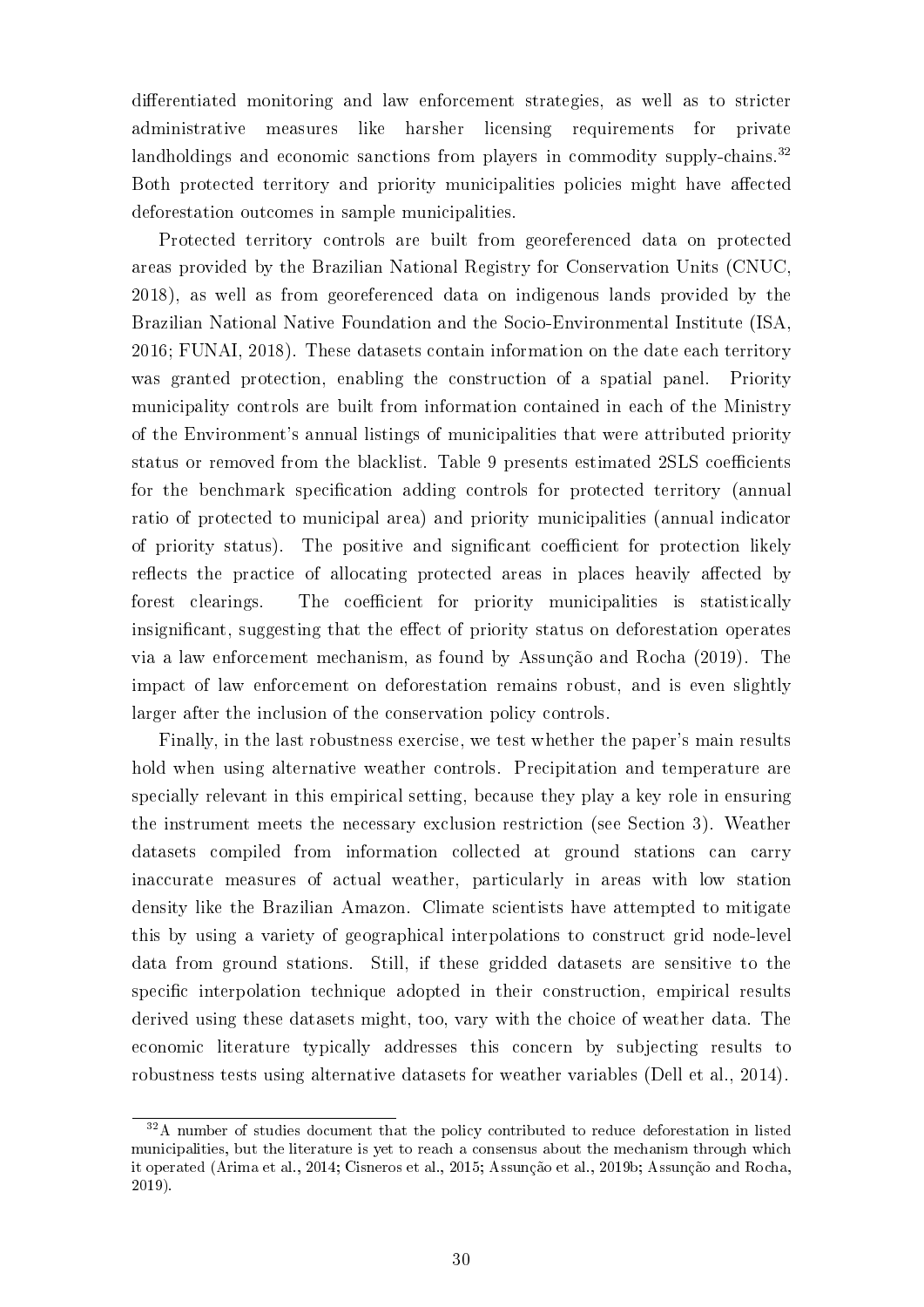Table 10 presents estimated 2SLS coefficients for the benchmark specification using different combinations of benchmark and alternative datasets for precipitation and temperature variables. The benchmark controls are constructed using monthly average air temperature and total precipitation interpolated to a 0.5◦ by 0.5◦ grid resolution (Matsuura and Willmott, 2017b,a). These datasets have been extensively used in the economic literature both to evaluate the impact of weather variables on economic outcomes, and to provide relevant precipitation and temperature controls (Jones and Olken, 2010; Dell et al., 2012). The alternative datasets are both provided by the National Oceanic and Atmospheric Administration (NOAA) from the U.S. Department of Commerce. The Climate Prediction Center (CPC) dataset contains daily information on precipitation and maximum/minimum temperature registered by ground stations and interpolated to a 0.5◦ by 0.5◦ grid resolution (NOAA-CPC, 2018a; 2018b). The National Centers for Environmental Prediction (NCEP) dataset contains monthly information on average precipitation derived from reanalysis and recorded at a 2.5◦ by 2.5◦ grid resolution (NOAA-NCEP, 2019). Alternative weather controls are constructed in the likeness of benchmark controls (see Section 4.4). The table shows that the paper's main results were not driven by our choice our benchmark weather datasets, with estimated coefficients remaining robust in terms of both magnitude and statistical signicance.

# 7. Final Comments

The analysis yields important policy implications. Results indicate that monitoring and law enforcement efforts were effective in curbing Amazon deforestation, helping protect a substantial amount of tropical forest. The magnitude of the estimated impact, combined with the favorable cost-benet assessment, reinforce the case for maintaining and strengthening command and control strategies to protect vegetation in settings with pervasive illegal deforestation. Yet, the results also tell a broader story  $\sim$  one that is not restricted to the monitoring of tropical forest clearings. This is a story of how a developing country devised a new way of using technology in its favor, and thereby signicantly leveraged its capacity to enforce environmental regulation in spite of its weak institutional environment. At a time when the world's future well-being largely hinges on developing countries' ability to enact and enforce effective environmental regulation to tackle the threats associated with climate change (Greenstone and Jack, 2015), Brazil's experience with satellite monitoring of tropical forests serves as an encouraging example of how innovation can enhance policy.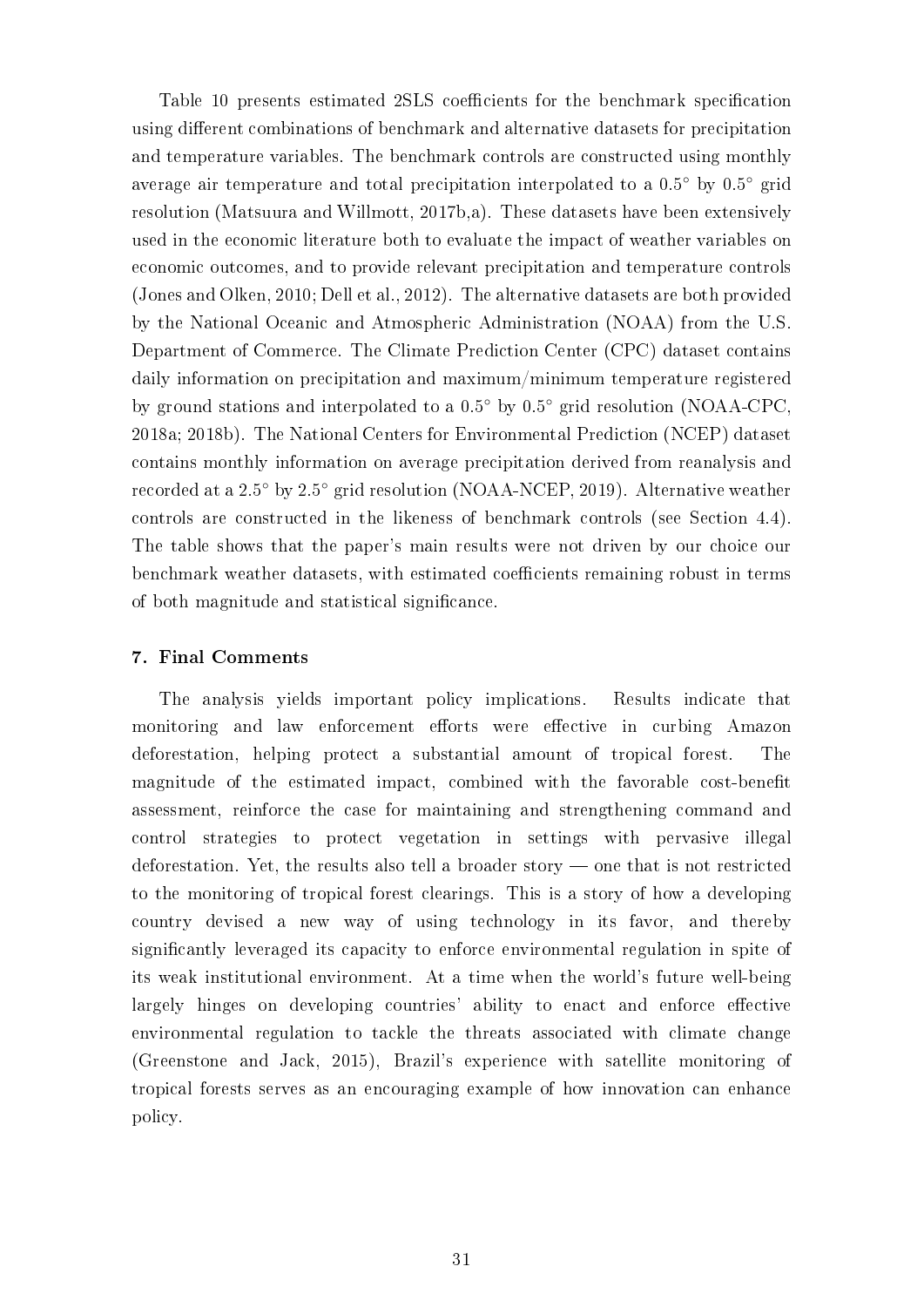# A. Expected Value for Deforestation

Rewrite the benchmark specification (Equation 2, Section 3) as:

$$
y_{i,t} = \delta LawEnforcement_{i,t-1} + \sum_{k} \theta_k \vec{X}_{i,t} + \psi_i + \lambda_t + \xi_{i,t},
$$
\n<sup>(5)</sup>

where  $y_{i,t}$  is normalized deforestation. In a counterfactual scenario where law enforcement is different to that which was observed, the expected difference between simulated (abbreviated as sim) and observed normalized deforestation is given by:

$$
E[y_{i,t}|_{sim} - y_{i,t}] = \hat{\delta}LawEnforcement_{i,t-1}|_{sim} + \sum_{k} \hat{\theta}_{k} \vec{X}_{i,t} + \psi_{i} + \lambda_{t} +
$$

$$
-(\hat{\delta}LawEnforcement_{i,t-1} + \sum_{k} \hat{\theta}_{k} \vec{X}_{i,t} + \psi_{i} + \lambda_{t})
$$

$$
= \hat{\delta}(LawEnforcement_{i,t-1}|_{sim} - LawEnforcement_{i,t-1}).
$$

For the linear transformation in which annual municipal deforestation  $(def_{i,t})$  is divided by a municipality-specific constant  $(\mu_i)$ , this difference is given by:

$$
E\left[\frac{def_{i,t}}{\mu_i}\Big|_{sim} - \frac{def_{i,t}}{\mu_i}\right] = \hat{\delta}(LawEnforcement_{i,t-1}|_{sim} - LawEnforcement_{i,t-1})
$$

$$
E\left[\frac{def_{i,t}|_{sim} - def_{i,t}}{\mu_i}\right] = \hat{\delta}(LawEnforcement_{i,t-1}|_{sim} - LawEnforcement_{i,t-1})
$$

$$
E[def_{i,t}|_{sim}-def_{i,t}]=\mu_i\times \hat{\delta}(LawEnforcement_{i,t-1}|_{sim}-LawEnforcement_{i,t-1}).
$$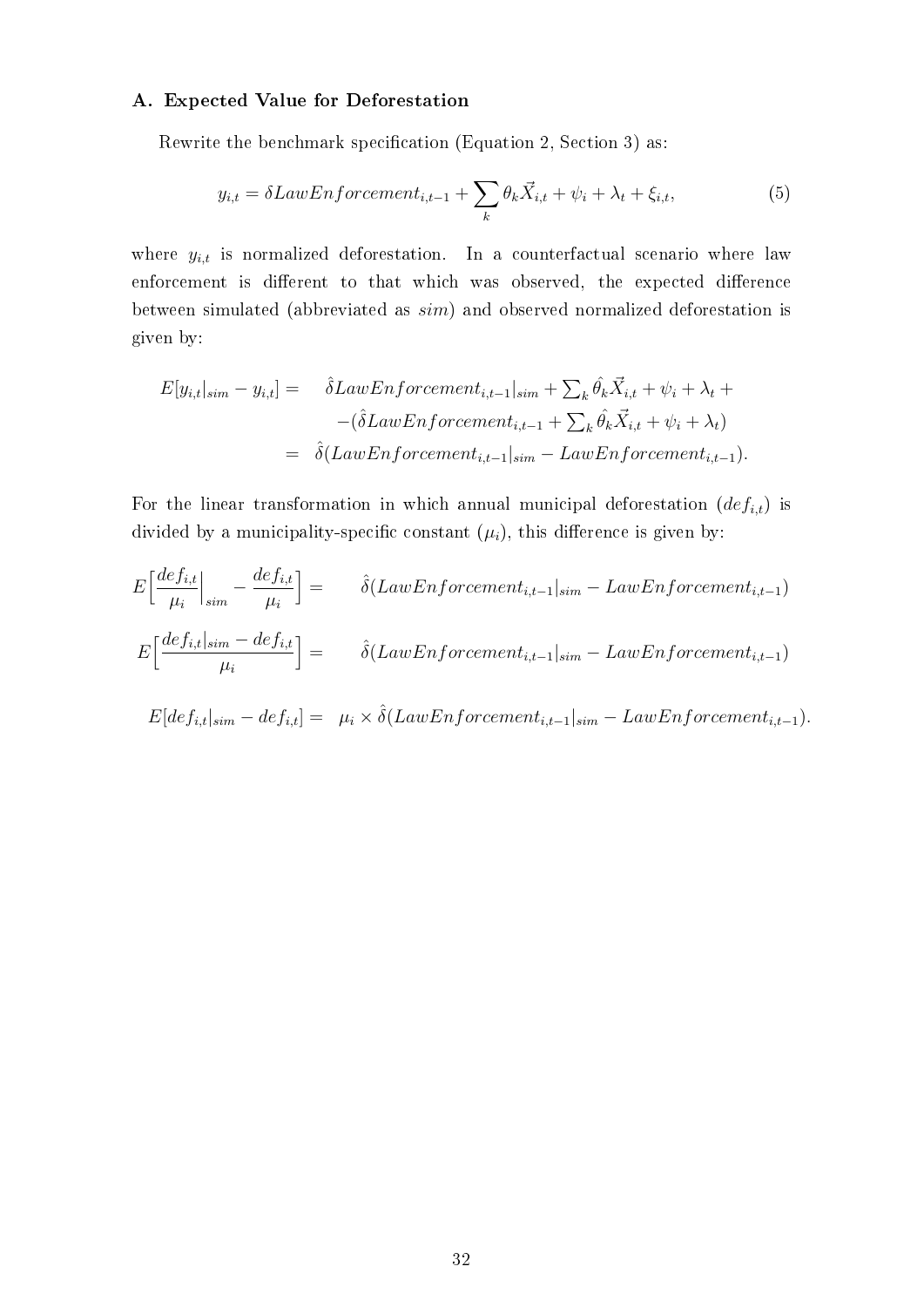#### References

- Alston, L. J., Libecap, G. D., and Mueller, B. (2000). Land Reform Policies, the Sources of Violent Conflict, and Implications for Deforestation in the Brazilian Amazon. Journal of Environmental Economics and Management,  $39(2):162-188$ .
- Alston, L. J. and Mueller, B. (2010). Property Rights, Land Conflict and Tenancy in Brazil. NBER Working Paper 15771.
- Amin, A., Choumert-Nkolo, J., Combes, J.-L., Combes Motel, P., Kéré, E. N., Ongono-Olinga, J.-G., and Schwartz, S. (2019). Neighborhood effects in the Brazilian Amazônia: Protected areas and deforestation. Journal of Environmental Economics and Management, 93:272-288.
- Angelsen, A. and Kaimowitz, D. (1999). Rethinking the Causes of Deforestation: Lessons from Economic Models. World Bank Research Observer, 14:73-98.
- Aragão, L. E. O. C., Malhi, Y., Barbier, N., Lima, A., Shimabukuro, Y., Anderson, L., and Saatchi, S. (2008). Interactions between rainfall, deforestation and fires during recent years in the Brazilian Amazonia. Philosophical Transactions of the Royal Society of London B: Biological  $Sciences, 363(1498):1779-1785.$
- Araujo, C., Bonjean, C. A., Combes, J.-L., Combes Motel, P., and Reis, E. J. (2009). Property rights and deforestation in the Brazilian Amazon. Ecological Economics,  $68:2461-2468$ .
- Arima, E. Y., Barreto, P., Araújo, E., and Soares-Filho, B. (2014). Public policies can reduce tropical deforestation: Lessons and challenges from Brazil. Land Use Policy,  $41:465-473$ .
- Arrow, K., Bolin, B., Costanza, R., Dasgupta, P., Folke, C., Holling, C. S., Jansson, B. O., Levin, S., Mäler, K. G., Perrings, C., and Pimentel, D. (1995). Economic Growth, Carrying Capacity, and the Environment. Science,  $268(5210):520-520$ .
- Ashraf, N., Glaeser, E. L., and Ponzetto, G. A. M. (2016). Infrastructure, Incentives, and Institutions. American Economic Review,  $106(5)$ : 77-82.
- Assunção, J., Gandour, C., and Rocha, R. (2015). Deforestation slowdown in the Brazilian Amazon: prices or policies? Environment and Development Economics, 20(6):692-722.
- Assunção, J., Gandour, C., Rocha, R., and Rocha, R. (2019a). The Effect of Rural Credit on Deforestation: Evidence from the Brazilian Amazon. The Economic Journal. Forthcoming.
- Assunção, J., McMillan, R., Murphy, J., and Souza-Rodrigues, E. (2019b). Optimal Environmental Targeting in the Amazon Rainforest. NBER Working Paper No. 25636.
- Assunção, J. and Rocha, R. (2019). Getting greener by going black: the effect of blacklisting municipalities on Amazon deforestation. Environment and Development Economics, 24:115 137.
- Azevedo-Ramos, C. and Moutinho, P. (2018). No man's land in the Brazilian Amazon: Could undesignated public forests slow Amazon deforestation? Land Use Policy, 73:125-127.
- Bagley, J. E., Desai, A. R., Harding, K. J., Snyder, P. K., and Foley, J. A. (2014). Drought and Deforestation: Has Land Cover Change Influenced Recent Precipitation Extremes in the Amazon? Journal of Climate, 27:345-361.
- Banerjee, A. V., Glennerster, R., and Duflo, E. (2008). Putting a Band-Aid on a Corpse: Incentives for Nurses in the Indian Public Health Care System. Journal of the European Economic Association,  $6:487-500$ .
- Bertrand, M., Duflo, E., and Mullainathan, S. (2004). How Much Should We Trust Differences-in-Differences Estimates? The Quarterly Journal of Economics,  $119(1):249-275$ .
- Blattman, C., Green, D. P., Ortega, D., and Tobon, S. (2019). Place Based Interventions at Scale: The Direct and Spillover Effects of Policing and City Services on Crime. Working paper available at SSRN: https://ssrn.com/abstract=3050823 or http://dx.doi.org/10.2139/ssrn.3050823.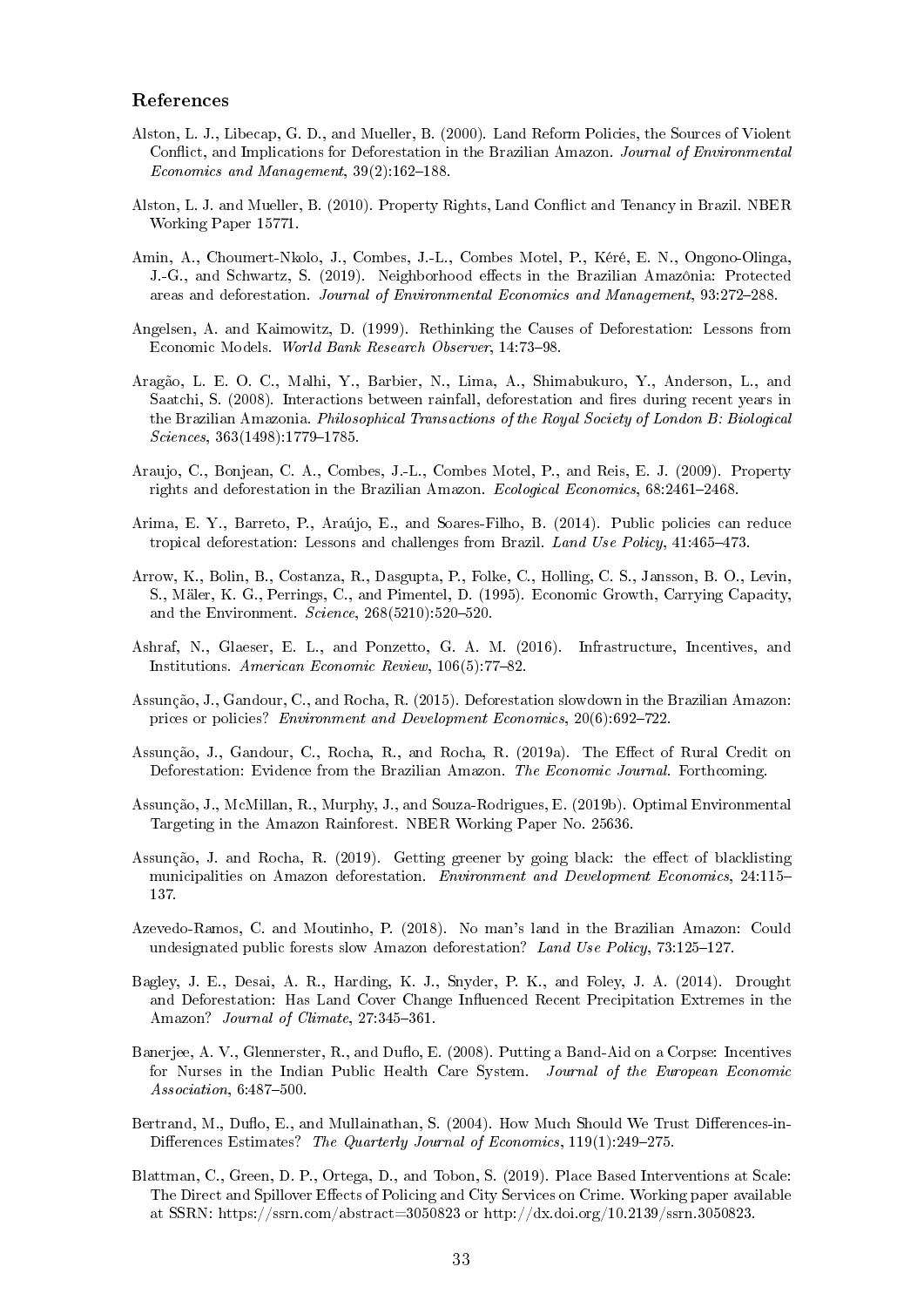- Börner, J., Wunder, S., Wertz-Kanounnikoff, S., Hyman, G., and Nascimento, N. (2014). Forest law enforcement in the Brazilian Amazon: Costs and income effects. Global Environmental  $Change, 29:294-305.$
- Brasil, Presidência da República, Casa Civil (1998). Law No. 9,605 from February 12, 1998. Law of Environmental Crimes.
- Burgess, R., Costa, F., and Olken, B. (2019). The Brazilian Amazon's Double Reversal of Fortune. Working paper.
- Burgess, R., Hansen, M., Olken, B. A., Potapov, P., and Sieber, S. (2012). The Political Economy of Deforestation in the Tropics. The Quarterly Journal of Economics,  $127(4):1707-1754$ .
- Burke, M., Craxton, M., Kolstad, C. D., Onda, C., Allcott, H., Baker, E., Barrage, L., Carson, R., Gillingham, K., Graff-Zivin, J., Greenstone, M., Heal, G., Hsiang, S., Jones, B., Kelly, D. L., Kopp, K., Kotchen, M., Mendelsohn, R., Meng, K., Metcalf, G., Moreno-Cruz, J., Pindyck, R., Rose, S., Rudik, I., Stock, J., and Tol, R. S. J. (2016). Opportunities for advances in climate change economics. Science,  $352:292-293$ .
- Cadastro Nacional de Unidade de Conservação (CNUC) (2018). Unidades de Conservação [database]. Technical report, Cadastro Nacional de Unidade de Conservação, Ministério do Meio Ambiente. Retrieved from http://mapas.mma.gov.br/i3geo/datadownload.htm# on Jan. 2018.
- Chalfin, A. and McCrary, J. (2017). Criminal Deterrence: A Review of the Literature. Journal of Economic Literature,  $55(1):5-48$ .
- Chay, K. Y. and Greenstone, M. (2005). Does Air Quality Matter? Evidence from the Housing Market. Journal of Political Economy,  $113(2)$ :376-424.
- Chiavari, J. and Lopes, C. L. (2015). Brazil's New Forest Code: Part  $I How$  to Navigate the Complexity. Policy Brief, Climate Policy Initiative / INPUT .
- Chiavari, J., Lopes, C. L., Marques, D., Antonaccio, L., and Braga, N. (2016). Panorama dos Direitos de Propriedade no Brasil Rural: Legislação, Gestão Fundiária e Código Florestal. Technical report, Climate Policy Initiative.
- Chimelli, A. B. and Soares, R. R. (2017). The Use of Violence in Illegal Markets: Evidence from Mahogany Trade in the Brazilian Amazon. American Economic Journal: Applied Economics,  $9(4):30-57.$
- Chomitz, K. M. and Thomas, T. S. (2003). Determinants of Land Use in Amazônia: A Fine-Scale Spatial Analysis. American Journal of Agricultural Economics, 85:1016-1028.
- Cisneros, E., Zhou, S. L., and Börner, J. (2015). Naming and Shaming for Conservation: Evidence from the Brazilian Amazon. PLoS ONE, 10(9):e0136402.
- Dell, M., Jones, B. F., and Olken, B. A. (2012). Temperature Shocks and Economic Growth: Evidence from the Last Half Century. American Economic Journal: Macroeconomics, 4(3):66 95.
- Dell, M., Jones, B. F., and Olken, B. A. (2014). What Do We Learn from the Weather? The New Climate-Economy Literature. Journal of Economic Literature, 52(3):740–798.
- Di Tella, R. and Schargrodsky, E. (2004). Do Police Reduce Crime? Estimates Using the Allocation of Police Forces After a Terrorist Attack. American Economic Review, 94(1):115-133.
- Draca, M., Machin, S., and Witt, R. (2011). Panic on the Streets of London: Police, Crime, and the July 2005 Terror Attacks. American Economic Review,  $101(5):2157-2181$ .
- Duflo, E., Greenstone, M., Pande, R., and Ryan, N. (2013). Truth-telling by Third-party Auditors and the Response of Polluting Firms: Experimental Evidence from India. The Quarterly Journal of Economics, 128:1499-1545.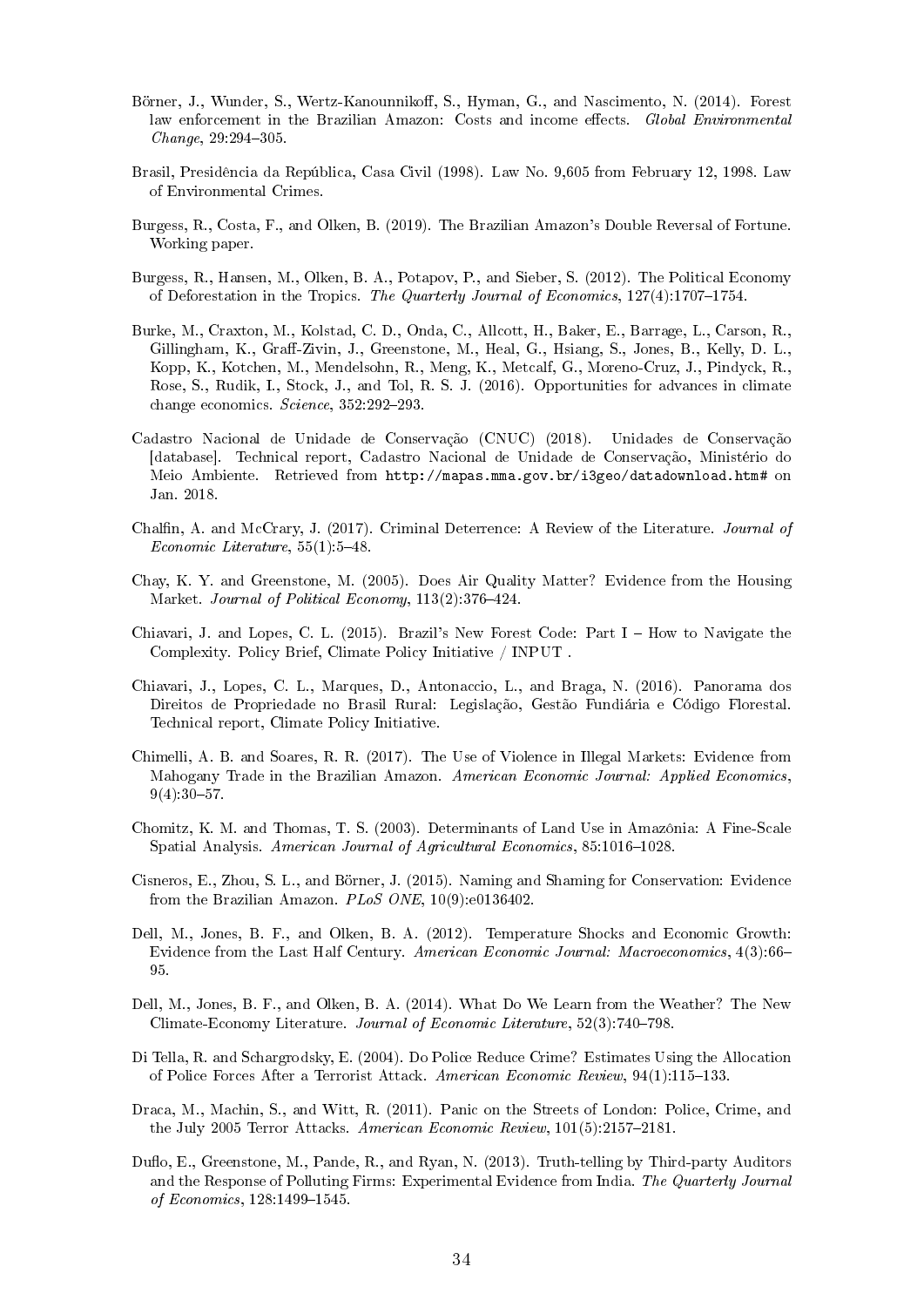- Fetzer, T. and Marden, S. (2017). Take What You Can: Property Rights, Contestability and Conflict. Economic Journal, 127:757-783.
- Foster, A. D. and Rosenzweig, M. R. (2003). Economic Growth and the Rise of Forests. The Quarterly Journal of Economics,  $118(2):601-637$ .
- Fundação Nacional do Índio (FUNAI) (2018). Terras Indígenas [database]. Technical report, Fundação Nacional do Índio, Ministério da Justiça. Retrieved from http://www.funai.gov. br/index.php/shape on Jan. 2018.
- Gandour, C. (2018). Forest Wars: A Trilogy on Combating Deforestation in the Brazilian Amazon. PhD thesis, Economics Department, Pontifícia Universidade Católica do Rio de Janeiro (PUC-Rio).
- Godar, J., Tizado, E. J., and Pokorny, B. (2012). Who is responsible for deforestation in the Amazon? A spatially explicit analysis along the Transamazon Highway in Brazil. Forest Ecology and Management,  $267:58-73$ .
- Gray, W. B. and Shimshack, J. P. (2011). The Effectiveness of Environmental Monitoring and Enforcement: A Review of the Empirical Evidence. Review of Environmental Economics and Policy,  $5:3-24$ .
- Greenstone, M. (2002). The Impacts of Environmental Regulations on Industrial Activity: Evidence from the 1970 and 1977 Clean Air Act Amendments and the Census of Manufactures. Journal of Political Economy,  $110(6)$ :1175-1219.
- Greenstone, M. and Hanna, R. (2014). Environmental Regulations, Air and Water Pollution, and Infant Mortality in India. American Economic Review,  $104(10):3038-3072$ .
- Greenstone, M. and Jack, B. K. (2015). Envirodevonomics: A Research Agenda for an Emerging Field. Journal of Economic Literature, 53(1):5-42.
- Hansen, M. C. and DeFries, R. S. (2004). Detecting Long-term Global Forest Change Using Continuous Fields of Tree-Cover Maps from 8-km Advanced Very High Resolution Radiometer (AVHRR) Data for the years 1982–99. Ecosystems, 7:695–716.
- Hansen, M. C., Stehman, S. V., Potapov, P. V., Loveland, T. R., Townshend, J. R. G., DeFries, R. S., Pittman, K. W., Arunarwati, B., Stolle, F., Steininger, M. K., Carroll, M., and Dimiceli, C. (2008). Humid tropical forest clearing from 2000 to 2005 quantified by using multitemporal and multiresolution remotely sensed data. Proceedings of the National Academy of Sciences of the United States of America,  $105(27)$ :9439-44.
- Hargrave, J. and Kis-Katos, K. (2013). Economic Causes of Deforestation in the Brazilian Amazon: A Panel Data Analysis for the 2000s. *Environmental and Resource Economics*, 54:471–494.
- Herrera, D., Pfaff, A., and Robalino, J. (2019). Impacts of protected areas vary with the level of government: Comparing avoided deforestation across agencies in the Brazilian Amazon. Proceedings of the National Academy of Sciences,  $116(30)$ :14916-14925.
- Instituto Nacional de Pesquisas Espaciais (INPE) (2013). Metodologia para o Cálculo da Taxa Anual de Desmatamento na Amazônia Legal. Technical report, Instituto Nacional de Pesquisas Espaciais, Ministério da Ciência e Tecnologia. Original text by Gilberto Câmara, Dalton de Morisson Valeriano, and João Vianei Soares (Sep/2006). Revised by Marisa da Mota (Apr/2010) and Luis Maurano (Oct/2013).
- Instituto Nacional de Pesquisas Espaciais (INPE) (2017). Projeto PRODES Monitoramento da Floresta Amazônica Brasileira por Satélite [database]. Technical report, Coordenação-Geral de Observação da Terra, Instituto Nacional de Pesquisas Espaciais, Ministério da Ciência, Tecnologia e Inovação. Retrieved from http://www.obt.inpe.br/prodes/index.php on Nov. 2017.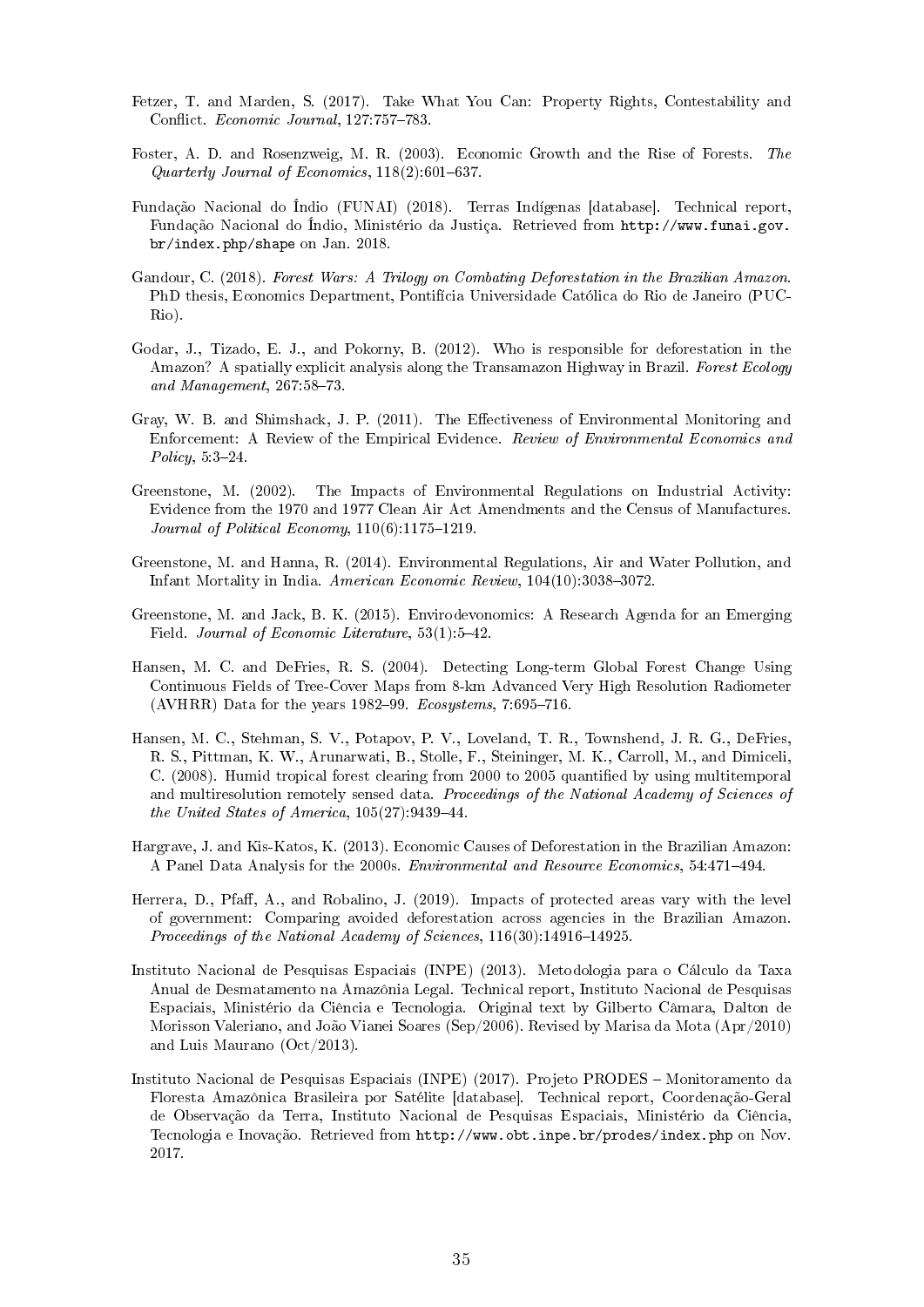- Instituto Nacional de Pesquisas Espaciais (INPE) & Empresa Brasileira de Pesquisa Agropecuária (Embrapa) (2016). TerraClass Amazônia [database]. Technical report, Instituto Nacional de Pesquisas Espaciais, Ministério da Ciência, Tecnologia e Inovação and Empresa Brasileira de Pesquisa Agropecuária, Ministério da Agricultura, Pecuária e Abastecimento. Retrieved from http://www.inpe.br/cra/projetos\_pesquisas/terraclass2014.php on Aug. 2016.
- Instituto Socioambiental (ISA) (2016). De Olho nas Terras Indígenas [database]. Technical report, Instituto Socioambiental. Retrieved from http://ti.socioambiental.org/ on Apr. 2016.
- IPCC (2007). Climate Change 2007. Synthesis Report, Intergovernmental Panel on Climate Change.
- Jones, B. F. and Olken, B. A. (2010). Climate Shocks and Exports. American Economic Review: Papers & Proceedings,  $100(2)$ : 454-459.
- Keiser, D. A. and Shapiro, J. S. (2019). Consequences of the Clean Water Act and the Demand for Water Quality. The Quarterly Journal of Economics, 134:349-396.
- Klick, J. and Tabarrok, A. (2005). Using Terror Alert Levels to Estimate the Effect of Police on Crime. The Journal of Law and Economics,  $48(1):267-279$ .
- Levitt, S. D. (1997). Using Electoral Cycles in Police Hiring to Estimate the Effect of Police on Crime. American Economic Review, 87(3):270-290.
- Levitt, S. D. (2002). Using Electoral Cycles in Police Hiring to Estimate the Effects of Police on Crime: Reply. American Economic Review,  $92(4)$ :1244-1250.
- Matsuura, K. and Willmott, C. J. (2017a). Terrestrial Air Temperature: 1900-2017 Gridded Monthly Time Series (Version 5.01) [database]. Technical report, University of Delaware. Retrieved from http://climate.geog.udel.edu/~climate/html\_pages/ Global2017/GlobalTsT2017.html on Mar. 2019.
- Matsuura, K. and Willmott, C. J. (2017b). Terrestrial Precipitation: 1900-2017 Gridded Monthly Time Series (Version 5.01) [database]. Technical report, University of Delaware. Retrieved from http://climate.geog.udel.edu/~climate/html\_pages/Global2017/GlobalTsP2017. html on Mar. 2019.
- McCrary, J. (2002). Using Electoral Cycles in Police Hiring to Estimate the Effect of Police on Crime: Comment. American Economic Review, 92(4):1236-1243.
- Michalski, F., Metzger, J. P., and Peres, C. A. (2010). Rural property size drives patterns of upland and riparian forest retention in a tropical deforestation frontier. Global Environmental Change, 20:705712.
- Ministério do Meio Ambiente (MMA) (2011). Nota Técnica n.22 / 2011 / DPCD / SECEX. Technical note, Departamento de Políticas para o Combate ao Desmatamento, Ministério do Meio Ambiente.
- Mueller, B. (2018). Property Rights Implications for the Brazilian Forest Code. Revista de  $Economia \, e \, Sociologia \, Rural, \, 56(2):329-346.$
- National Oceanic and Atmospheric Administration, Climate Prediction Center (NOAA-CPC) (2018a). CPC Global Daily Temperature [database]. Technical report, National Oceanic and Atmospheric Administration, Oceanic and Atmospheric Research, Earth System Research Laboratory, Physical Sciences Division, Climate Prediction Center. Retrieved from https: //www.esrl.noaa.gov/psd/data/gridded/data.cpc.globalprecip.html on Jun. 2018.
- National Oceanic and Atmospheric Administration, Climate Prediction Center (NOAA-CPC) (2018b). CPC Global Unied Gauge-Based Analysis of Daily Precipitation [database]. Technical report, National Oceanic and Atmospheric Administration, Oceanic and Atmospheric Research, Earth System Research Laboratory, Physical Sciences Division, Climate Prediction Center. Retrieved from https://www.esrl.noaa.gov/psd/data/gridded/data.cpc.globalprecip. html on May 2018.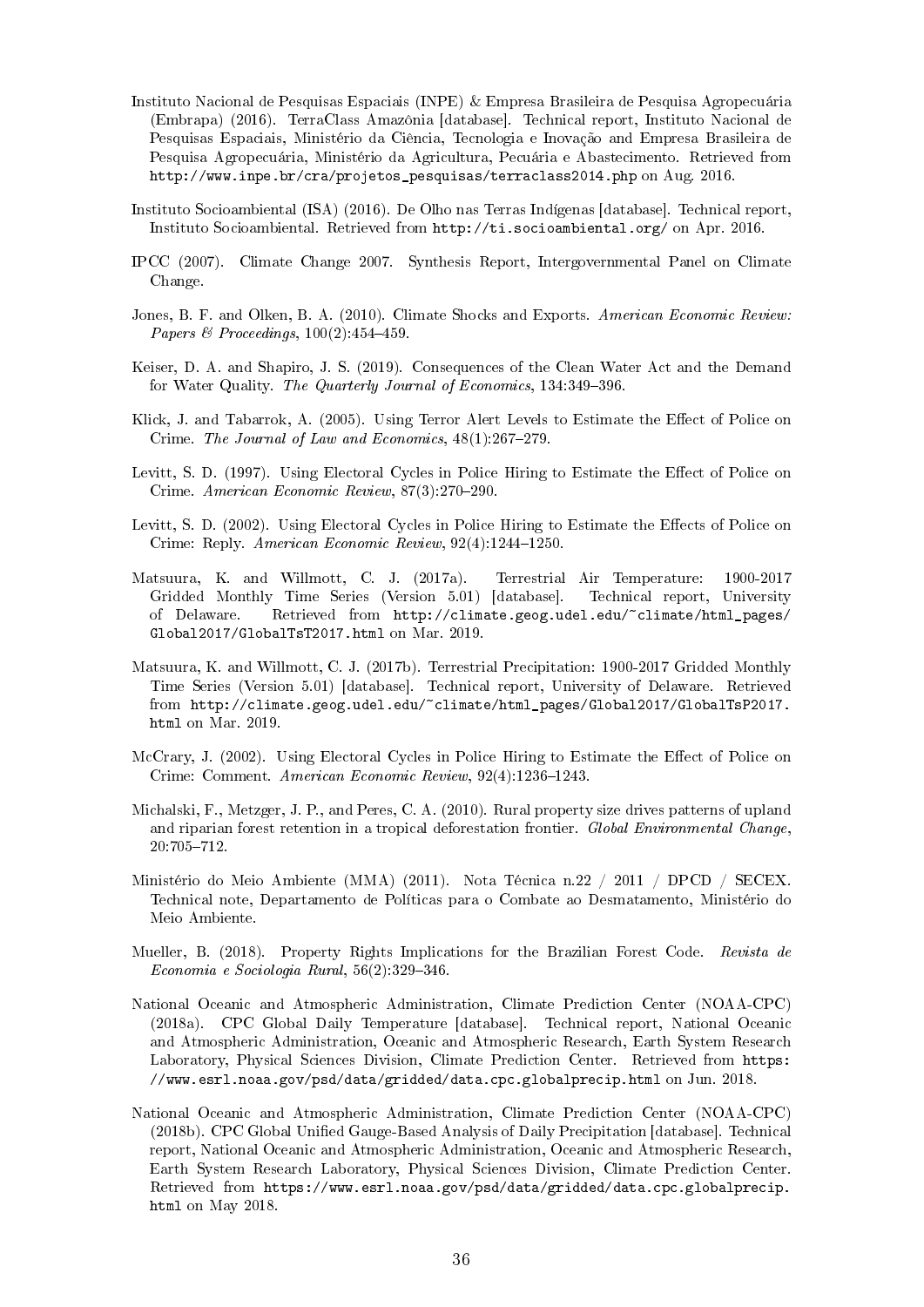- National Oceanic and Atmospheric Administration, National Centers for Environmental Prediction (NOAA-NCEP) (2019). NCEP-DOE Reanalysis 2: Surface Grids [database]. Technical report, National Oceanic and Atmospheric Administration, Oceanic and Atmospheric Research, Earth System Research Laboratory, Physical Sciences Division, National Centers for Environmental Prediction. Retrieved from https://www.esrl.noaa.gov/psd/data/gridded/data.ncep. reanalysis2.surface.html on Apr. 2019.
- Negri, A. J., Adler, R. F., Xu, L., and Surratt, J. (2004). The Impact of Amazonian Deforestation on Dry Season Rainfall. Journal of Climate, 17:1306-1319.
- Nobre, C. A., Sellers, P. J., and Shukla, J. (1991). Amazonian Deforestation and Regional Climate Change. Journal of Climate,  $(10)$ : 957–988.
- Nolte, C., Agrawal, A., Silvius, K. M., and Soares-Filho, B. S. (2013). Governance regime and location influence avoided deforestation success of protected areas in the Brazilian Amazon. Proceedings of the National Academy of Sciences,  $110(13)$ : 4956-4961.
- Nordhaus, W. (2019). Climate Change: The Ultimate Challenge for Economics. American  $Economic Review, 109(6):1991-2014.$
- Pfaff, A., Robalino, J., Lima, E., Sandoval, C., and Herrera, L. D. (2014). Governance, Location and Avoided Deforestation from Protected Areas: Greater Restrictions Can Have Lower Impact, Due to Differences in Location. World Development, 55:7-20.
- Pfaff, A. S. P. (1999). What Drives Deforestation in the Brazilian Amazon? Evidence from Satellite and Socioeconomic Data. Journal of Environmental Economics and Management, 37:26-43.
- Schmitt, J. (2015). Crime sem castigo: a efetividade da fiscalização ambiental para o controle do desmatamento ilegal na Amazônia. PhD thesis, Centro de Desenvolvimento Sustentável, Universidade de Brasília, Brasília, DF.
- Shimshack, J. P. and Ward, M. B. (2005). Regulator reputation, enforcement, and environmental compliance. Journal of Environmental Economics and Management, 50:519-540.
- Souza-Rodrigues, E. (2019). Deforestation in the Amazon: A Unied Framework for Estimation and Policy Analysis. The Review of Economic Studies. Forthcoming.
- Stern, D. I. (2004). The Rise and Fall of the Environmental Kuznets Curve. World Development,  $32(8):1419-1439.$
- Stern, N. (2008). The Economics of Climate Change. American Economic Review, 98(2):1-37. Papers and Proceedings of the One Hundred Twentieth Annual Meeting of the American Economic Association.
- Stock, J. H., Wright, J. H., and Yogo, M. (2002). A Survey of Weak Instruments and Weak Identification in Generalized Method of Moments. Journal of Business and Economic Statistics,  $20(4):518-529.$
- Tanaka, S. (2015). Environmental regulations on air pollution in China and their impact on infant mortality. Journal of Health Economics,  $42:90-103$ .
- United Nations Institute for Training and Research (UNITAR) (2016). UNOSAT Summary Report: Satellite-Based Damage Assessment of Cultural Heritage Sites. Technical report, United Nations. Retrieved from http://unosat.web.cern.ch/unosat/unitar/ publications/chs-2015/Full\_CHS\_Report.pdf in Jul. 2019.
- United Nations Institute for Training and Research (UNITAR) (2019). Website: Operational Satellite Applications Programme – UNOSAT. Technical report, United Nations. Retrieved from https://unitar.org/unosat/ in Jul. 2019.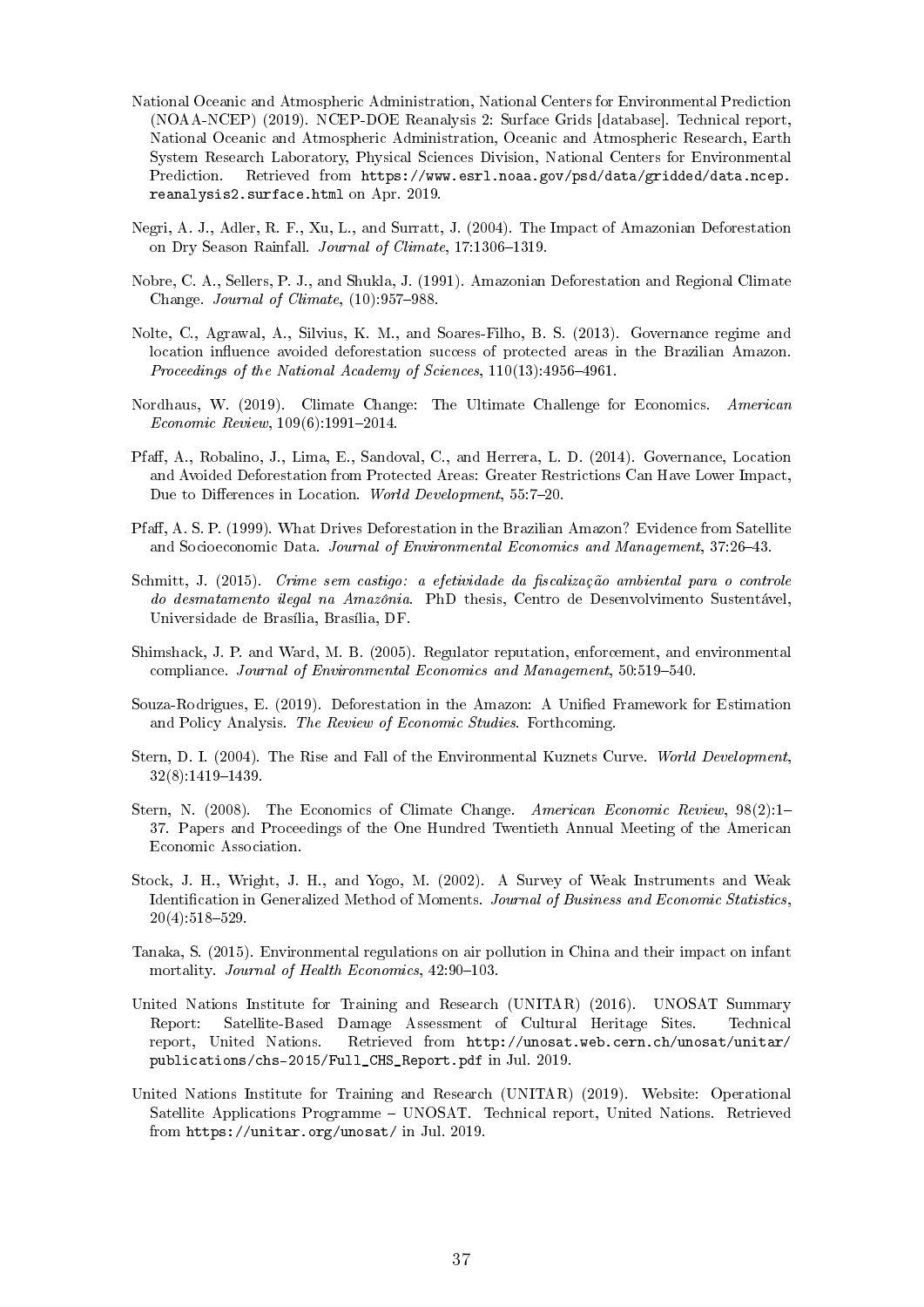- Watson, J. E. M., Evans, T., Venter, O., Williams, B., Tulloch, A., Stewart, C., Thompson, I., Ray, J. C., Murray, K., Salazar, A., McAlpine, C., Potapov, P., Walston, J. W., Robinson, J. G., Painter, M., Wilkie, D., Filardi, C., Laurance, W. F., Houghton, R. A., Maxwell, S., Grantham, H., Samper, C., Wang, S., Laestadius, L., Runting, R. K., Silva-Chávez, G. A., Ervin, J., and Lindenmayer, D. (2018). The exceptional value of intact forest ecosystems. Nature Ecology  $\mathcal{B}$  $Evolution, 2:599–610.$
- Wolfram, C., Shelef, O., and Gertler, P. (2012). How Will Energy Demand Develop in the Developing World? Journal of Economic Perspectives, 26(1):119-138.
- World Bank, Ecofys, and Vivid Economics (2017). State and Trends of Carbon Pricing 2017. Technical report, World Bank, Washington, DC, USA.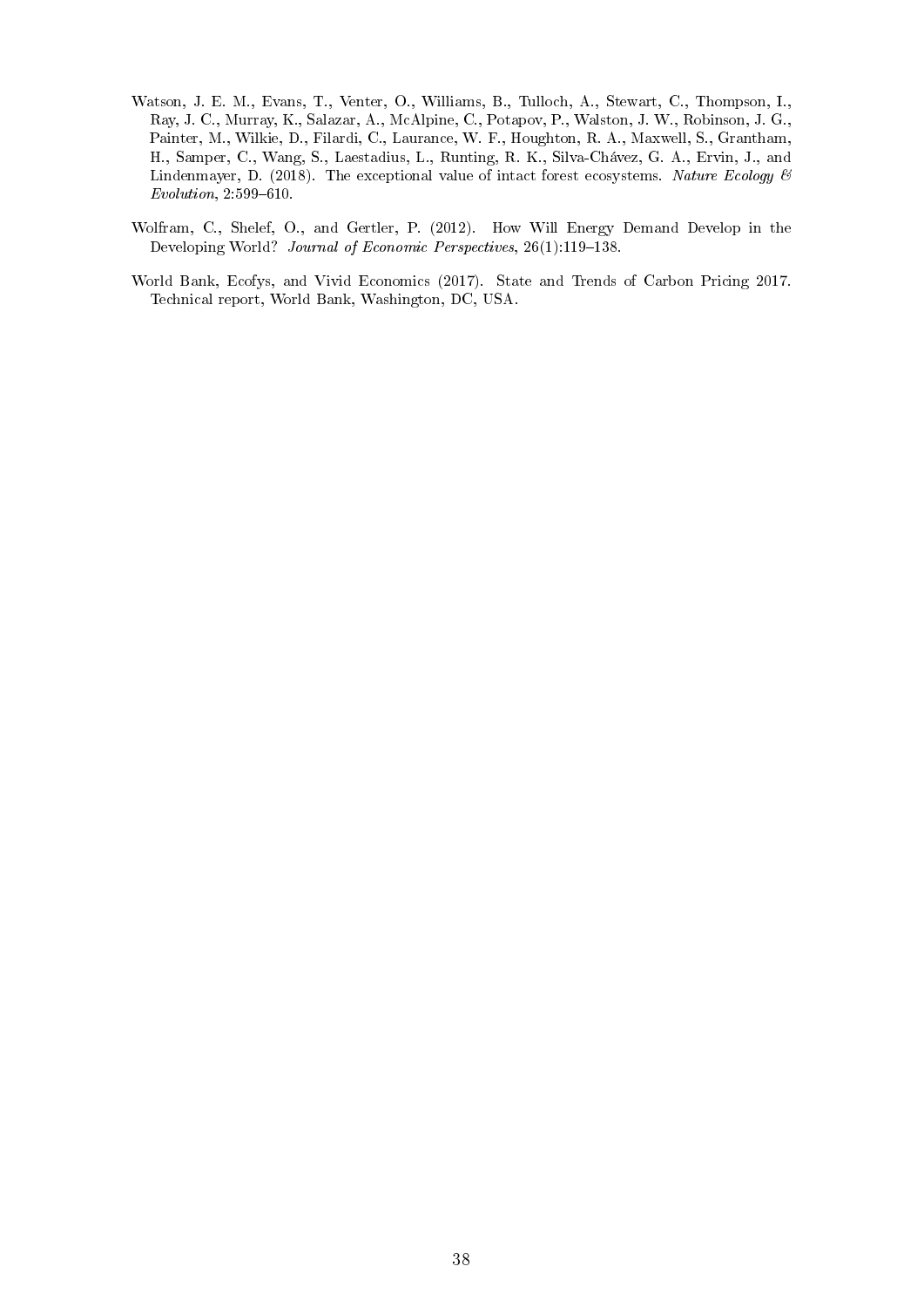# Figures and Tables



Figure 1: How is Deforestation Detected in DETER Satellite Imagery?

Notes: The top and bottom images show satellite pictures of the same location recorded at two different moments in time  $-$  an earlier image (top) and a later one (bottom). Green regions are covered by vegetation, while purple regions are not; the yellow outline marks changes in land cover. The deforestation alert associated with this area carries the spatial information that geographically locates it. Source: image from the Brazilian Institute for the Environment and Renewable Natural Resources (Ibama).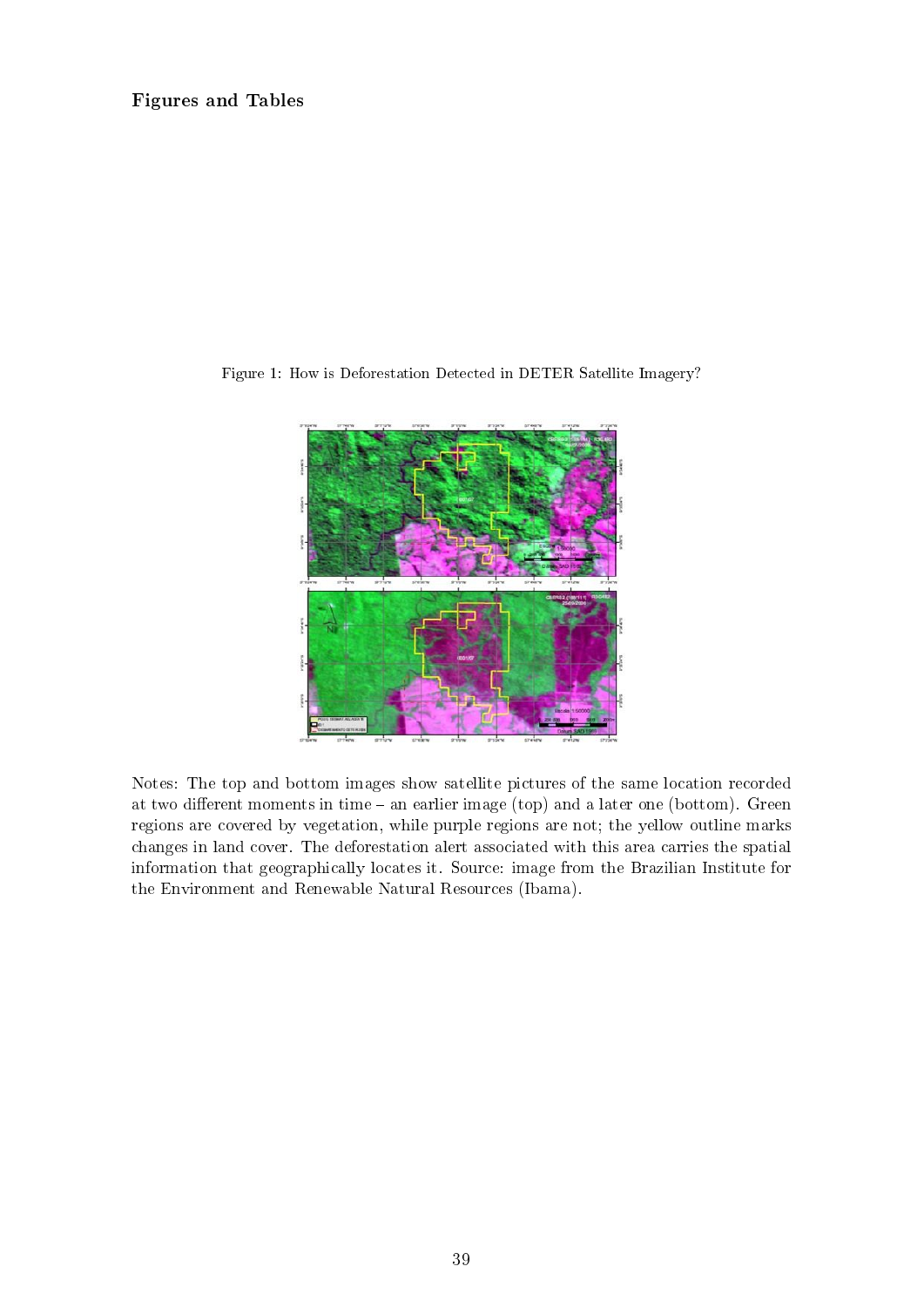

Figure 2: DETER Cloud Coverage and Deforestation Alerts

Notes: The maps display DETER cloud coverage and deforestation alerts for four sample months. The Legal Amazon is a geopolitical administrative concept, and the Amazon biome is an ecological one. Sources: DETER clouds and alerts from the Brazilian Institute for Space Research (INPE); territorial divisions from the Brazilian Institute for Geography and Statistics (IBGE).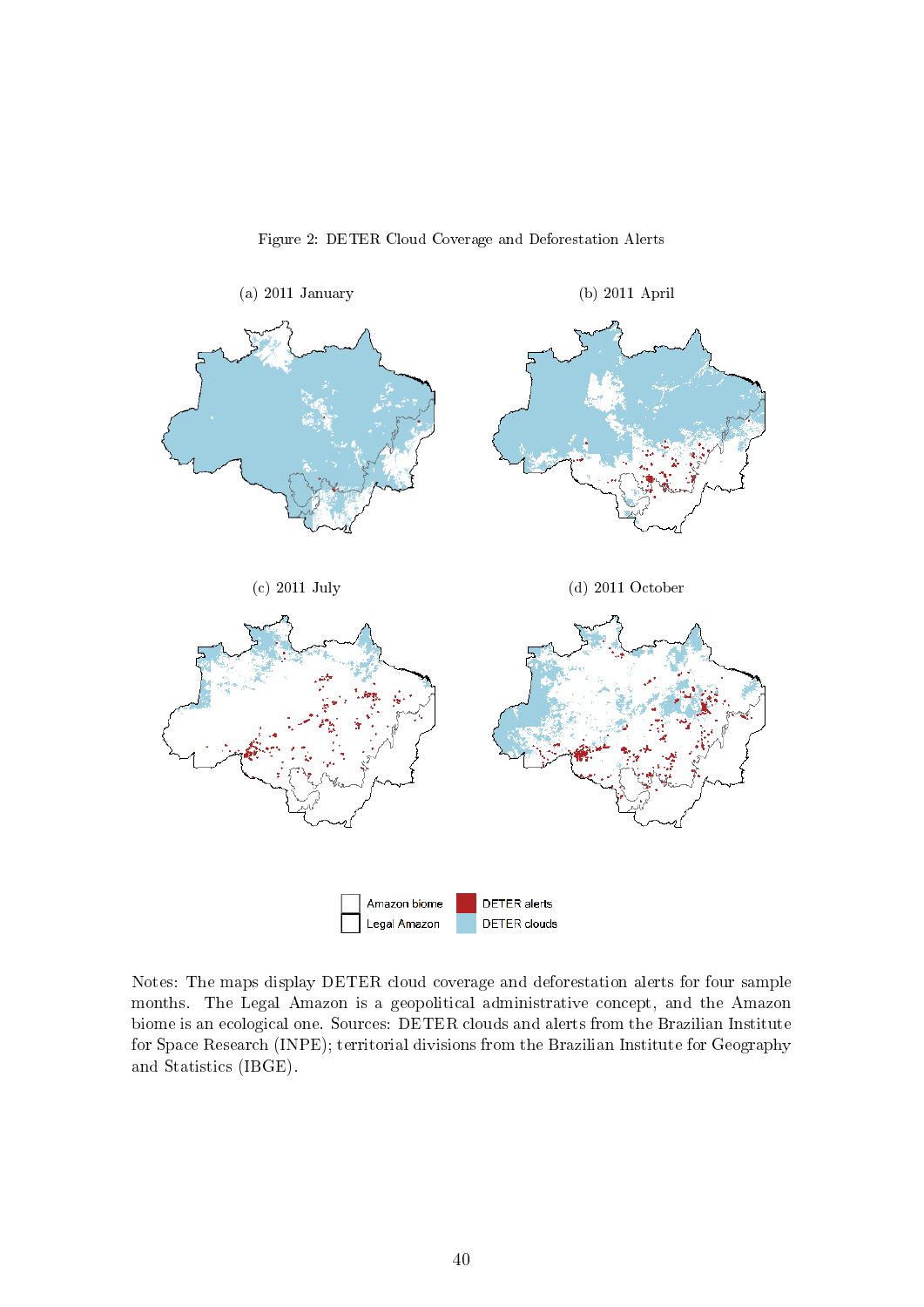



Notes: The graph displays total annual deforested area and total annual deforestationrelated fine count for all sample municipalities. Sources: deforestation from the Brazilian Institute for Space Research (INPE); fine count from the Brazilian Institute for the Environment and Renewable Natural Resources (Ibama).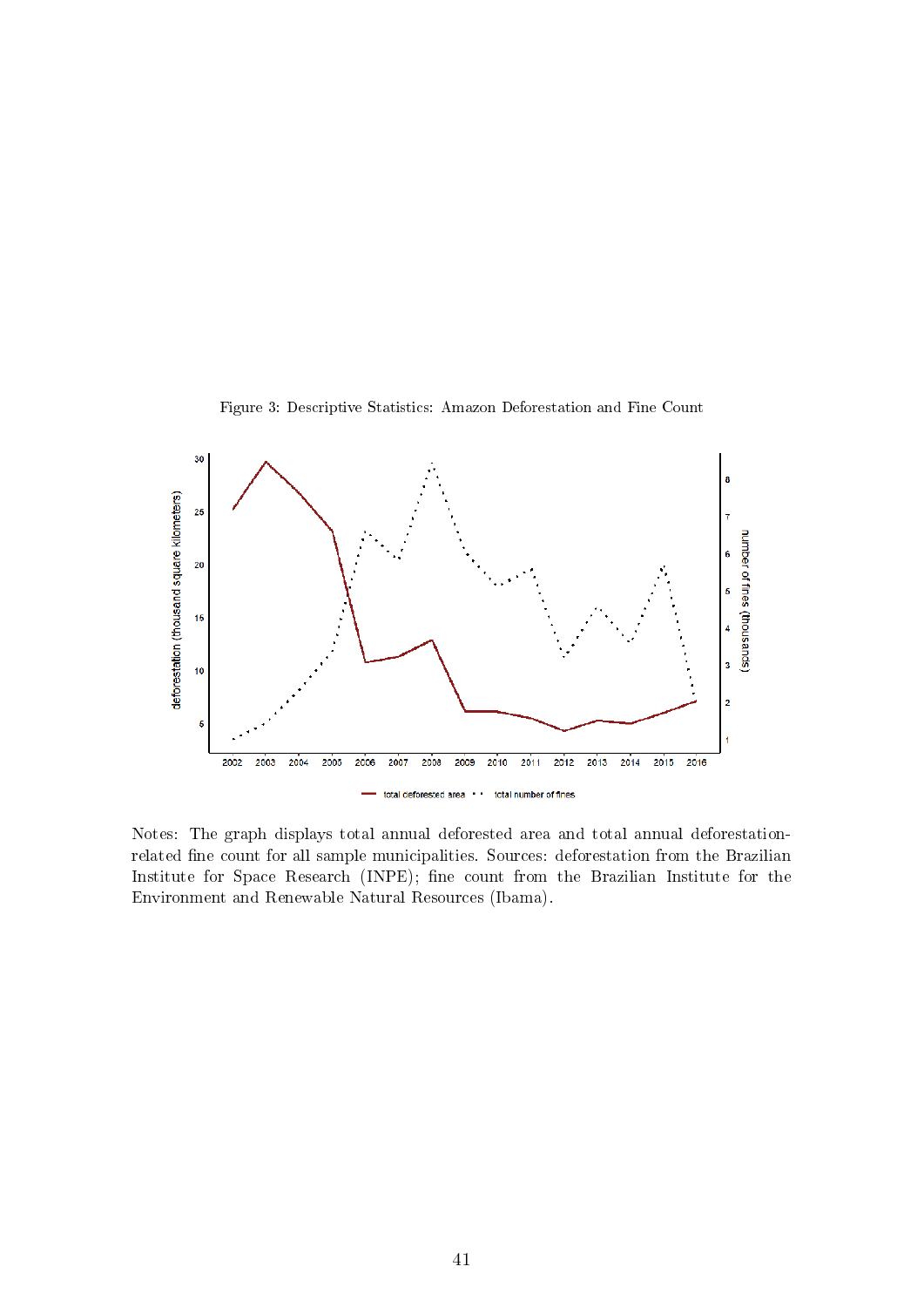

Figure 4: Simulation: Full Shutdown of Amazon Monitoring and Law Enforcement

Notes: The graph displays observed and simulated annual values for total sample deforestation. The simulated trajectories refer to two hypothetical scenarios: (i) Amazon monitoring and law enforcement were entirely shut down, and (ii) DETER was never adopted. The simulations use estimated coefficients from the specification in Table 3 column 6, and set the total number of fines as: (i) zero in all municipalities and years; or (ii) the 2002 through 2004 (pre-DETER) average fine count for each municipality and year. Source: observed deforestation from the Brazilian Institute for Space Research (INPE).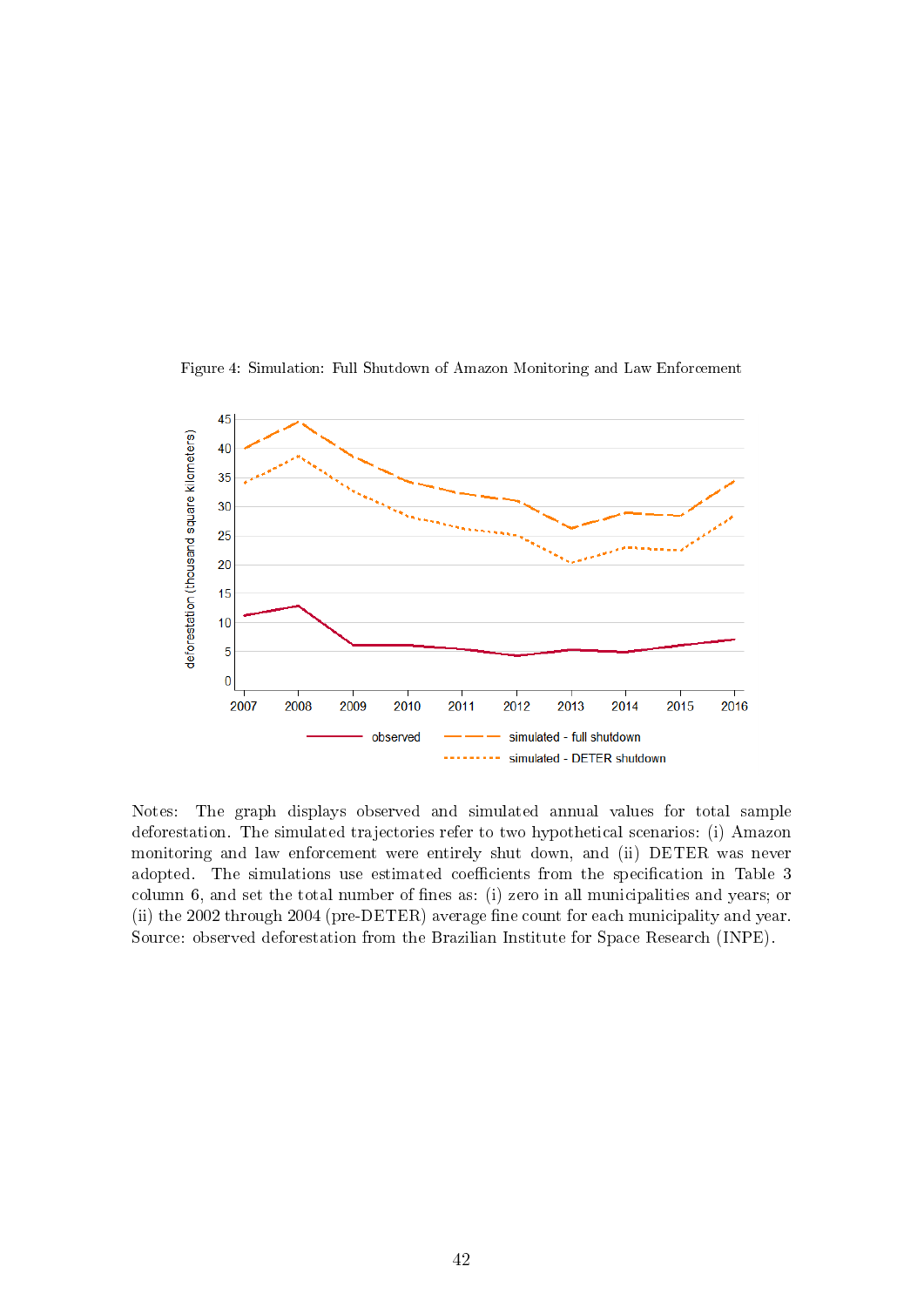|                       | full sample | 2006     | 2007     | 2008     | 2009     | 2010     | 2011     | 2012     | 2013     | 2014     | 2015     | 2016     |
|-----------------------|-------------|----------|----------|----------|----------|----------|----------|----------|----------|----------|----------|----------|
| deforestation         |             |          |          |          |          |          |          |          |          |          |          |          |
| mean                  | 14          | 20.55    | 21.63    | 24.76    | 11.76    | 11.71    | 10.54    | 8.21     | 10.08    | 9.54     | 11.54    | 13.68    |
| sd                    | 39.64       | 54.58    | 59.37    | 57.94    | 35.64    | 28.20    | 26.60    | 20.68    | 28.60    | 24.13    | 31.61    | 39.28    |
| enforcement           |             |          |          |          |          |          |          |          |          |          |          |          |
| mean                  | 9.87        | 12.72    | 11.15    | 16.25    | 11.61    | 9.81     | 10.72    | 6.11     | 8.80     | 6.86     | 10.96    | 3.63     |
| sd                    | 28.25       | 26.85    | 23.85    | 37.27    | 32.74    | 23.25    | 26.73    | 16.19    | 30.91    | 24.36    | 41.01    | 13.15    |
| DETER cloud coverage  |             |          |          |          |          |          |          |          |          |          |          |          |
| mean                  | 0.46        | 0.37     | 0.65     | 0.49     | 0.58     | 0.49     | 0.50     | 0.35     | 0.37     | 0.45     | 0.48     | 0.39     |
| sd                    | 0.23        | 0.06     | 0.16     | 0.23     | 0.23     | 0.25     | 0.20     | 0.20     | 0.21     | 0.27     | 0.24     | 0.27     |
| PRODES cloud coverage |             |          |          |          |          |          |          |          |          |          |          |          |
| mean                  | 664.3       | 376.33   | 568.60   | 441.75   | 434.12   | 827.65   | 557.99   | 585.36   | 1,237.18 | 783.31   | 487.27   | 1,007.75 |
| sd                    | 2,810.21    | 1,447.32 | 2.403.74 | 1.804.06 | 1.393.36 | 3,311.98 | 2,879.49 | 2.125.07 | 4.737.32 | 3.023.03 | 1.886.78 | 3,782.06 |
| PRODES non-observable |             |          |          |          |          |          |          |          |          |          |          |          |
| mean                  | 15.2        | 46.64    | 47.45    | 21.71    | 9.27     | 7.66     | 7.62     | 7.13     | 7.26     | 6.97     | 0.00     | 5.48     |
| sd                    | 135.5       | 261.91   | 262.33   | 231.46   | 37.93    | 36.02    | 35.82    | 34.19    | 33.90    | 34.03    | 0.00     | 33.05    |
| precipitation         |             |          |          |          |          |          |          |          |          |          |          |          |
| mean                  | 6,962       | 7.493    | 7.057    | 7,414    | 7.393    | 6,524    | 7,084    | 6,911    | 7,034    | 7.164    | 6.678    | 5,825    |
| sd                    | 12,514      | 13,490   | 12.330   | 13,203   | 13,541   | 11,698   | 12,458   | 12,469   | 12,666   | 12,487   | 12,447   | 10,617   |
| temperature           |             |          |          |          |          |          |          |          |          |          |          |          |
| mean                  | 26.2        | 26.03    | 26.23    | 25.81    | 26.00    | 26.52    | 26.21    | 26.12    | 26.20    | 25.96    | 26.21    | 26.91    |
| sd                    | 1.29        | 1.22     | 1.13     | 1.28     | 1.21     | 1.32     | 1.21     | 1.28     | 1.30     | 1.38     | 1.26     | 1.24     |
| agricultural GDP      |             |          |          |          |          |          |          |          |          |          |          |          |
| mean                  | 55,189      | 23,078   | 26,833   | 34,213   | 35,401   | 40,197   | 54,310   | 63,100   | 76,261   | 76,308   | 81,703   | 95,676   |
| sd                    | 90,516      | 28,109   | 38,700   | 54,999   | 55,231   | 47,552   | 77,672   | 96,993   | 114,574  | 107,900  | 112,769  | 143,293  |
| crop value            |             |          |          |          |          |          |          |          |          |          |          |          |
| mean                  | 46,307      | 17,020   | 21.611   | 30,906   | 30.062   | 28,583   | 40.721   | 48,576   | 56,797   | 64,510   | 78,419   | 92,232   |
| sd                    | 157,375     | 47,386   | 68.907   | 107,769  | 101,576  | 79,036   | 135,107  | 157,266  | 170,334  | 190,417  | 224,658  | 270,509  |

Table 1: Descriptive Statistics

Notes: The table reports municipality-level means and standard deviations. Variable labels, units, and sources are as follows. Deforestation: km<sup>2</sup>, Project for Monitoring Deforestation in the Legal Amazon (PRODES) from the Brazilian Institute for Space Research (INPE); enforcement: number of nes, Brazilian Institute for the Environment and Renewable Natural Resources (Ibama); DETER cloud coverage: ratio of cloud to municipal area, Real-Time System for Detection of Deforestation (DETER) from the Brazilian Institute for Space Research (INPE); PRODES cloud coverage: km<sup>2</sup>, PRODES/INPE; PRODES non-observable: km<sup>2</sup>, PRODES/INPE; precipitation: mm, Matsuura and Willmott (2017b); temperature: ◦C, Matsuura and Willmott (2017a); agricultural GDP: BRL1,000, Brazilian Institute for Geography and Statistics (IBGE); crop value: BRL1,000, Municipal Crop Production (PAM) fromIBGE. See Section 4 for details on variable construction.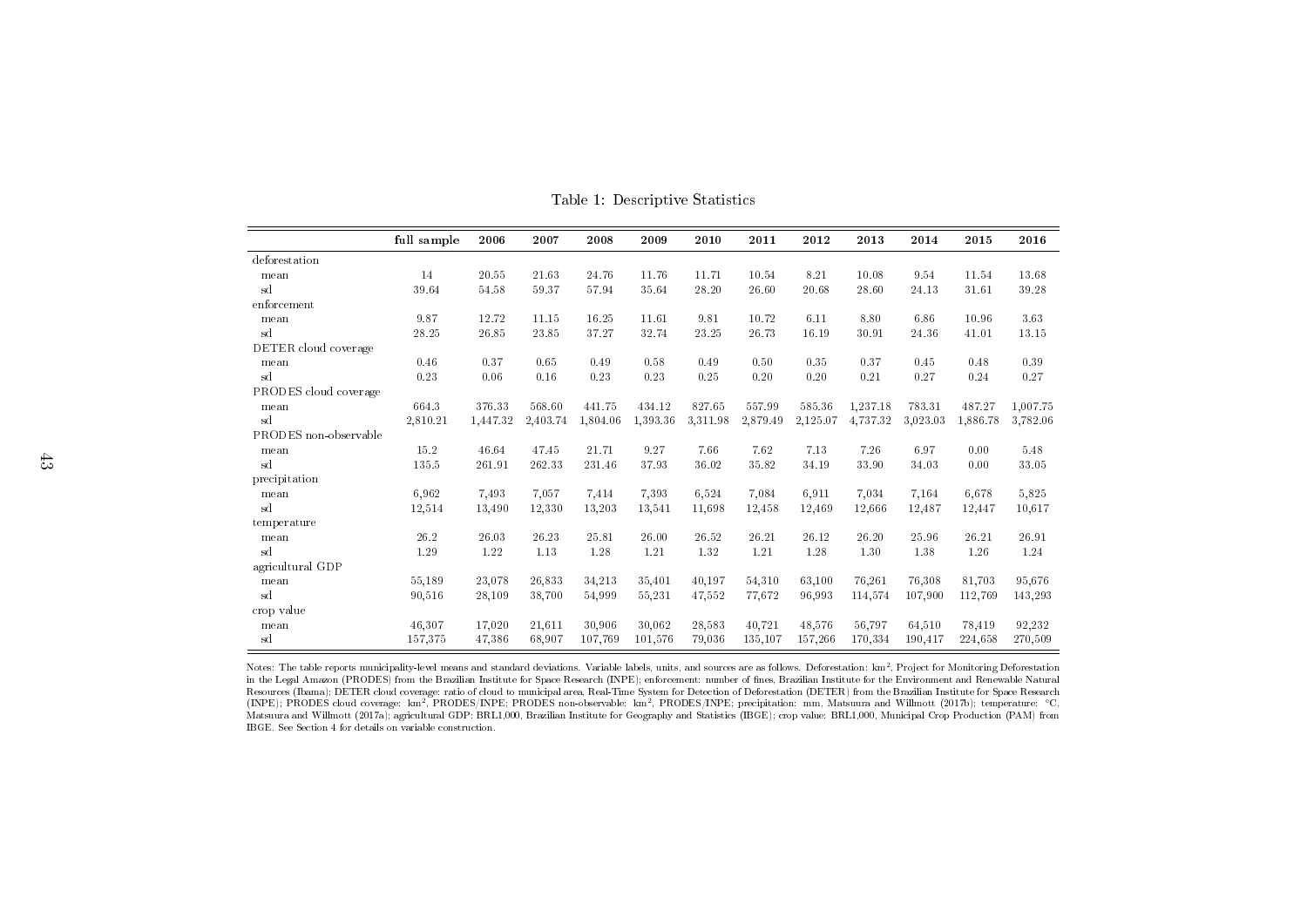|                               | (1)            | (2)                 | (3)            | $\left( 4\right)$ |
|-------------------------------|----------------|---------------------|----------------|-------------------|
|                               |                | depvar: enforcement |                |                   |
| DETER cloud coverage          | $-8.1475***$   | $-10.8186***$       | $-8.5958***$   | $-5.5320***$      |
|                               | (2.2383)       | (2.5210)            | (2.1566)       | (2.0579)          |
| precipitation                 |                | $0.0005***$         | $0.0007***$    | 0.0001            |
|                               |                | (0.0002)            | (0.0002)       | (0.0003)          |
| temperature                   |                | $-0.0056$           | 0.1019         | $-1.9367*$        |
|                               |                | (0.5296)            | (0.5178)       | (1.0289)          |
| PRODES cloud coverage         |                |                     | $-0.0004$      | 0.0011            |
|                               |                |                     | (0.0023)       | (0.0013)          |
| PRODES non-observable         |                |                     | $-0.0018***$   | $0.0003*$         |
|                               |                |                     | (0.0005)       | (0.0002)          |
|                               |                |                     |                |                   |
| R-squared                     | 0.0046         | 0.0476              | 0.0688         | 0.0389            |
| FE: muni & year               | n <sub>0</sub> | n <sub>0</sub>      | n <sub>0</sub> | yes               |
| controls: agricultural prices | no             | no                  | no             | yes               |
|                               |                |                     |                |                   |
| observations                  | 5,731          | 5,731               | 5,731          | 5,731             |
| municipalities                | 521            | 521                 | 521            | 521               |

Table 2: OLS Regressions: DETER Cloud Coverage and Law Enforcement

Notes: OLS coefficients are estimated based on Equation (1) from Section 3. The total number of nes issued in each municipality and year serves as a proxy for law enforcement. The dataset is a municipality-by-year panel covering the 2006 through 2016 period. The sample includes all Amazon biome municipalities that exhibited variation in forest cover during the sample period and for which deforestation data were available. Robust standard errors are clustered at the municipality level. Significance: \*\*\*  $p<0.01$ , \*\*  $p<0.05$ , \*  $p<0.10$ .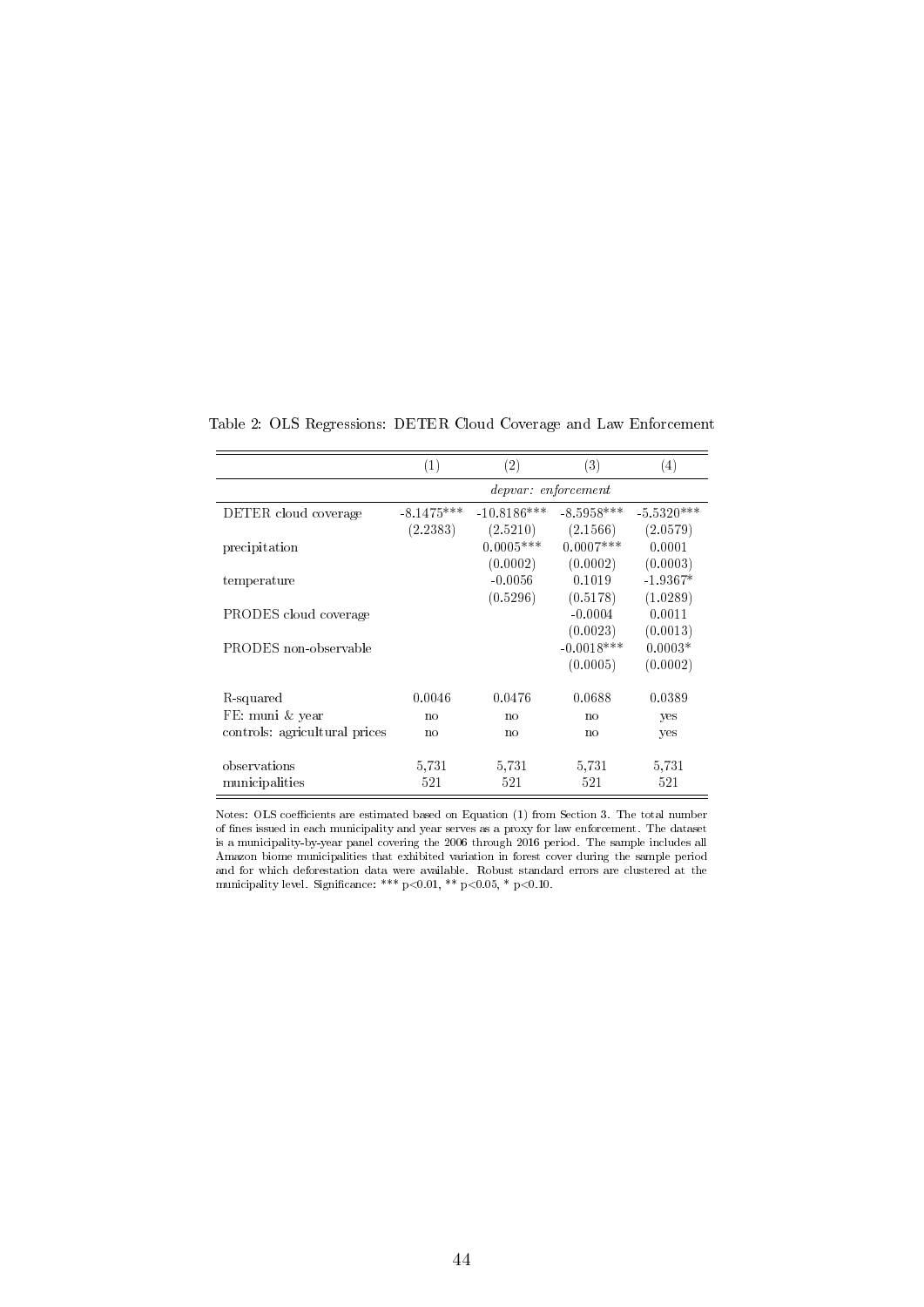|                                             | (1)       | $\left( 2\right)$    | 3)       | $\left( 4\right)$      |
|---------------------------------------------|-----------|----------------------|----------|------------------------|
| Panel A: OLS and 2SLS, second-stage results |           |                      |          |                        |
|                                             |           | depvar: ln(deforest) |          | depvar: IHS (deforest) |
|                                             | OLS       | 2SLS                 | OLS      | 2SLS                   |
| enforcement, t-1                            | $-0.0003$ | $-0.0743**$          | 0.0002   | $-0.0503***$           |
|                                             | (0.0006)  | (0.0290)             | (0.0006) | (0.0177)               |
| FE: muni & year                             | yes       | yes                  | yes      | yes                    |
| controls: full                              | yes       | yes                  | yes      | yes                    |
| observations                                | 5.210     | 5.210                | 5.210    | 5.210                  |
| municipalities                              | 521       | 521                  | 521      | 521                    |

Table 3: IV Regressions: Law Enforcement and Deforestation

|  | Panel B: 2SLS, first-stage results |  |
|--|------------------------------------|--|
|  |                                    |  |

|                               | depvar: enforcement |  |
|-------------------------------|---------------------|--|
|                               | 2SLS                |  |
| DETER cloud coverage          | $-9.6628***$        |  |
|                               | (2.5184)            |  |
| precipitation                 | $-0.0004$           |  |
|                               | (0.0003)            |  |
| temperature                   | $-0.5530$           |  |
|                               | (1.3285)            |  |
| PRODES cloud coverage         | 0.0029              |  |
|                               | (0.0027)            |  |
| PRODES non-observable         | 0.0002              |  |
|                               | (0.0001)            |  |
| first-stage F-statistic       | 14.72               |  |
| FE: muni & year               | yes                 |  |
| controls: agricultural prices | yes                 |  |
| observations                  | 5,210               |  |
| municipalities                | 521                 |  |

Notes: OLS and 2SLS coefficients are estimated based on Equation (2) from Section 3. Panel A presents OLS and second-stage 2SLS results; Panel B presents first-stage 2SLS results. In Panel A, the normalization procedures for the dependent variables are: natural log transformation (columns 1 and 2); and inverse hyperbolic sine transformation (columns 3 and 4). The total number of fines issued in each municipality and year serves as a proxy for law enforcement. The set of control variables contains: precipitation and temperature (weather); PRODES cloud coverage and other non-observable areas (satellite visibility); and agricultural commodity prices. The dataset is a municipality-by-year panel covering the 2006 through 2016 period. The sample includes all Amazon biome municipalities that exhibited variation in forest cover during the sample period and for which deforestation data were available. Robust standard errors are clustered at the municipality level. Significance: \*\*\*  $p < 0.01$ , \*\*  $p < 0.05$ , \*  $p < 0.10$ .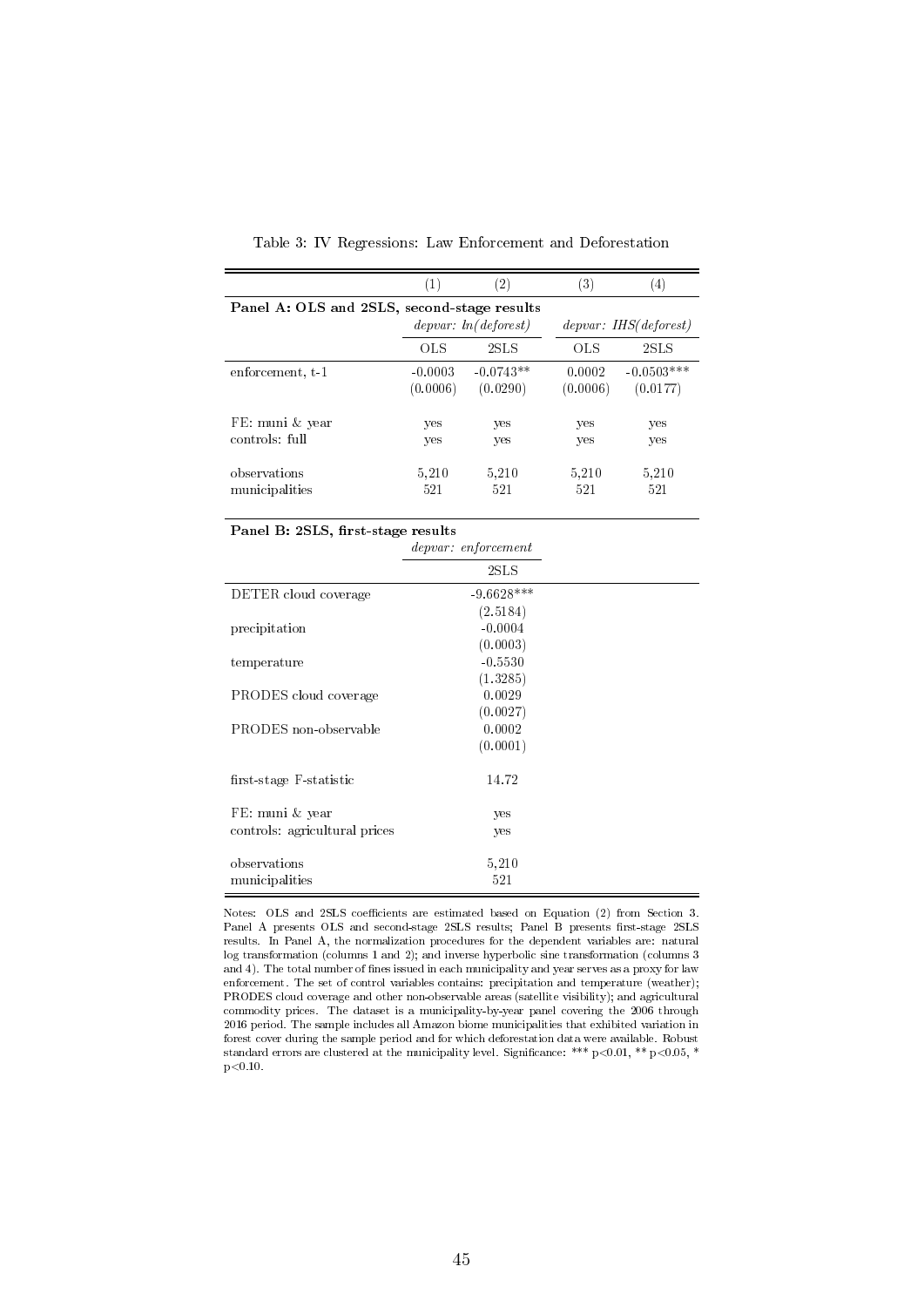|                                                                                       | $\left( 1\right)$        | $^{(2)}$                 | $^{\circ}3)$             | $\left(4\right)$         | (5)                      | $\left( 6\right)$        |  |  |  |
|---------------------------------------------------------------------------------------|--------------------------|--------------------------|--------------------------|--------------------------|--------------------------|--------------------------|--|--|--|
| Panel A: 2SLS, second-stage results<br>depvar: ln(deforest)<br>depvar: IHS (deforest) |                          |                          |                          |                          |                          |                          |  |  |  |
|                                                                                       |                          |                          |                          |                          |                          |                          |  |  |  |
|                                                                                       | border                   | nearest                  | buffer                   | border                   | nearest.                 | buffer                   |  |  |  |
| enforcement, t-1                                                                      | $-0.0695***$<br>(0.0263) | $-0.0775***$<br>(0.0295) | $-0.0954***$<br>(0.0300) | $-0.0687***$<br>(0.0241) | $-0.0783***$<br>(0.0245) | $-0.0915***$<br>(0.0284) |  |  |  |
| FE: muni & year<br>controls: weather<br>neigh controls full                           | yes<br>yes<br>yes        | yes<br>yes<br>yes        | yes<br>yes<br>yes        | yes<br>yes<br>yes        | yes<br>yes<br>yes        | yes<br>yes<br>yes        |  |  |  |
| observations<br>municipalities                                                        | 5.200<br>520             | 5.200<br>520             | 4.750<br>475             | 5,200<br>520             | 5,200<br>520             | 4.750<br>475             |  |  |  |

Table 4: IV Regressions: Law Enforcement and Deforestation Leakage

|                         |                          | <i>depvar:</i> enforcement |                          |
|-------------------------|--------------------------|----------------------------|--------------------------|
|                         | border                   | nearest                    | buffer                   |
| DETER cloud coverage    | $-8.4043***$<br>(2.5992) | $-8.7812***$<br>(2.3795)   | $-8.9344***$<br>(2.5920) |
| first-stage F-statistic | 10.45                    | 13.62                      | 11.88                    |
| FE: muni & year         | yes                      | yes                        | yes                      |
| controls: weather       | yes                      | yes                        | yes                      |
| neigh controls: full    | yes                      | yes                        | yes                      |
| observations            | 5,200                    | 5.200                      | 4,750                    |
| municipalities          | 520                      | 520                        | 475                      |

Notes: 2SLS coefficients are estimated based on Equation (4) from Section 5.2. Panel A presents second-stage results; Panel B presents first-stage results. In Panel A, the normalization procedures for the dependent variables are: natural log transformation (columns 1 through 3); and inverse hyperbolic sine transformation (columns 4 through 6). The total number of nes issued in each municipality and year serves as a proxy for law enforcement. A central municipality's neighborhood is defined in one of three ways: (i) all municipalities that share a border (are contiguous) with the central municipality (columns 1 and 4); (ii) the three municipalities that are nearest to the central municipality, where proximity is based on the linear distance between municipalities' centroids (columns 2 and 5); and (iii) all municipalities whose centroid lies within a 100km buer from the central municipality (columns 3 and 6). The set of central municipality control variables contains: precipitation and temperature (weather). The set of neighborhood control variables contains: average precipitation and temperature (weather), total PRODES clouds and other non-observable areas (satellite visibility), average agricultural commodity prices, and average DETER cloud coverage. The dataset is a municipality-by-year panel covering the 2006 through 2016 period. The sample includes all Amazon biome municipalities that exhibited variation in forest cover during the sample period and for which deforestation data were available (see Section 5.2 for details on varying numbers of observations across specifications). Robust standard errors are clustered at the municipality level. Significance: \*\*\* p<0.01, \*\* p<0.05, \* p<0.10.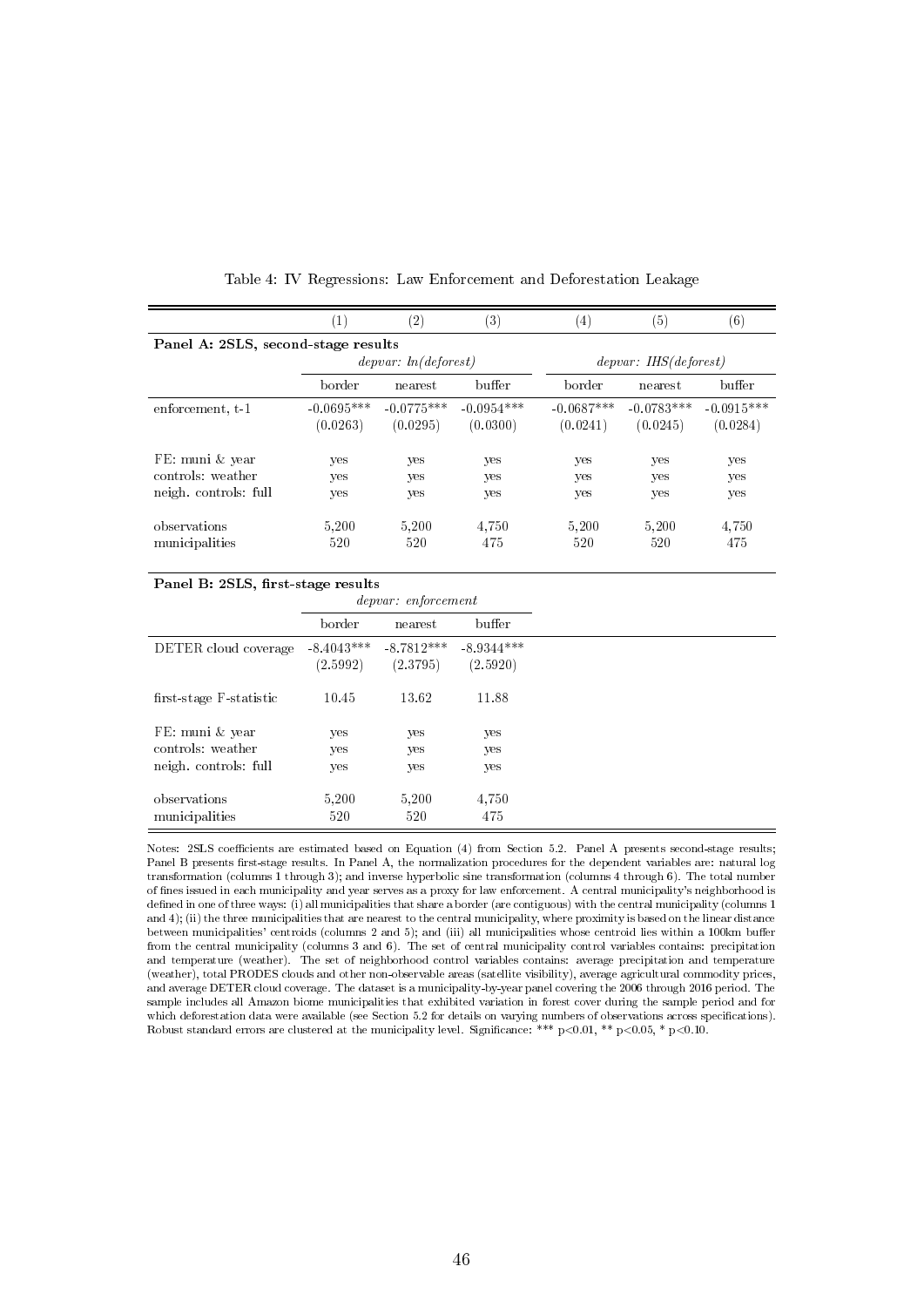|                                     | $\left(1\right)$           |                       |  |  |  |  |  |
|-------------------------------------|----------------------------|-----------------------|--|--|--|--|--|
| Panel A: 2SLS, second-stage results |                            |                       |  |  |  |  |  |
|                                     | depvar: deforest/muni area | depvar: deforest/mean |  |  |  |  |  |
|                                     | 2SLS                       | 2SLS                  |  |  |  |  |  |
| enforcement, t-1                    | $-0.0244***$               | $-0.0452**$           |  |  |  |  |  |
|                                     | (0.0093)                   | (0.0176)              |  |  |  |  |  |
| FE: muni & year                     | yes                        | yes                   |  |  |  |  |  |
| controls: full                      | yes                        | yes                   |  |  |  |  |  |
| observations                        | 5.210                      | 5.210                 |  |  |  |  |  |
| municipalities                      | 521                        | 521                   |  |  |  |  |  |

Table 5: IV Regressions: Law Enforcement and Deforestation, Linear Normalizations for Counterfactual Simulation

#### Panel B: 2SLS, first-stage results

|                                                  | 2SLS                     |  |
|--------------------------------------------------|--------------------------|--|
| DETER cloud coverage                             | $-9.6628***$<br>(2.5184) |  |
| first-stage F-statistic                          | 14.72                    |  |
| FE: muni & year<br>controls: agricultural prices | yes<br>yes               |  |
| observations<br>municipalities                   | 5.210<br>521             |  |

Notes: 2SLS coefficients are estimated based on Equation (2) from Section 3. Panel A presents secondstage 2SLS results; Panel B presents first-stage 2SLS results. In Panel A, the normalization procedures for the dependent variables are: division by municipal area (column 1); and division by the mean deforested area for 2002 through 2016 (column 2). The second-stage 2SLS coefficient in column 1 should be interpreted as percentage points. The total number of nes issued in each municipality and year serves as a proxy for law enforcement. The set of control variables contains: precipitation and temperature (weather); PRODES cloud coverage and other non-observable areas (satellite visibility); and agricultural commodity prices. The dataset is a municipality-by-year panel covering the 2006 through 2016 period. The sample includes all Amazon biome municipalities that exhibited variation in forest cover during the sample period and for which deforestation data were available. Robust standard errors are clustered at the municipality level. Significance: \*\*\*  $p<0.01$ , \*\*  $p<0.05$ , \*  $p<0.10$ .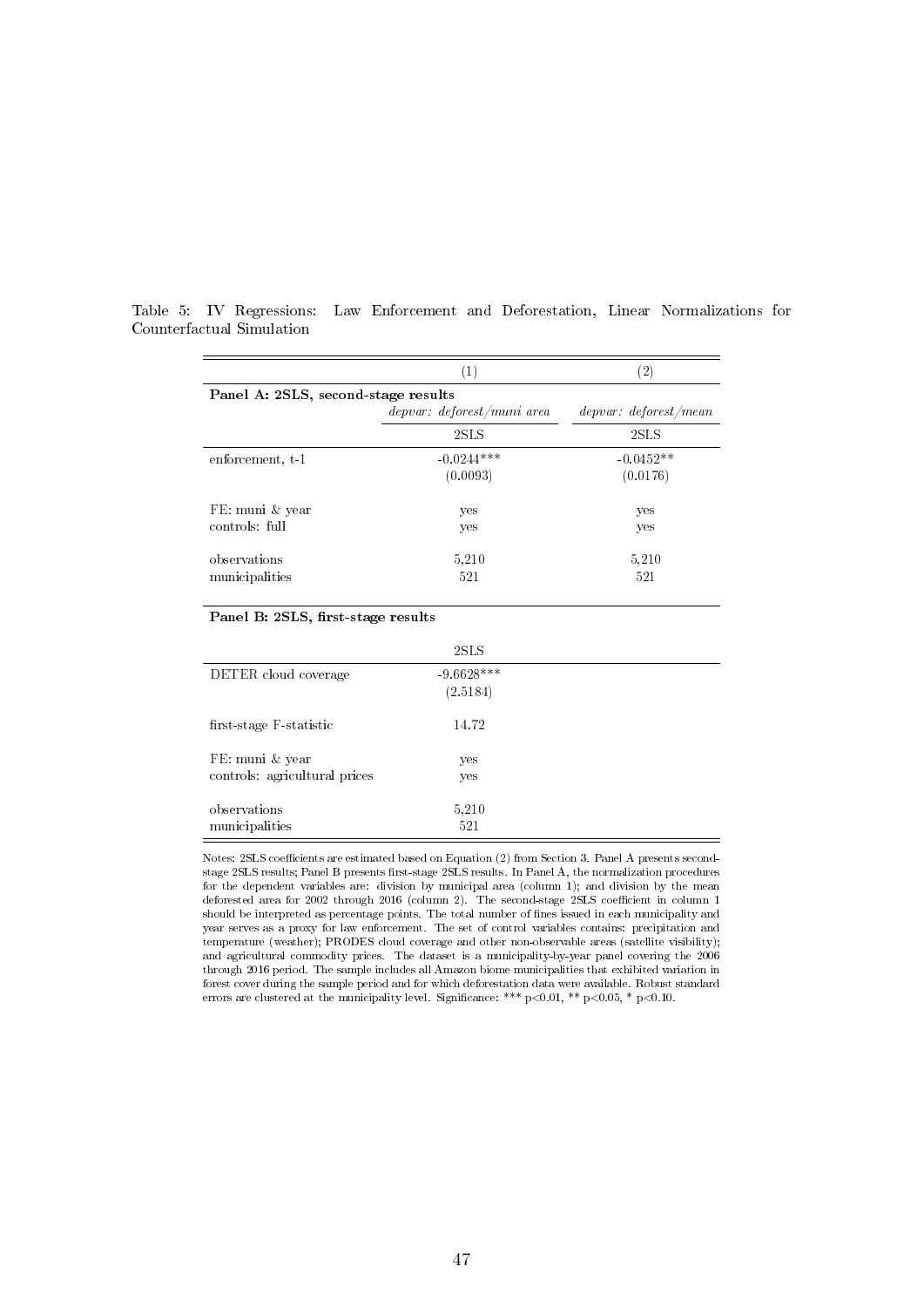|                                     | (1)         | $\left( 2\right)$      | (3)        | $\left(4\right)$       |  |  |  |  |  |
|-------------------------------------|-------------|------------------------|------------|------------------------|--|--|--|--|--|
| Panel A: 2SLS, second-stage results |             |                        |            |                        |  |  |  |  |  |
|                                     |             | depvar: $ln(aq \ GDP)$ |            | depvar: ln(crop value) |  |  |  |  |  |
|                                     | value       | quantum                | value      | quantum                |  |  |  |  |  |
| enforcement, t-1                    | $0.0306***$ | $0.0205***$            | $0.0468**$ | $0.0413***$            |  |  |  |  |  |
|                                     | (0.0114)    | (0.0073)               | (0.0187)   | (0.0142)               |  |  |  |  |  |
| FE: muni & year                     | yes         | yes                    | yes        | yes                    |  |  |  |  |  |
| controls: weather                   | yes         | yes                    | yes        | yes                    |  |  |  |  |  |
| controls: satellite visibility      | yes         | yes                    | yes        | yes                    |  |  |  |  |  |
| controls: agricultural prices       | no          | yes                    | no         | yes                    |  |  |  |  |  |
| observations                        | 5,210       | 5.210                  | 5.176      | 5,176                  |  |  |  |  |  |
| municipalities                      | 521         | 521                    | 520        | 520                    |  |  |  |  |  |

Table 6: IV Regressions: Law Enforcement and Agricultural Production

Í.

|                                | depvar: enforcement      |                          |                          |                          |  |  |
|--------------------------------|--------------------------|--------------------------|--------------------------|--------------------------|--|--|
|                                | value                    | quantum                  | value                    | quantum                  |  |  |
| DETER cloud coverage           | $-7.3473***$<br>(2.2322) | $-9.6628***$<br>(2.5184) | $-7.4746***$<br>(2.2335) | $-9.8006***$<br>(2.5264) |  |  |
| first-stage F-statistic        | 10.83                    | 14.72                    | 11.20                    | 15.05                    |  |  |
| FE: muni & year                | yes                      | yes                      | yes                      | yes                      |  |  |
| controls: weather              | yes                      | yes                      | yes                      | yes                      |  |  |
| controls: satellite visibility | yes                      | yes                      | yes                      | yes                      |  |  |
| controls: agricultural prices  | no                       | yes                      | no                       | yes                      |  |  |
| observations                   | 5.210                    | 5.210                    | 5,176                    | 5,176                    |  |  |
| municipalties                  | 521                      | 521                      | 520                      | 520                      |  |  |

Notes: 2SLS coefficients are estimated based on an adaptation of Equation (2) from Section 3, in which agricultural outcomes replace deforestation as the dependent variable. Panel A presents second-stage results; Panel B presents first-stage results. In Panel A, the normalization procedure for the dependent variables is the natural log transformation. The total number of fines issued in each municipality and year serves as a proxy for law enforcement. The set of control variables contains: precipitation and temperature (weather); PRODES cloud coverage and other nonobservable areas (satellite visibility); and agricultural commodity prices. Specifications that do not include agricultural price controls capture value outcomes (columns 1 and 3), whereas those that do include agricultural price controls capture quantum outcomes (columns 2 and 4). The dataset is a municipality-by-year panel covering the 2006 through 2016 period. The sample includes all Amazon biome municipalities that exhibited variation in forest cover during the sample period and for which deforestation data were available. Due to missing raw data on municipal value of crop production for select municipalities and years, specifications that use crop value as the dependent variable (columns 3 and 4) are estimated using an unbalanced panel. Robust standard errors are clustered at the municipality level. Significance: \*\*\* p<0.01, \*\* p<0.05, \* p<0.10.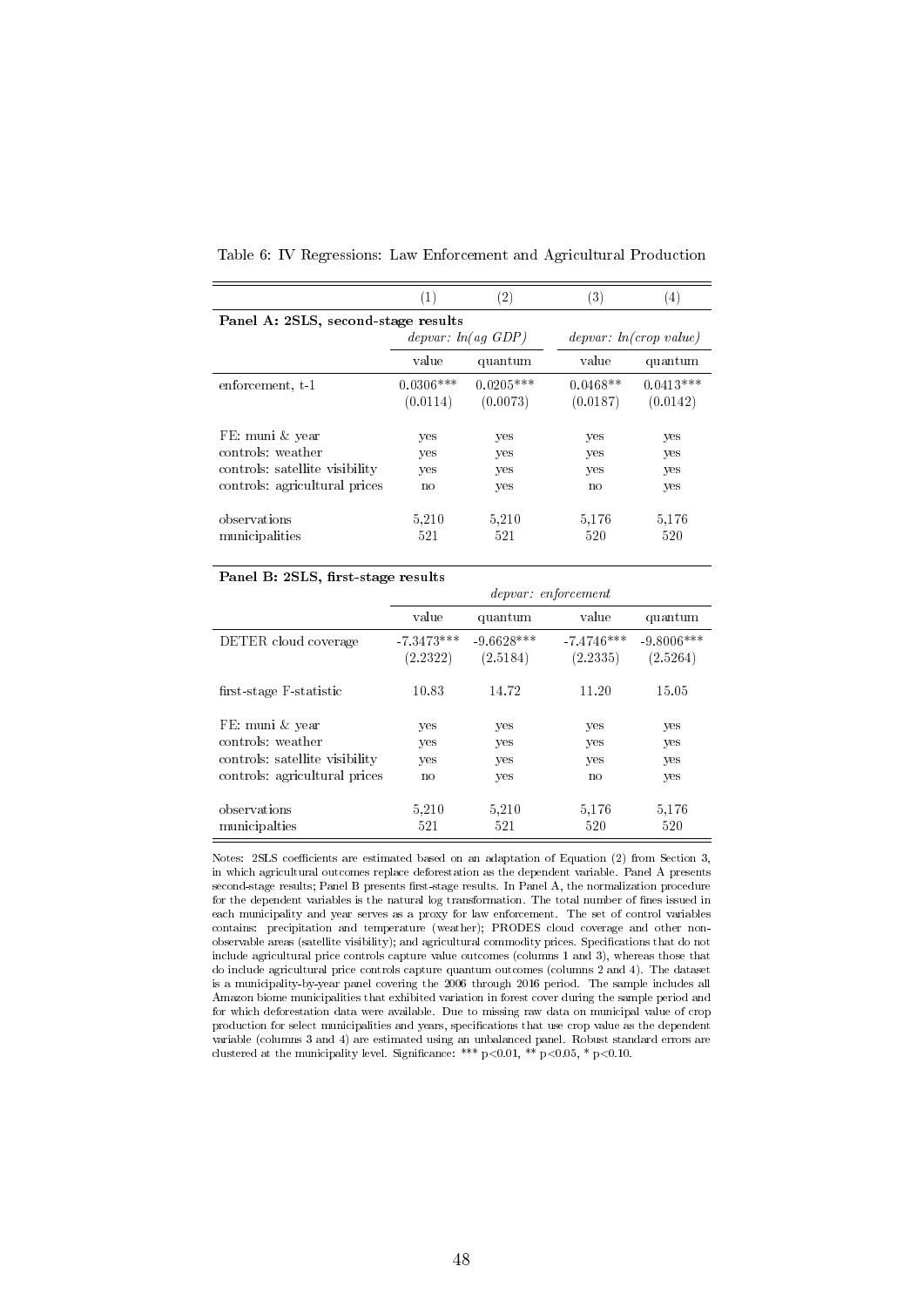|                                     | (1)                     | (2)                      | $^{(3)}$                | (4)                      | (5)                      | (6)                      | $^{\left( 7\right) }$             | (8)                      |
|-------------------------------------|-------------------------|--------------------------|-------------------------|--------------------------|--------------------------|--------------------------|-----------------------------------|--------------------------|
| Panel A: 2SLS, second-stage results |                         |                          |                         |                          |                          |                          |                                   |                          |
|                                     |                         |                          | depvar: ln(deforest)    |                          |                          |                          | $de\nu x: IHS (def \sigma \nest)$ |                          |
|                                     | benchmark               |                          |                         |                          | benchmark                |                          |                                   |                          |
| enforcement, t-1                    | $-0.0743**$<br>(0.0290) | $-0.1048***$<br>(0.0348) | $-0.0805**$<br>(0.0319) | $-0.0690***$<br>(0.0254) | $-0.0503***$<br>(0.0177) | $-0.0665***$<br>(0.0212) | $-0.0533***$<br>(0.0194)          | $-0.0458***$<br>(0.0152) |
| FE: muni & year                     | yes                     | yes                      | yes                     | yes                      | yes                      | yes                      | yes                               | yes                      |
| controls: full                      | ves                     | yes                      | yes                     | ves                      | yes                      | yes                      | yes                               | yes                      |
| trends:                             |                         |                          |                         |                          |                          |                          |                                   |                          |
| pre-DETER deforest accum.           | no                      | yes                      | no                      | $\mathbf{n}$             | $\mathbf{n}$             | yes                      | no                                | no                       |
| pre-DETER deforest increm.          | $\mathbf{n}$            | no                       | yes                     | $\mathbf{n}$             | $\mathbf{n}$             | no                       | yes                               | no                       |
| pre-DETER law enforcement           | $\mathbf{n}$            | no                       | no                      | yes                      | $\mathbf{n}$             | no                       | no                                | yes                      |
| observations                        | 5,210                   | 5,210                    | 5.210                   | 5.210                    | 5,210                    | 5.210                    | 5,210                             | 5,210                    |
| municipalities                      | 521                     | 521                      | 521                     | 521                      | 521                      | 521                      | 521                               | 521                      |

Table 7: Robustness Checks, IV Regressions: Baseline Municipal Differences

| Panel B: 2SLS, first-stage results |               |                        |                     |               |
|------------------------------------|---------------|------------------------|---------------------|---------------|
|                                    |               |                        | depvar: en forement |               |
|                                    | benchmark     |                        |                     |               |
| DETER cloud coverage               | $-9.6628***$  | $-9.8723***$           | $-9.0611***$        | $-10.5289***$ |
|                                    | (2.5184)      | (2.5775)               | (2.4796)            | (2.4305)      |
| first-stage F-statistic            | 14.72         | 14.67                  | 13.35               | 18.77         |
| FE: muni & year                    | yes           | yes                    | yes                 | yes           |
| controls: full                     | yes           | yes                    | yes                 | yes           |
| trends:                            |               |                        |                     |               |
| pre-DETER deforest accum.          | no            | yes                    | $\mathbf{n}$        | no            |
| pre-DETER deforest increm.         | $\mathbf{n}$  | no                     | yes                 | no            |
| pre-DETER law enforcement          | $\mathbf n$ o | $\mathbf{n}\mathbf{o}$ | $\mathbf{n}$        | yes           |
| observations                       | 5,210         | 5.210                  | 5.210               | 5,210         |
| municipalities                     | 521           | 521                    | 521                 | 521           |

Notes: 2SLS coefficients are estimated based on an adaptation of Equation (2) from Section 3, in which linear time trends are included as additional controls. Panel A presents second-stage results; Panel B presents first-stage results. In Panel A, the normalization procedures for the dependent variables are: natural log transformation (columns 1 through 4); and inverse hyperbolic sine transformation (columns <sup>5</sup> through 8). The total number of nes issued in each municipality and year serves as <sup>a</sup> proxy for law enforcement. The set of control variables contains: precipitation and temperature (weather); PRODES cloud coverage and other non-observable areas (satellite visibility); and agricultural commodity prices. The trends are interactions between <sup>a</sup> linear year trend and accumulated deforested area in <sup>2003</sup> (as <sup>a</sup> share of municipal area), the <sup>2003</sup> deforestationincrement, or the 2002 through 2004 average municipal fine count. Columns 1 and 5 replicate benchmark results. The dataset is a municipality-by-year panel covering the 2006 through 2016 period. The sample includes all Amazon biome municipalities that exhibited variation in forest cover during the sample period and for which deforestation datawere available. Robust standard errors are clustered at the municipality level. Significance: \*\*\* p<0.01, \*\* p<0.05, \* p<0.10.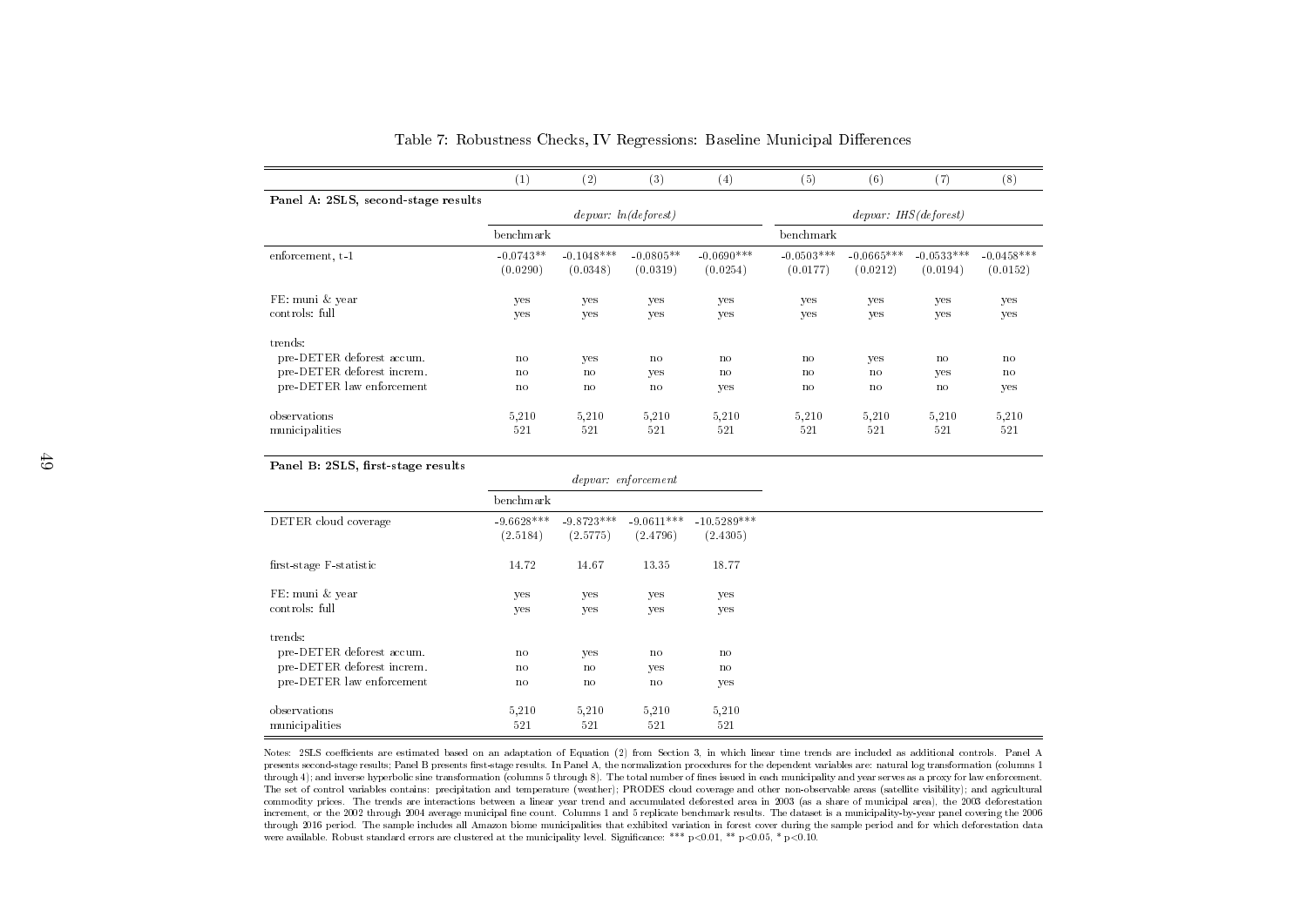|                                     | $\left(1\right)$ | $\left( 2\right)$    | $\left( 3\right)$ | $\left( 4\right)$ | (5)                    | $^{\rm (6)}$  |
|-------------------------------------|------------------|----------------------|-------------------|-------------------|------------------------|---------------|
| Panel A: 2SLS, second-stage results |                  |                      |                   |                   |                        |               |
|                                     |                  | depvar: ln(deforest) |                   |                   | depvar: IHS (deforest) |               |
|                                     | benchmark        |                      |                   | benchmark         |                        |               |
| enforcement, t-1                    | $-0.0743**$      | $-0.0538***$         | $-0.0532**$       | $-0.0503***$      | $-0.0493***$           | $-0.0446**$   |
|                                     | (0.0290)         | (0.0201)             | (0.0255)          | (0.0177)          | (0.0179)               | (0.0176)      |
| FE: muni & year                     | ves              | yes                  | yes               | yes               | yes                    | yes           |
| controls: full                      | yes              | yes                  | yes               | yes               | yes                    | yes           |
| pre-DETER forest                    | all              | $>$ median           | all               | all               | $>$ median             | all           |
| sample period                       | $2006 - 2016$    | $2006 - 2016$        | $2005 - 2016$     | $2006 - 2016$     | $2006 - 2016$          | $2005 - 2016$ |
| observations                        | 5.210            | 2,600                | 5.731             | 5.210             | 2.600                  | 5.731         |
| municipalities                      | 521              | 260                  | 521               | 521               | 260                    | 521           |

Table 8: Robustness Checks, IV Regressions: Sample Composition

depvar: enforcement

|                         | benchmark     |               |               |
|-------------------------|---------------|---------------|---------------|
| DETER cloud coverage    | $-9.6628***$  | $-17.0926***$ | $-8.7604***$  |
|                         | (2.5184)      | (4.8435)      | (2.3508)      |
| first-stage F-statistic | 14.72         | 12.45         | 13.89         |
| FE: muni & year         | yes           | yes           | yes           |
| controls: full          | yes           | yes           | yes           |
| pre-DETER forest        | all           | $>$ median    | all           |
| sample period           | $2006 - 2016$ | $2006 - 2016$ | $2005 - 2016$ |
| observations            | 5.210         | 2.600         | 5.731         |
| municipalities          | 521           | 260           | 521           |

Notes: 2SLS coefficients are estimated based on Equation (2) from Section 3. Panel A presents second-stage results; Panel B presents first-stage results. In Panel A, the normalization procedures for the dependent variables are: natural log transformation (columns 1 through 3); and inverse hyperbolic sine transformation (columns 4 through 6). The total number of nes issued in each municipality and year serves as a proxy for law enforcement. The set of control variables contains: precipitation and temperature (weather); PRODES cloud coverage and other non-observable areas (satellite visibility); and agricultural commodity prices. Columns 1 and 4 replicate benchmark results. The benchmark dataset is a municipality-by-year panel covering the 2006 through 2016 period; columns 3 and 6 refer to an extended sample period covering the 2005 through 2016 period. The benchmark sample includes all Amazon biome municipalities that exhibited variation in forest cover during the sample period and for which deforestation data were available; columns 2 and 4 refer to a restricted sample consisting of municipalities containing an above-median ratio of forest to municipal area at baseline. Robust standard errors are clustered at the municipality level. Significance: \*\*\* p<0.01, \*\* p<0.05, \* p<0.10.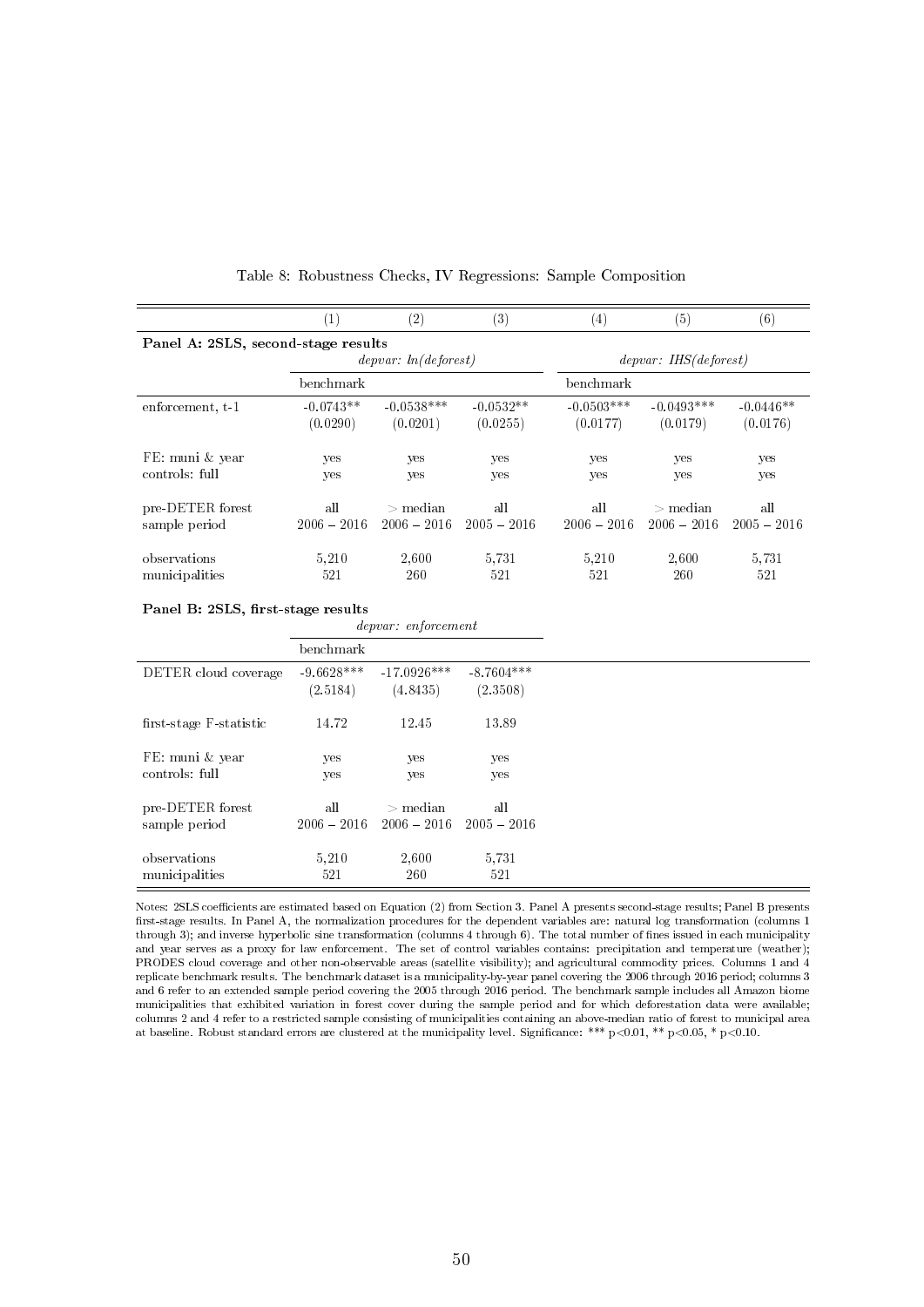|                                     | (1)                  | (2)         | (3)          | $\left( 4\right)$      |
|-------------------------------------|----------------------|-------------|--------------|------------------------|
| Panel A: 2SLS, second-stage results |                      |             |              |                        |
|                                     | depvar: ln(deforest) |             |              | depvar: IHS (deforest) |
|                                     | benchmark            |             | benchmark    |                        |
| enforcement, t-1                    | $-0.0743**$          | $-0.0804**$ | $-0.0503***$ | $-0.0535***$           |
|                                     | (0.0290)             | (0.0320)    | (0.0177)     | (0.0195)               |
| priority municipality               |                      | 0.6272      |              | 0.2846                 |
|                                     |                      | (0.4099)    |              | (0.2749)               |
| protected territory                 |                      | 3.9807***   |              | $2.4942***$            |
|                                     |                      | (1.2213)    |              | (0.7888)               |
| FE: muni & year                     |                      |             |              |                        |
| controls: full                      | yes                  | yes         | yes          | yes                    |
|                                     | yes                  | yes         | yes          | yes                    |
| observations                        | 5,210                | 5,210       | 5,210        | 5,210                  |
| municipalities                      | 521                  | 521         | 521          | 521                    |
|                                     |                      |             |              |                        |

Table 9: Robustness Checks, IV Regressions: Inclusion of Conservation Policy Controls

|                         | depvar: enforcement |              |  |
|-------------------------|---------------------|--------------|--|
|                         | benchmark           |              |  |
| DETER cloud coverage    | $-9.6628***$        | $-8.9976***$ |  |
|                         | (2.5184)            | (2.4823)     |  |
| priority municipality   |                     | $8.6511**$   |  |
|                         |                     | (3.7980)     |  |
| protected territory     |                     | 22.8088*     |  |
|                         |                     | (11.7749)    |  |
| first-stage F-statistic | 14.72               | 13.14        |  |
| FE: muni & year         | yes                 | yes          |  |
| controls: full          | yes                 | yes          |  |
| observations            | 5,210               | 5,210        |  |
| municipalities          | 521                 | 521          |  |

Notes: 2SLS coefficients are estimated based on an adaptation of Equation (2) from Section 3, in which additional conservation policy variables are included as controls. Panel A presents secondstage results; Panel B presents first-stage results. In Panel A, the normalization procedures for the dependent variables are: natural log transformation (columns 1 and 2); and inverse hyperbolic sine transformation (columns 3 and 4). The total number of fines issued in each municipality and year serves as a proxy for law enforcement. The set of control variables contains: precipitation and temperature (weather); PRODES cloud coverage and other nonobservable areas (satellite visibility); and agricultural commodity prices. Columns 1 and 3 replicate benchmark results. The dataset is a municipality-by-year panel covering the 2006 through 2016 period. The sample includes all Amazon biome municipalities that exhibited variation in forest cover during the sample period and for which deforestation data were available. Robust standard errors are clustered at the municipality level. Significance: \*\*\*  $p<0.01$ , \*\*  $p<0.05$ , \*  $p<0.10$ .